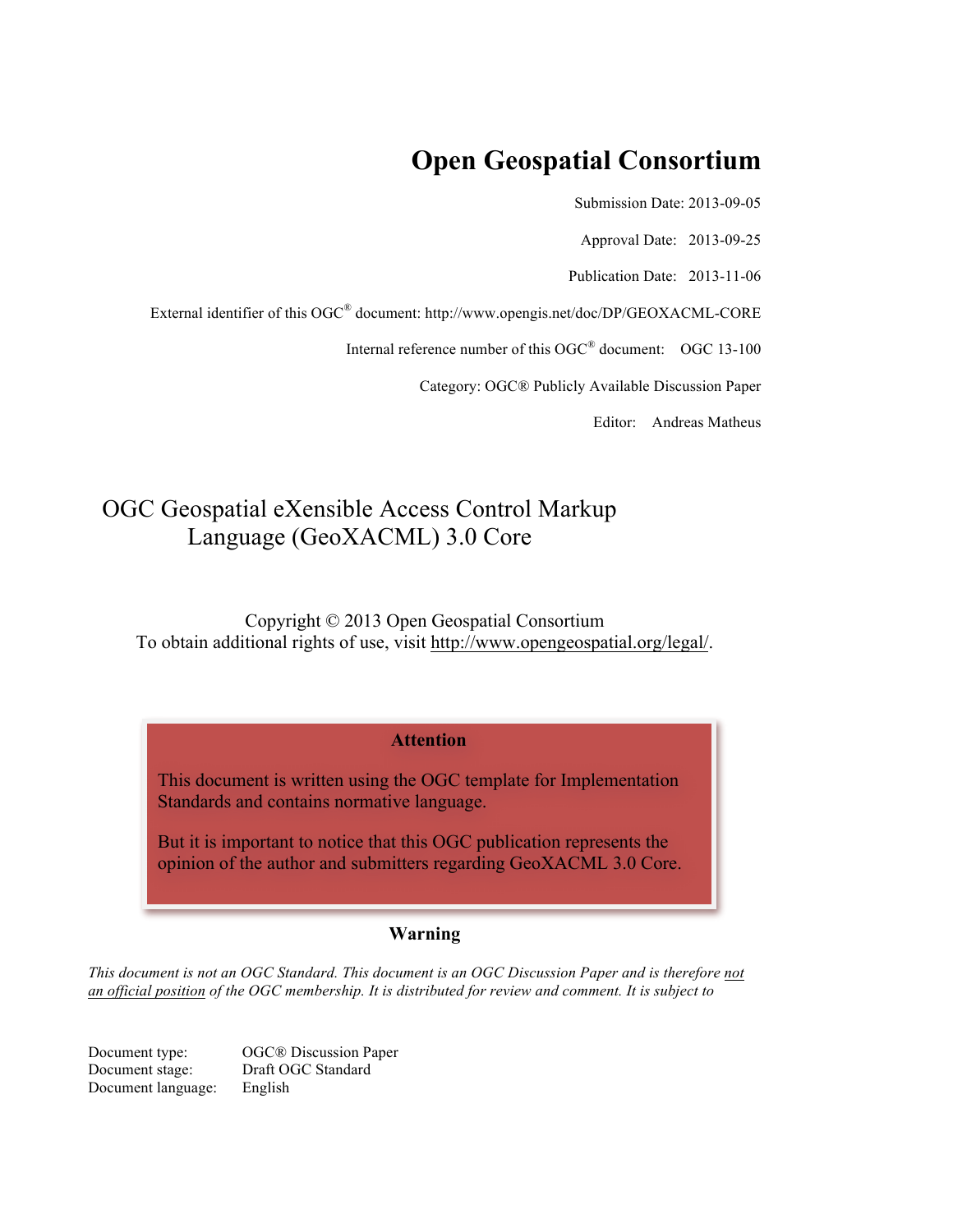#### OGC 13-100

*change without notice and may not be referred to as an OGC Standard. Further, an OGC Discussion Paper should not be referenced as required or mandatory technology in procurements.*

#### License Agreement

Permission is hereby granted by the Open Geospatial Consortium, ("Licensor"), free of charge and subject to the terms set forth below, to any person obtaining a copy of this Intellectual Property and any associated documentation, to deal in the Intellectual Property without restriction (except as set forth below), including without limitation the rights to implement, use, copy, modify, merge, publish, distribute, and/or sublicense copies of the Intellectual Property, and to permit persons to whom the Intellectual Property is furnished to do so, provided that all copyright notices on the intellectual property are retained intact and that each person to whom the Intellectual Property is furnished agrees to the terms of this Agreement.

If you modify the Intellectual Property, all copies of the modified Intellectual Property must include, in addition to the above copyright notice, a notice that the Intellectual Property includes modifications that have not been approved or adopted by LICENSOR.

THIS LICENSE IS A COPYRIGHT LICENSE ONLY, AND DOES NOT CONVEY ANY RIGHTS UNDER ANY PATENTS THAT MAY BE IN FORCE ANYWHERE IN THE WORLD.

THE INTELLECTUAL PROPERTY IS PROVIDED "AS IS", WITHOUT WARRANTY OF ANY KIND, EXPRESS OR IMPLIED, INCLUDING BUT NOT LIMITED TO THE WARRANTIES OF MERCHANTABILITY, FITNESS FOR A PARTICULAR PURPOSE, AND NONINFRINGEMENT OF THIRD PARTY RIGHTS. THE COPYRIGHT HOLDER OR HOLDERS INCLUDED IN THIS NOTICE DO NOT WARRANT THAT THE FUNCTIONS CONTAINED IN THE INTELLECTUAL PROPERTY WILL MEET YOUR REQUIREMENTS OR THAT THE OPERATION OF THE INTELLECTUAL PROPERTY WILL BE UNINTERRUPTED OR ERROR FREE. ANY USE OF THE INTELLECTUAL PROPERTY SHALL BE MADE ENTIRELY AT THE USER'S OWN RISK. IN NO EVENT SHALL THE COPYRIGHT HOLDER OR ANY CONTRIBUTOR OF INTELLECTUAL PROPERTY RIGHTS TO THE INTELLECTUAL PROPERTY BE LIABLE FOR ANY CLAIM, OR ANY DIRECT, SPECIAL, INDIRECT OR CONSEQUENTIAL DAMAGES, OR ANY DAMAGES WHATSOEVER RESULTING FROM ANY ALLEGED INFRINGEMENT OR ANY LOSS OF USE, DATA OR PROFITS, WHETHER IN AN ACTION OF CONTRACT, NEGLIGENCE OR UNDER ANY OTHER LEGAL THEORY, ARISING OUT OF OR IN CONNECTION WITH THE IMPLEMENTATION, USE, COMMERCIALIZATION OR PERFORMANCE OF THIS INTELLECTUAL PROPERTY.

This license is effective until terminated. You may terminate it at any time by destroying the Intellectual Property together with all copies in any form. The license will also terminate if you fail to comply with any term or condition of this Agreement. Except as provided in the following sentence, no such termination of this license shall require the termination of any third party end-user sublicense to the Intellectual Property which is in force as of the date of notice of such termination. In addition, should the Intellectual Property, or the operation of the Intellectual Property, infringe, or in LICENSOR's sole opinion be likely to infringe, any patent, copyright, trademark or other right of a third party, you agree that LICENSOR, in its sole discretion, may terminate this license without any compensation or liability to you, your licensees or any other party. You agree upon termination of any kind to destroy or cause to be destroyed the Intellectual Property together with all copies in any form, whether held by you or by any third party.

Except as contained in this notice, the name of LICENSOR or of any other holder of a copyright in all or part of the Intellectual Property shall not be used in advertising or otherwise to promote the sale, use or other dealings in this Intellectual Property without prior written authorization of LICENSOR or such copyright holder. LICENSOR is and shall at all times be the sole entity that may authorize you or any third party to use certification marks, trademarks or other special designations to indicate compliance with any LICENSOR standards or specifications. This Agreement is governed by the laws of the Commonwealth of Massachusetts. The application to this Agreement of the United Nations Convention on Contracts for the International Sale of Goods is hereby expressly excluded. In the event any provision of this Agreement shall be deemed unenforceable, void or invalid, such provision shall be modified so as to make it valid and enforceable, and as so modified the entire Agreement shall remain in full force and effect. No decision, action or inaction by LICENSOR shall be construed to be a waiver of any rights or remedies available to it.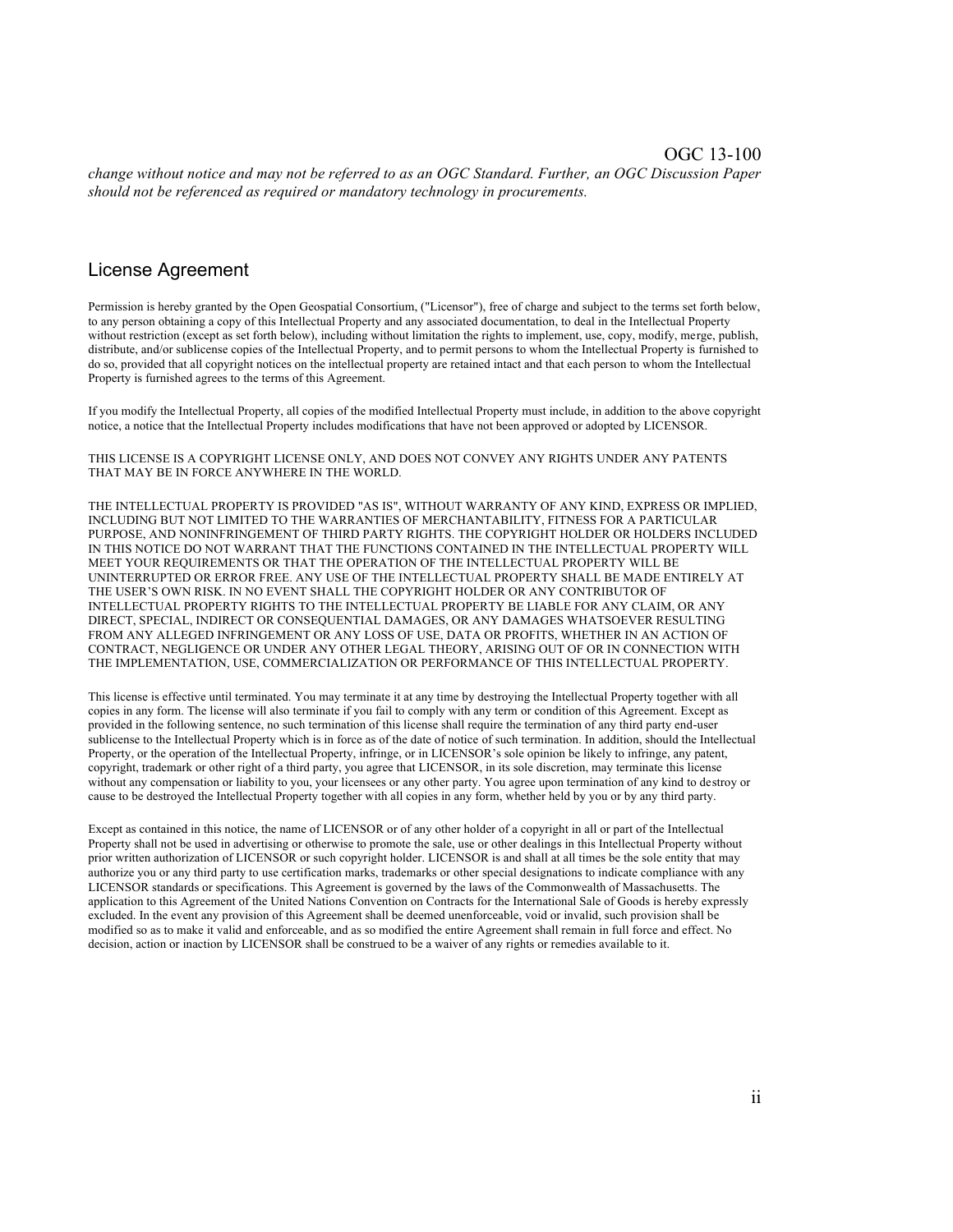| 1.  |       |                         |
|-----|-------|-------------------------|
| 2.  |       |                         |
| 2.1 |       |                         |
| 2.2 |       |                         |
| 2.3 |       |                         |
| 2.4 |       |                         |
| 3.  |       |                         |
| 4.  |       |                         |
| 5.  |       |                         |
| 5.1 |       |                         |
| 5.2 |       |                         |
| 6.  |       |                         |
| 6.1 |       |                         |
| 6.2 |       |                         |
| 6.3 |       |                         |
| 6.4 |       |                         |
|     | 6.4.1 |                         |
|     |       |                         |
|     | 6.4.3 |                         |
|     | 6.3.3 |                         |
| 6.5 |       |                         |
|     |       | $\overline{\text{iii}}$ |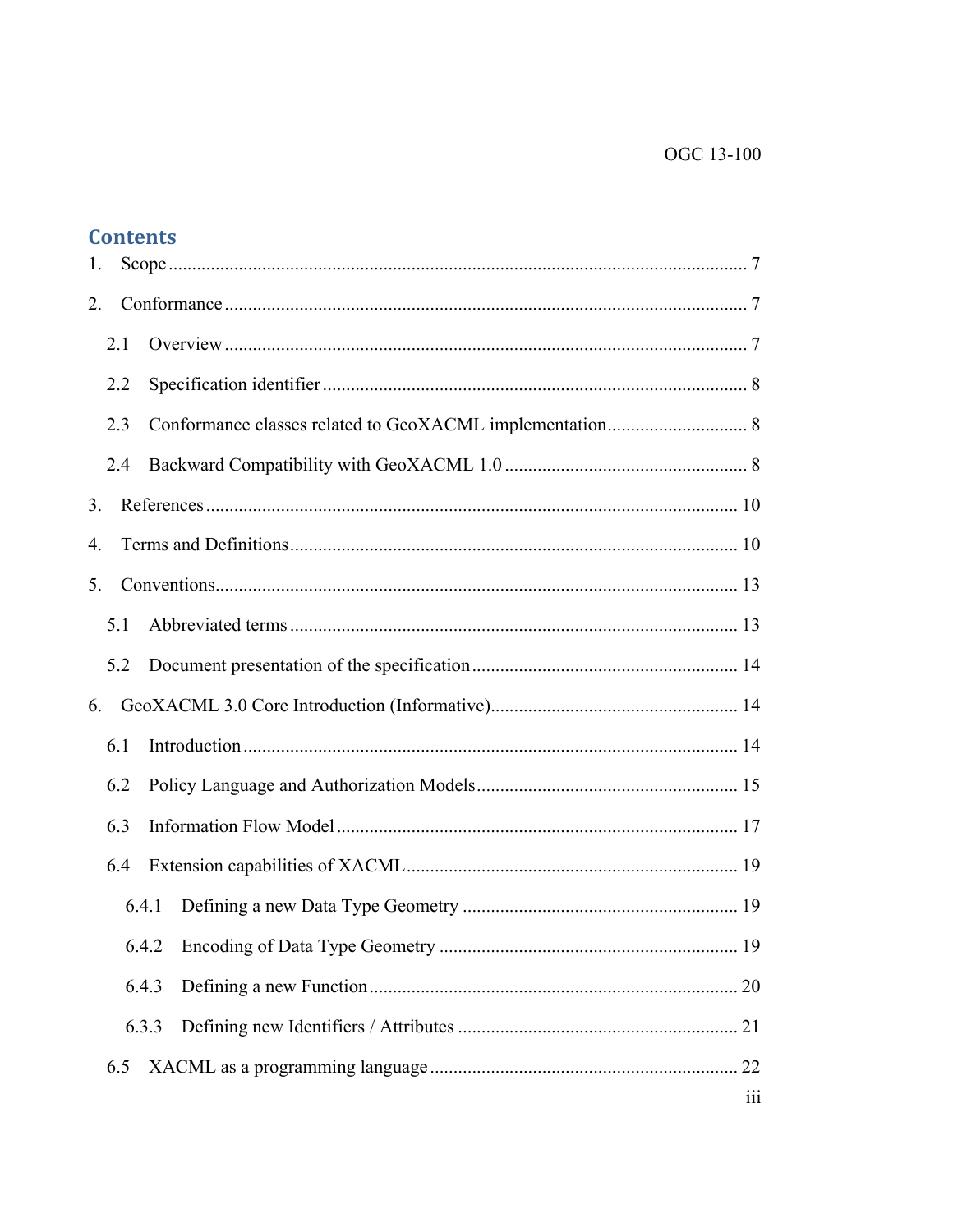|    |      | OGC 13-100                                                   |  |
|----|------|--------------------------------------------------------------|--|
|    | 6.6  |                                                              |  |
|    | 6.7  | GeoXACML Core - ADVANCED Conformance Class (Informative)  26 |  |
|    | 6.8  | GeoXACML Core - ANALYSIS Conformance Class (Informative) 27  |  |
|    | 6.9  |                                                              |  |
|    | 6.10 |                                                              |  |
| 7. |      |                                                              |  |
|    | 7.1  |                                                              |  |
|    | 7.2  |                                                              |  |
|    | 7.3  |                                                              |  |
|    |      |                                                              |  |
|    | A.1  |                                                              |  |
|    | A.2  |                                                              |  |
|    | A.3  |                                                              |  |
|    | A.4  |                                                              |  |
|    | A.5  |                                                              |  |
|    | A.6  |                                                              |  |
|    | A.7  |                                                              |  |
|    | A.8  |                                                              |  |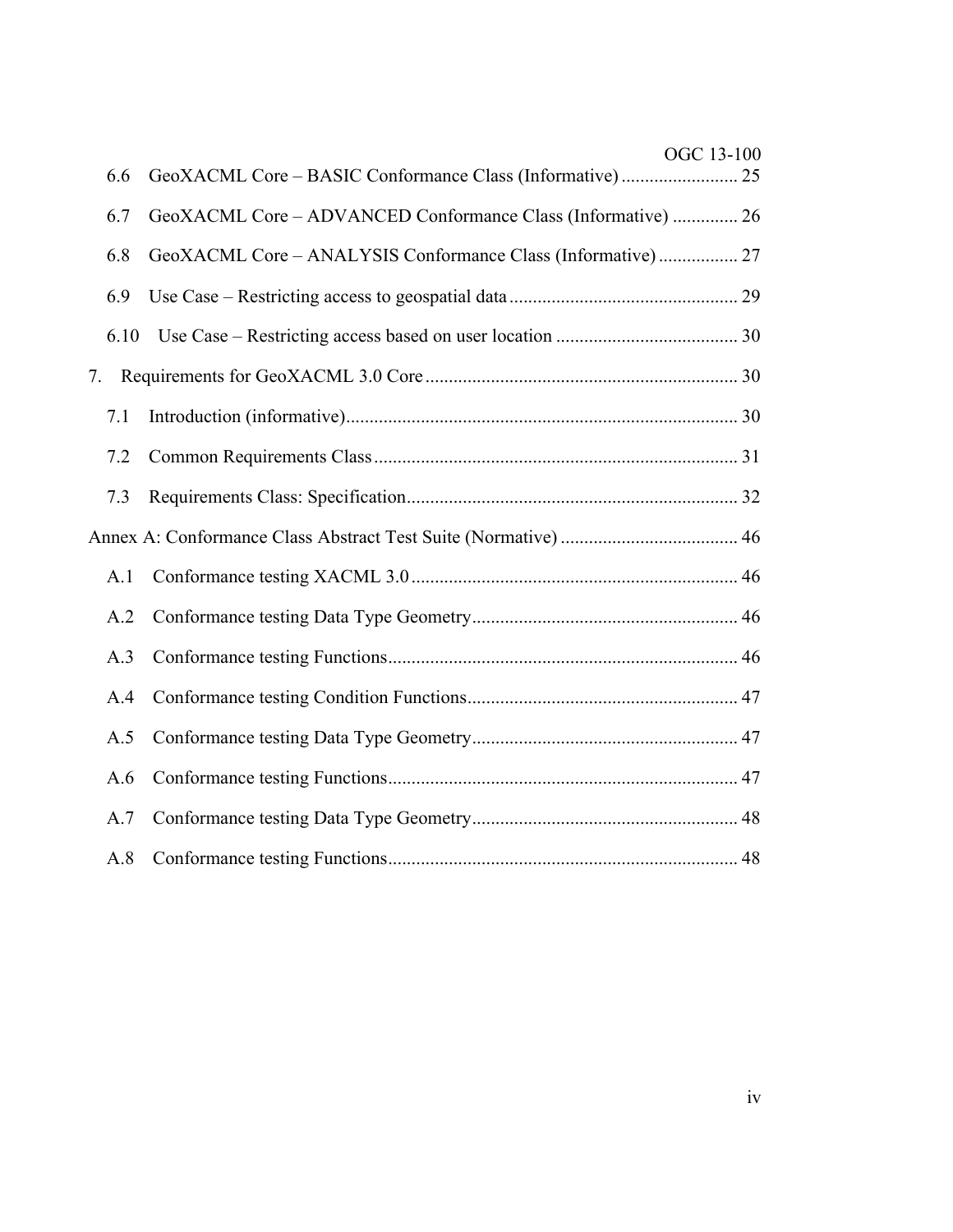## **i. Abstract**

This standard defines the version 3.0 of a geospatial extension to the OASIS eXtensible Access Control Markup Language (XACML) Version 3.0 standard. It thereby enables the interoperable definition of access rights / constraints using the XACML 3.0 language, processing model and policy schema but extends the ability to phrase conditions on geographic characteristics of subjects, resources and objects.

In that sense, a GeoXACML policy could restrict access to geospatial information, e.g. provided by OGC Web Services. However, a GeoXACML policy could also restrict access to non geospatial assets by stating restrictions for access based on the location of the user (or the mobile device used) trying to access the protected assets. Therefore, this standard applies to main stream IT.

For enabling processing of access control decisions based on geometry, Geospatial eXensible Access Control Markup Language (GeoXACML) 3.0 Core inherits by normative reference ISO 19125 which defines a geometry model and functions on geometry instances which enrich the XACML 3.0 specification.

## **ii. Keywords**

The following are keywords to be used by search engines and document catalogues.

ogcdoc, OGC document, standard, GeoXACML, XACML, access control, geometric XACML

## **iii. Preface**

This document defines the version 3.0 of the geospatial extension to the OASIS eXtensible Access Control Markup Language (XACML) Version 3.0. It hereby supersedes the previous version GeoXACML 1.0 which defines the geospatial extension to OASIS extensible Access Control Markup Language 2.0. It is important to notice that version 2.0 of GeoXACML does not exist!

The geospatial extension defined by GeoXACML 3.0 Core uses the extension points from OASIS eXtensible Access Control Markup Language (XACML) Version 3.0 to introduce a new data type Geometry and functions that extend the set of available functions in XACML 3.0. The semantics of the data type Geometry and the functions introduced is defined in ISO 19125.

In a nutshell, GeoXACML 3.0 defines the appropriate XML wrapper to fit OGC Simple Features into XACML 3.0.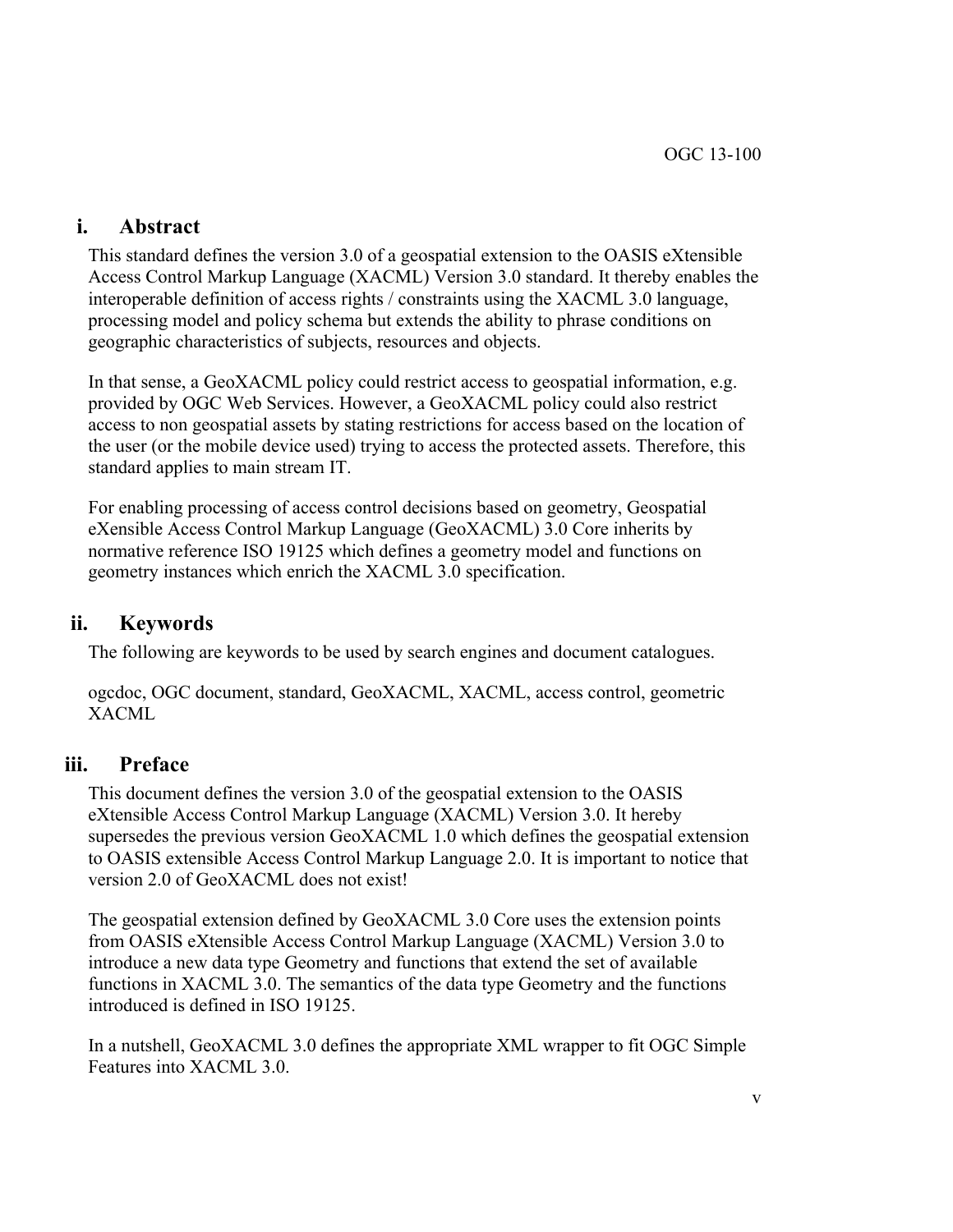#### OGC 13-100

Attention is drawn to the possibility that some of the elements of this document may be the subject of patent rights. The Open Geospatial Consortium shall not be held responsible for identifying any or all such patent rights.

*Recipients of this document are requested to submit, with their comments, notification of any relevant patent claims or other intellectual property rights of which they may be aware that might be infringed by any implementation of the standard set forth in this document, and to provide supporting documentation.*

## **iv. Submitting organizations**

The following organizations submitted this Document to the Open Geospatial Consortium (OGC):

University of the Bundeswehr

Oracle

Defense Information Systems Agency (DISA)

National Geospatial-Intelligence Agency (NGA)

## **v. Submitters**

All questions regarding this submission should be directed to the editor:

| Name            | Affiliation                            |
|-----------------|----------------------------------------|
| Andreas Matheus | andreas matheus $\leq$ at $>$ unibw.de |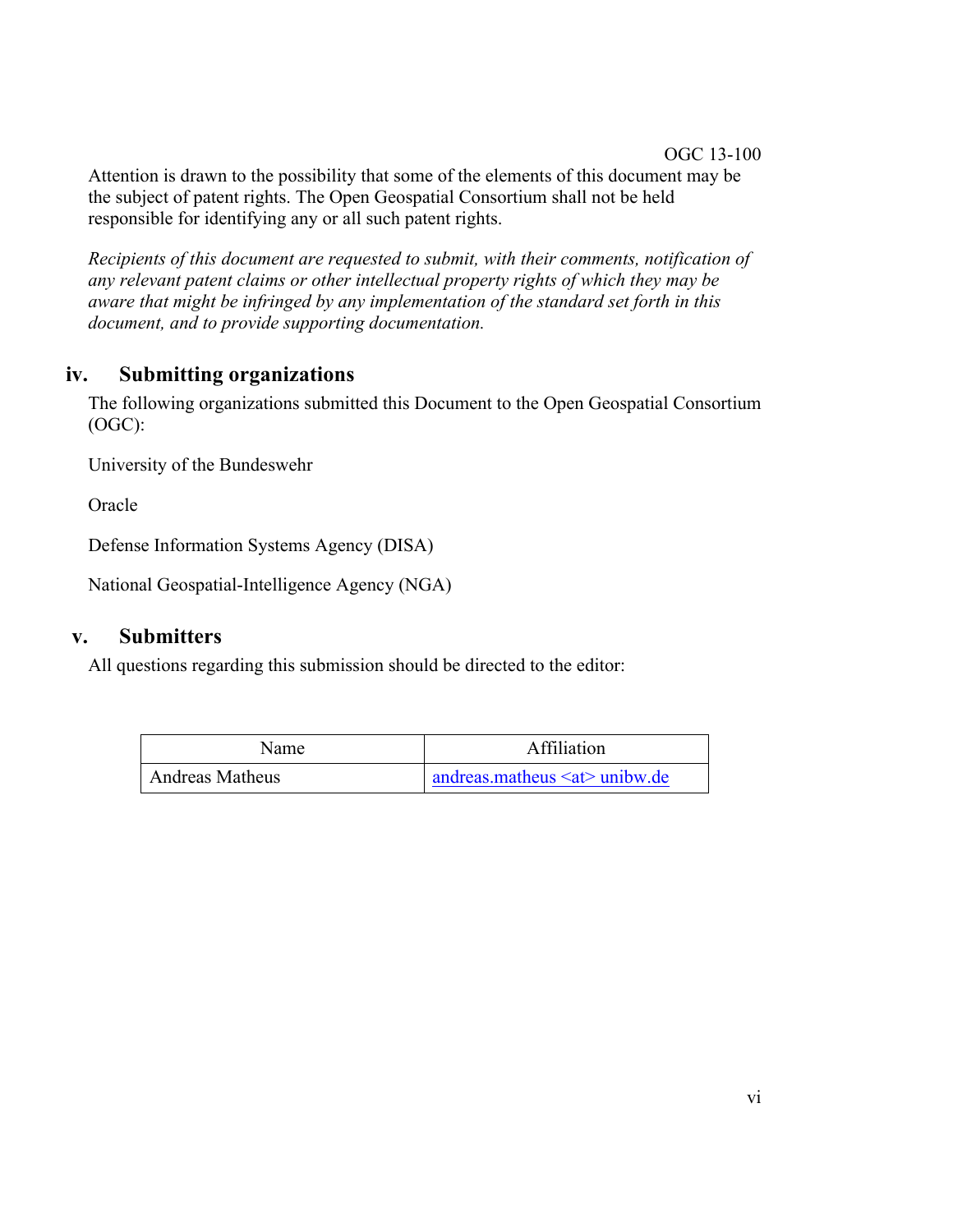## **1. Scope**

This Standard defines Geospatial eXensible Access Control Markup Language (GeoXACML) 3.0 Core as a geospatial extension to OASIS eXtensible Access Control Markup Language (XACML) Version 3.0.

As such, this specification defines implementation rules for a geospatially enriched Policy Decision Point (GeoPDP) as defined by OASIS eXtensible Access Control Markup Language (XACML) Version 3.0.

## **2. Conformance**

Conformance to this standard can be reached by an implementation of a geospatially enriched Policy Decision Point (GeoPDP). In order to fulfill this, this standard provides different conformance classes under the standardization target "implementation".

In order to ensure that an implementation provides successful processing of a GeoXACML 3.0 policy, responds to authorization decision requests, and produces compliant authorization decisions, this standard defines conformance classes under the standardization target "instance".

Finally, for the purpose of defining semantics when extending the XACML 3.0 processing language, this standard also defines requirements and conformance classes under the standardization target "specification".

## **2.1 Overview**

This Standard defines multiple standardization target types:

- Specification: Help to define processing semantics when extending the XACML 3.0 model. This standardization target type is mainly used for defining the GeoXACML 3.0 Adapter to ISO 19125.
- Instance: Ensure that GeoXACML 3.0 policies, ADRs (Authorization Decision Requests) and ADs (Authorization Decisions) are properly encoded
	- policy instances: i.e. XML documents that encode a GeoXACML compliant policy defining access rights / constraints;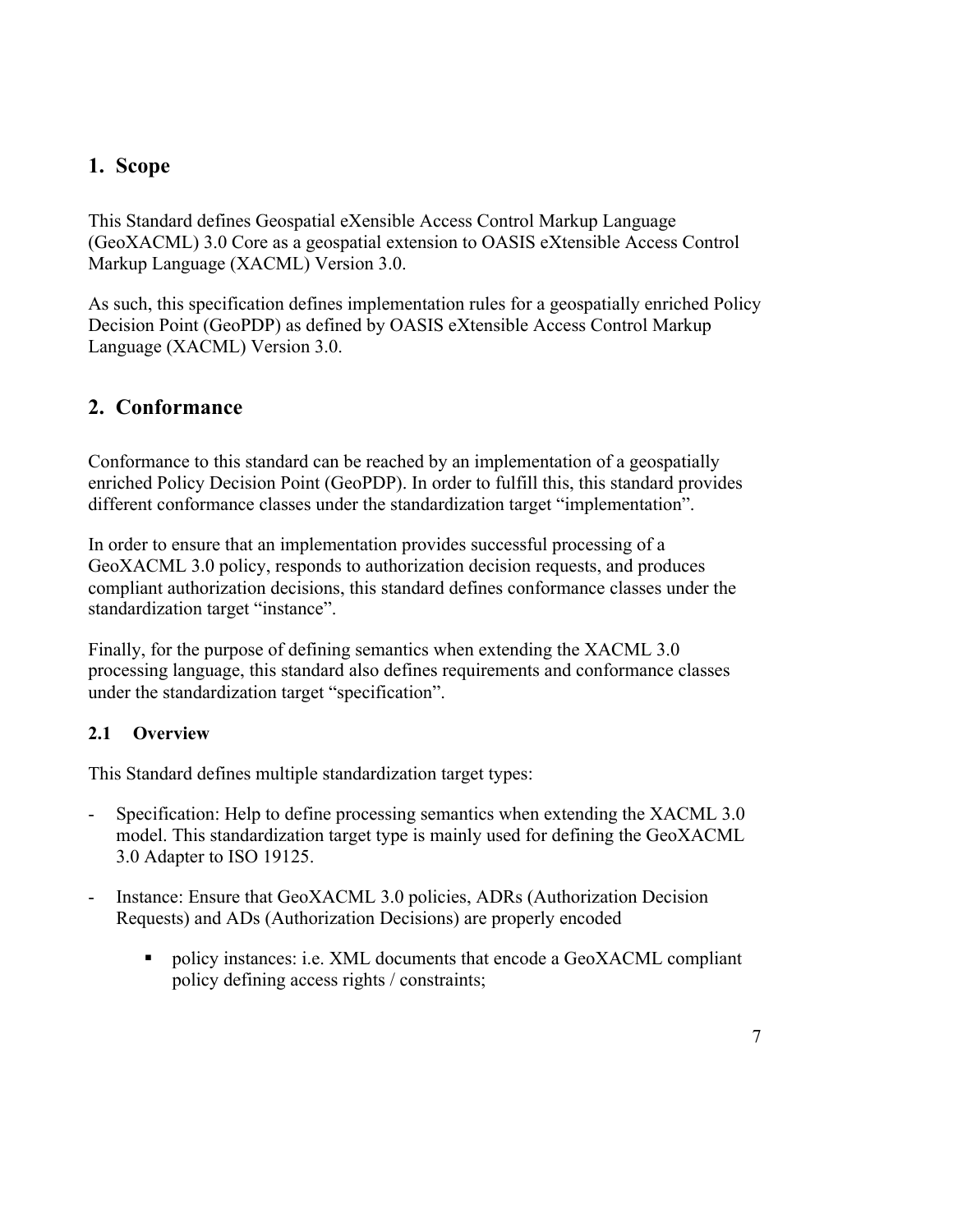- request instances: i.e. XML documents that encode a GeoXACML compliant ADR;
- response instances: i.e. XML documents that encode a GeoXACML compliant AD;
- Implementation: Ensure that geometry encoding and functions on geometry instances are understood by a GeoPDP implementation when processing GeoXACML policies as well as requests and producing authorization decisions;

NOTE: GeoXACML 3.0 is XACML 3.0 schema compliant. Therefore, a GeoXACML 3.0 Policy, or a ADR or AD instance is using the XACML 3.0 namespace as defined in OASIS eXtensible Access Control Markup Language (XACML) Version 3.0.

### **2.2 Specification identifier**

All requirements-classes and conformance-classes described in this document are owned by the specification identified as **http://www.opengis.net/spec/GEOXACML/3.0/Core**

### **2.3 Conformance classes related to GeoXACML implementation**

The conformance rules are based on processing logic as defined by GeoXACML 3.0.

| <b>Conformance class</b> | <b>Description</b>                                                                                            | Clause |
|--------------------------|---------------------------------------------------------------------------------------------------------------|--------|
| <b>BASIC</b>             | Bag and Set as well as Condition functions, e.g. test<br>functions for topological relations                  |        |
| ADVANCED                 | BASIC + functions for marshall / unmarshall + simple<br>analysis functions including e.g. union, intersection |        |
| ANALYSIS                 | ADVANCED + all analysis functions e.g. convexHull,<br>PolygonN                                                |        |

Table 2 — Conformance classes related GeoXACML implementation

### **2.4 Backward Compatibility with GeoXACML 1.0**

This version of GeoXACML reflects the new Policy structure mandated by XACML 3.0. Because the XACML 3.0 Schema is different from the Schema published with XACML 2.0, a GeoXACML 1.0 Policy document has a different structure than a GeoXACML 3.0 policy document. Even though a validation of a GeoXACML policy document of version 1.0 must fail if tested against the XACML 3.0 Schema, a transformation from the XACML 2.0 to the XACML 3.0 structure is possible. Therefore, a GeoXACML 1.0 policy can still be used in the GeoXACML 3.0 context, but a structure change is required.

In order to support the transformation from a GeoXACML 1.0 policy to a GeoXACML 3.0 policy, all GeoXACML 1.0 functions must be supported by GeoXACML 3.0. Even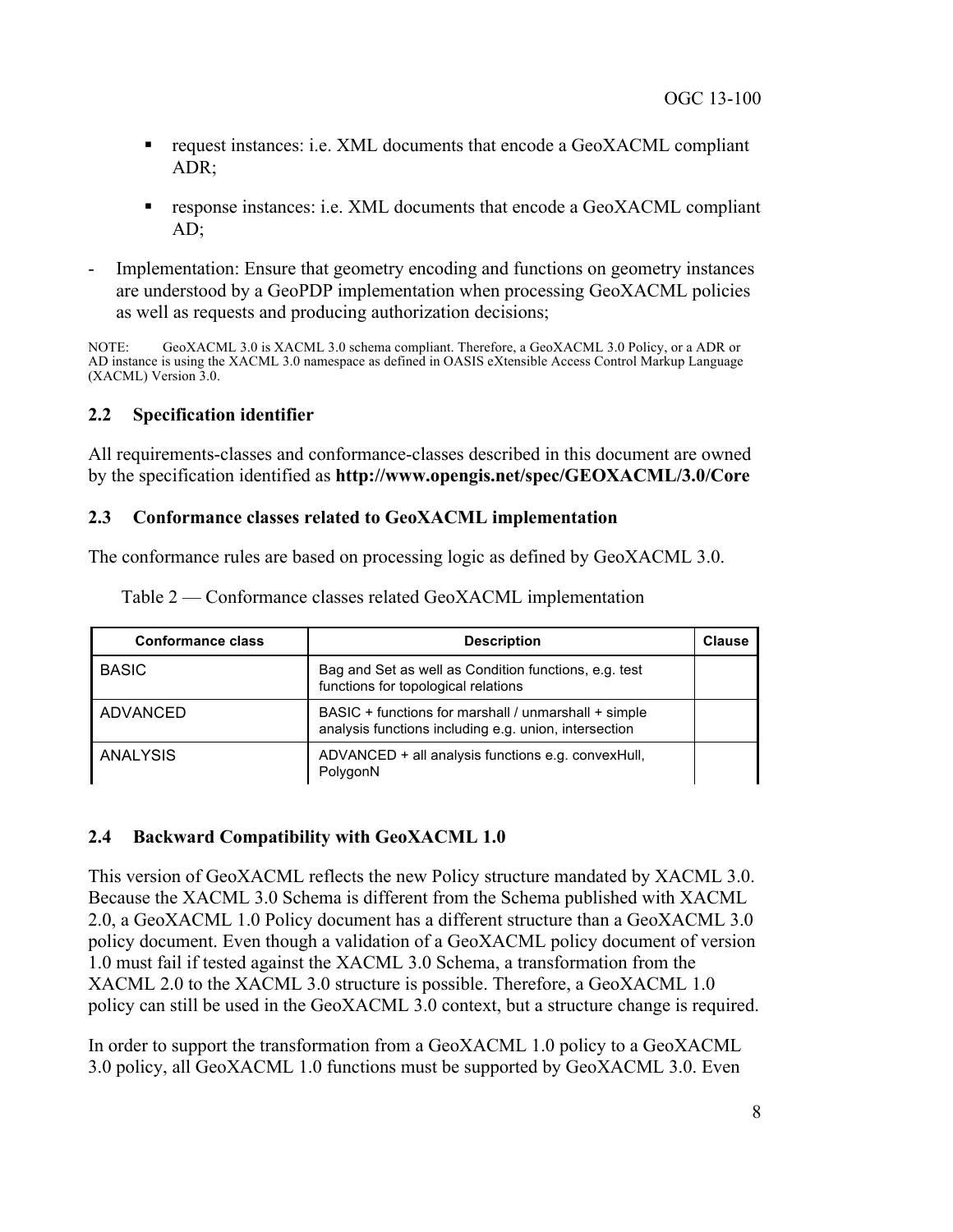though GeoXACML 3.0 is based on a new version of ISO 19125, additional capabilities are introduced which guarantee backwards compatibility for the functions. Implementations must take care that all new capabilities introduced in ISO 19125, e.g. the geometry types Empty and Circle, get new URNs indicating the Version 3.0. This requires that a policy document transformation from GeoXACML 1.0 to 3.0 includes the change of the function URNs as it is possible in 3.0 to process Empty and Circle which was not supported in 1.0.

Precaution must be taken with GeoXACML 1.0 policy instances, using GML 2 or GML 3 encoding extension, can actually be transformed to 3.0: A transformation is only possible, if all GML encoded geometries of the GeoXACML 1.0 policy instance are supported by a given Encoding Extension to this standard.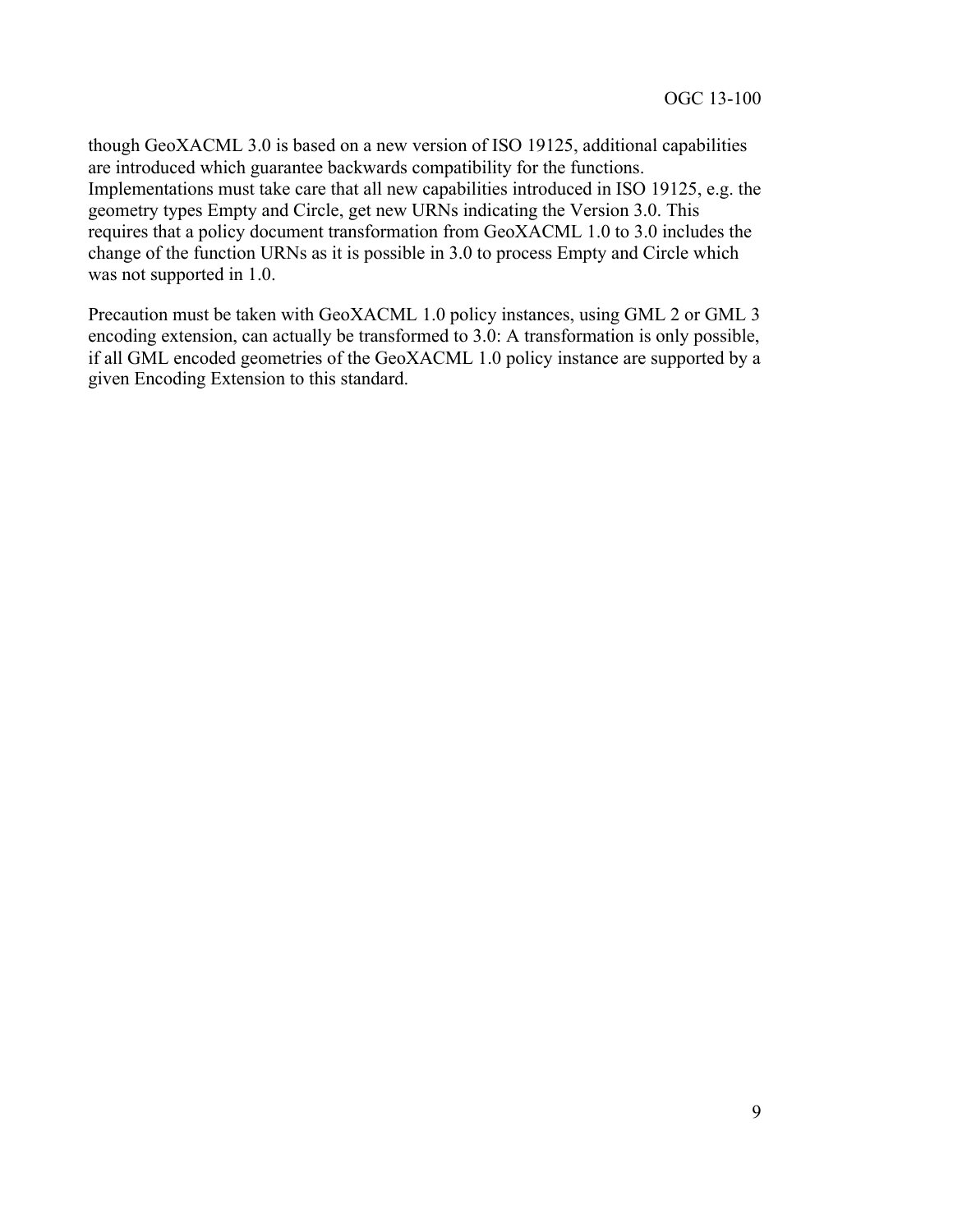## **3. References**

The following normative documents contain provisions that, through reference in this text, constitute provisions of this document. For dated references, subsequent amendments to, or revisions of, any of these publications do not apply. For undated references, the latest edition of the normative document referred to applies.

The following referenced documents are indispensable for the application of this document. For dated references, only the edition cited applies. For undated references, the latest edition of the referenced document (including any amendments) applies.

OASIS eXtensible Access Control Markup Language (XACML) Version 3.0, 22 January 2013, http://docs.oasis-open.org/xacml/3.0/xacml-3.0-core-spec-os-en.pdf

OASIS eXtensible Access Control Markup Language (XACML) Version 3.0 XML Schema, http://docs.oasis-open.org/xacml/3.0/xacml-core-v3-schema-wd-17.xsd

ISO 191251 http://portal.opengeospatial.org/files/?artifact\_id=25355

*OGC Naming Authority (OGC-NA) Policies & Procedures OGC Document 09-046r2 http://www.opengis.net/doc/POL/OGC-NA/1.1* 

*Policy Directives for Writing and Publishing OGC Standards: TC Decisions. OGC Document 06-135r7. http://www.opengis.net/doc/POL/STD*

The Specification Model — A Standard for Modular specifications OGC Document 08- 131r3. http://www.opengis.net/doc/POL/SPEC

## **4. Terms and Definitions**

This document uses the terms defined in Sub-clause 5.3 of [OGC 06-121r8], which is based on the ISO/IEC Directives, Part 2, Rules for the structure and drafting of International Standards. In particular, the word "shall" (not "must") is the verb form used to indicate a requirement to be strictly followed to conform to this standard.

For the purposes of this document, the following terms and definitions apply.

<sup>&</sup>lt;sup>1</sup> Currently under revision

<sup>&</sup>lt;sup>2</sup> A v B =  $\neg(\neg A \land \neg B)$ 

<sup>&</sup>lt;sup>3</sup> Please see the normative section for the mandatory set of functions defined for the basic and the advanced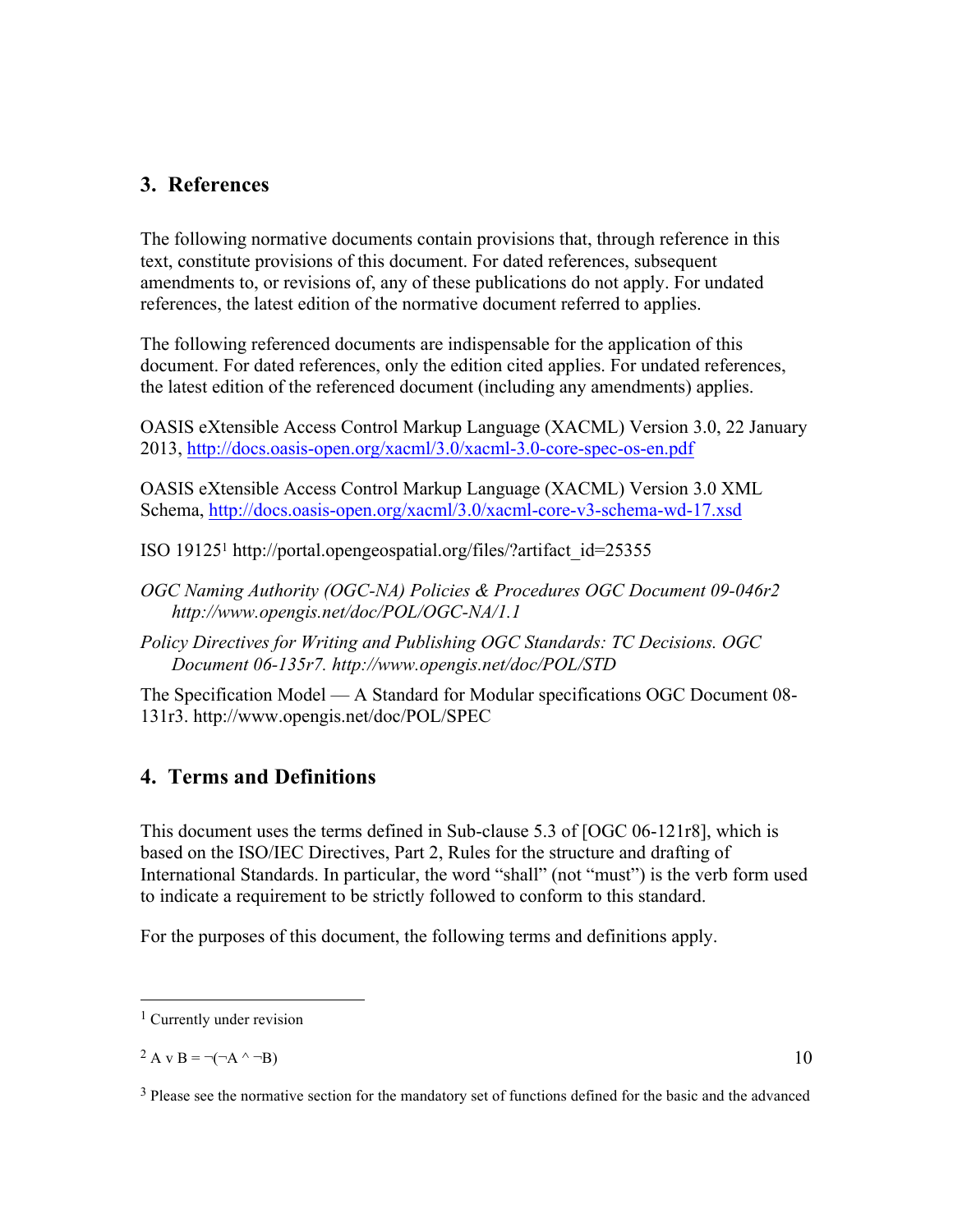#### **4.1 element <XML>**

basic information item of an XML document containing **child elements**, **attributes** and character data

[ISO 19136:2007]

NOTE From the XML Information Set: ―Each XML document contains one or more elements, the boundaries of which are either delimited by start-tags and end-tags, or, for empty elements, by an empty-element tag. Each element has a type, identified by name, sometimes called its generic identifier' (GI), and may have a set of attribute specifications. Each attribute specification has a name and a value.

### **4.2**

#### **schema <XML Schema>**

collection of schema components within the same target namespace

EXAMPLE Schema components of W3C XML Schema are types, elements, attributes, groups, etc.

[ISO 19136:2007]

### **4.3**

#### **schema document <XML Schema>**

XML document containing schema component definitions and declarations

NOTE The W3C XML Schema provides an XML interchange format for schema information. A single schema document provides descriptions of components associated with a single XML namespace, but several documents may describe components in the same schema, i.e. the same target namespace.

[ISO 19136:2007]

# **4.4**

### **GeoPDP**

A Geospatial Policy Decision Point is an implementation of GeoXACML. It provides the capabilities to process the data type Geometry and the functions defined on Geometry. Because a GeoXACML compliant implementation must implement all mandatory capabilities of XACML, a GeoPDP is always capable to process "pure" XACML policies.

#### **4.5 XACML definitions**

The following definitions, as defined in OASIS eXtensible Access Control Markup Language (XACML) Version 3.0 are listed here for ease of reading.

**Access** - Performing an action

### **Advice - A supplementary piece of information in a policy or policy set which is provided to the PEP with 11 the decision of the PDP.**

**Access control** - Controlling access in accordance with a policy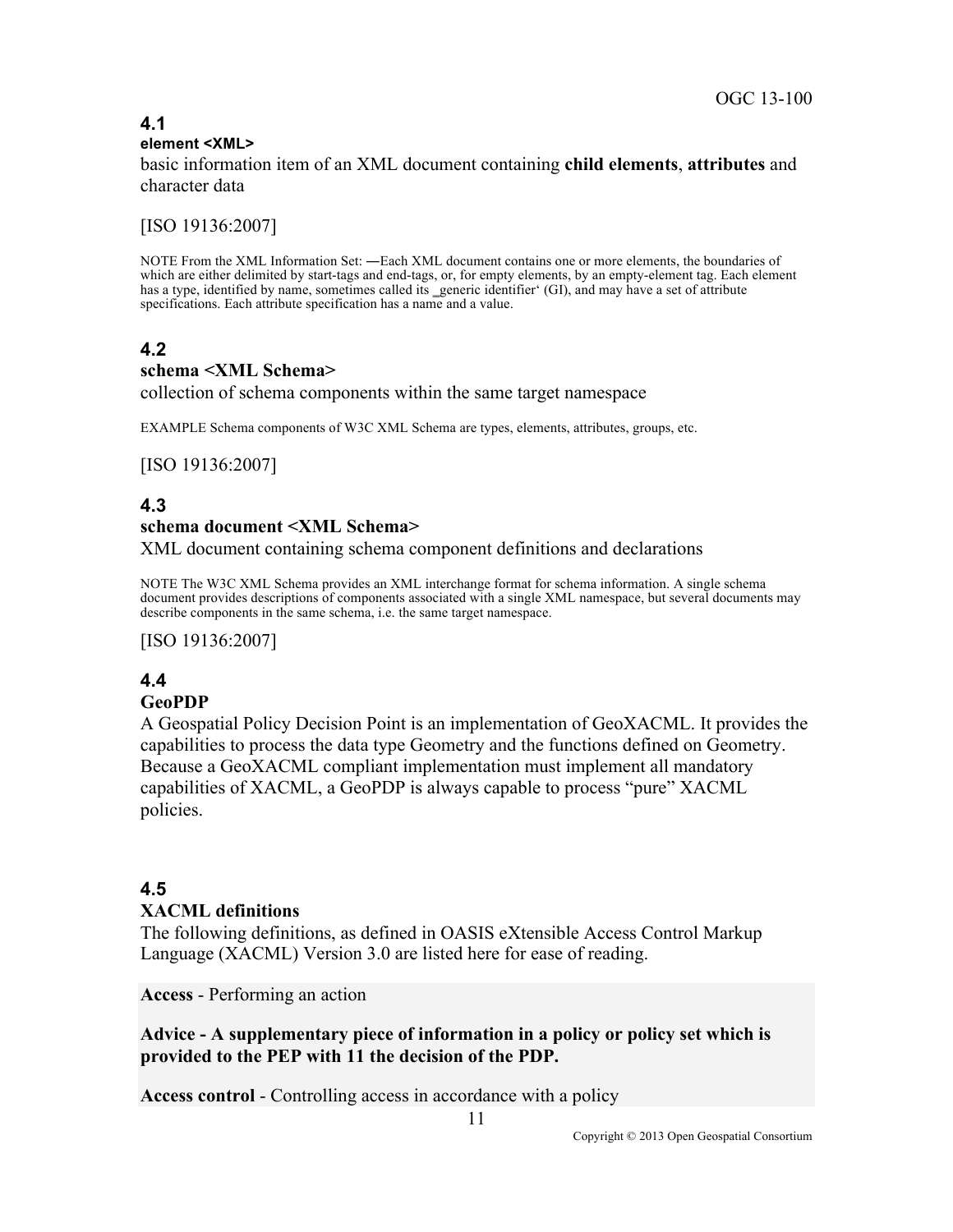**Action** - An operation on a resource

**Applicable policy** - The set of policies and policy sets that governs access for a specific decision request

**Attribute** - Characteristic of a subject, resource, action or environment that may be referenced in a predicate or target (see also – named attribute)

**Authorization decision** - The result of evaluating applicable policy, returned by the PDP to the PEP. A function that evaluates to "Permit", "Deny", "Indeterminate" or "NotApplicable", and (optionally) a set of obligations

**Bag** – An unordered collection of values, in which there may be duplicate values

**Condition** - An expression of predicates. A function that evaluates to "True", "False" or "Indeterminate"

**Conjunctive sequence** - a sequence of predicates combined using the logical 'AND' operation

### **Conjunctive Normal Form** - xxxx

**Context** - The canonical representation of a decision request and an authorization decision

**Context handler** - The system entity that converts decision requests in the native request format to the XACML canonical form and converts authorization decisions in the XACML canonical form to the native response format

**Decision** – The result of evaluating a rule, policy or policy set

**Decision request** - The request by a PEP to a PDP to render an authorization decision

**Disjunctive sequence** - a sequence of predicates combined using the logical 'OR' operation

**Effect** - The intended consequence of a satisfied rule (either "Permit" or "Deny")

**Environment** - The set of attributes that are relevant to an authorization decision and are independent of a particular subject, resource or action

**Named attribute** – A specific instance of an attribute, determined by the attribute name and type, the identity of the attribute holder (which may be of type: subject, resource, action or environment) and (optionally) the identity of the issuing authority

**Obligation** - An operation specified in a policy or policy set that should be performed by the PEP in conjunction with the enforcement of an authorization decision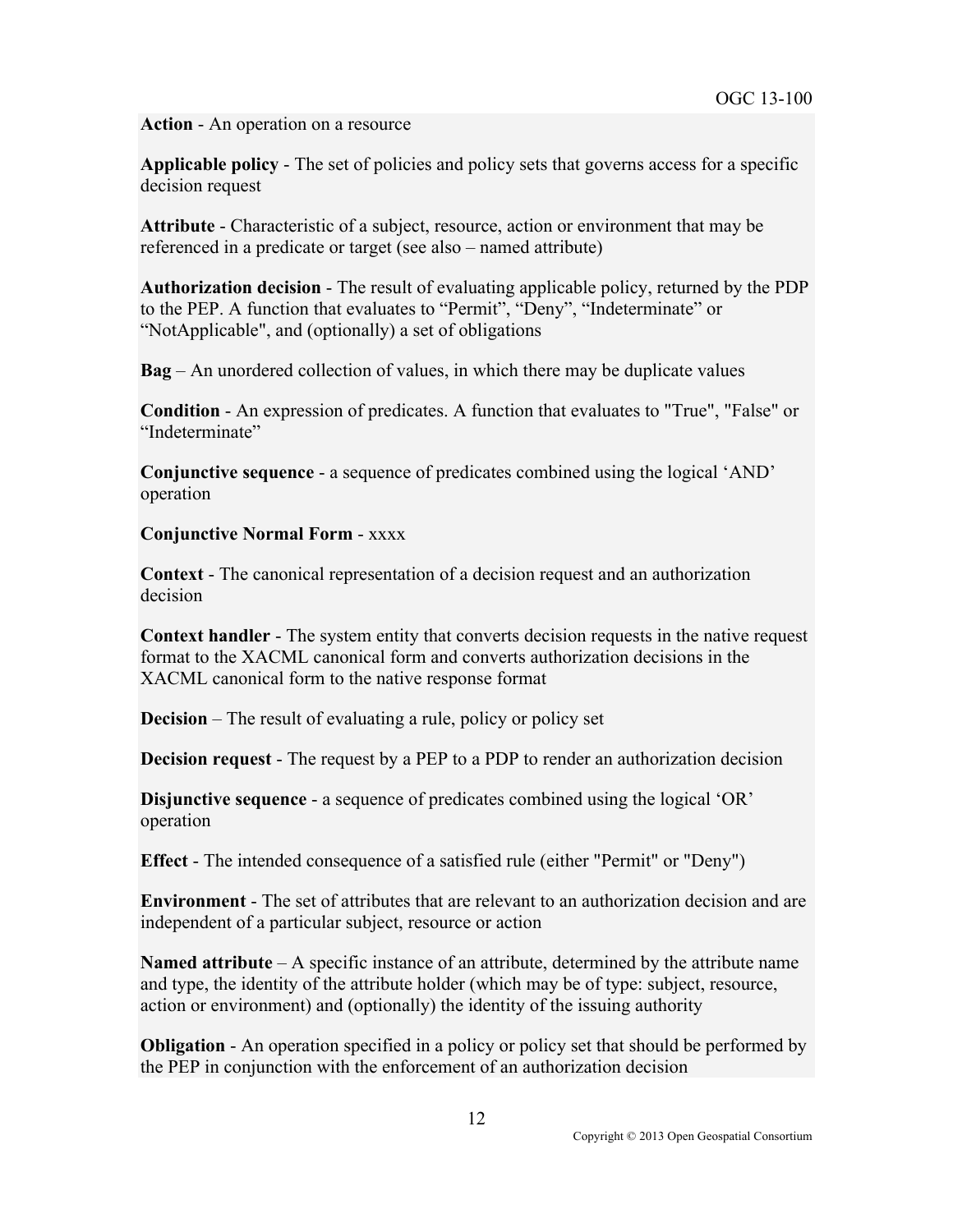**Policy** - A set of rules, an identifier for the rule-combining algorithm and (optionally) a set of obligations. May be a component of a policy set

**Policy administration point (PAP)** - The system entity that creates a policy or policy set

**Policy-combining algorithm** - The procedure for combining the decision and obligations from multiple policies

**Policy decision point (PDP)** - The system entity that evaluates applicable policy and renders an authorization decision. This term is defined in a joint effort by the IETF Policy Framework Working Group and the Distributed Management Task Force (DMTF)/Common Information Model (CIM) in [RFC3198]. This term corresponds to "Access Decision Function" (ADF) in [ISO10181-3].

**Policy enforcement point (PEP)** - The system entity that performs access control, by making decision requests and enforcing authorization decisions. This term is defined in a joint effort by the IETF Policy Framework Working Group and the Distributed Management Task Force (DMTF)/Common Information Model (CIM) in [RFC3198]. This term corresponds to "Access Enforcement Function" (AEF) in [ISO10181-3].

**Policy information point (PIP)** - The system entity that acts as a source of attribute values

**Policy set** - A set of policies, other policy sets, a policy-combining algorithm and (optionally) a set of obligations. May be a component of another policy set

**Predicate** - A statement about attributes whose truth can be evaluated

**Resource** - Data, service or system component

**Rule** - A target, an effect and a condition. A component of a policy

**Rule-combining algorithm** - The procedure for combining decisions from multiple rules

**Subject** - An actor whose attributes may be referenced by a predicate

**Target** - The set of decision requests, identified by definitions for resource, subject and action, that a rule, policy or policy set is intended to evaluate

## **5. Conventions**

### **5.1 Abbreviated terms**

- 1D One Dimensional
- 2D Two Dimensional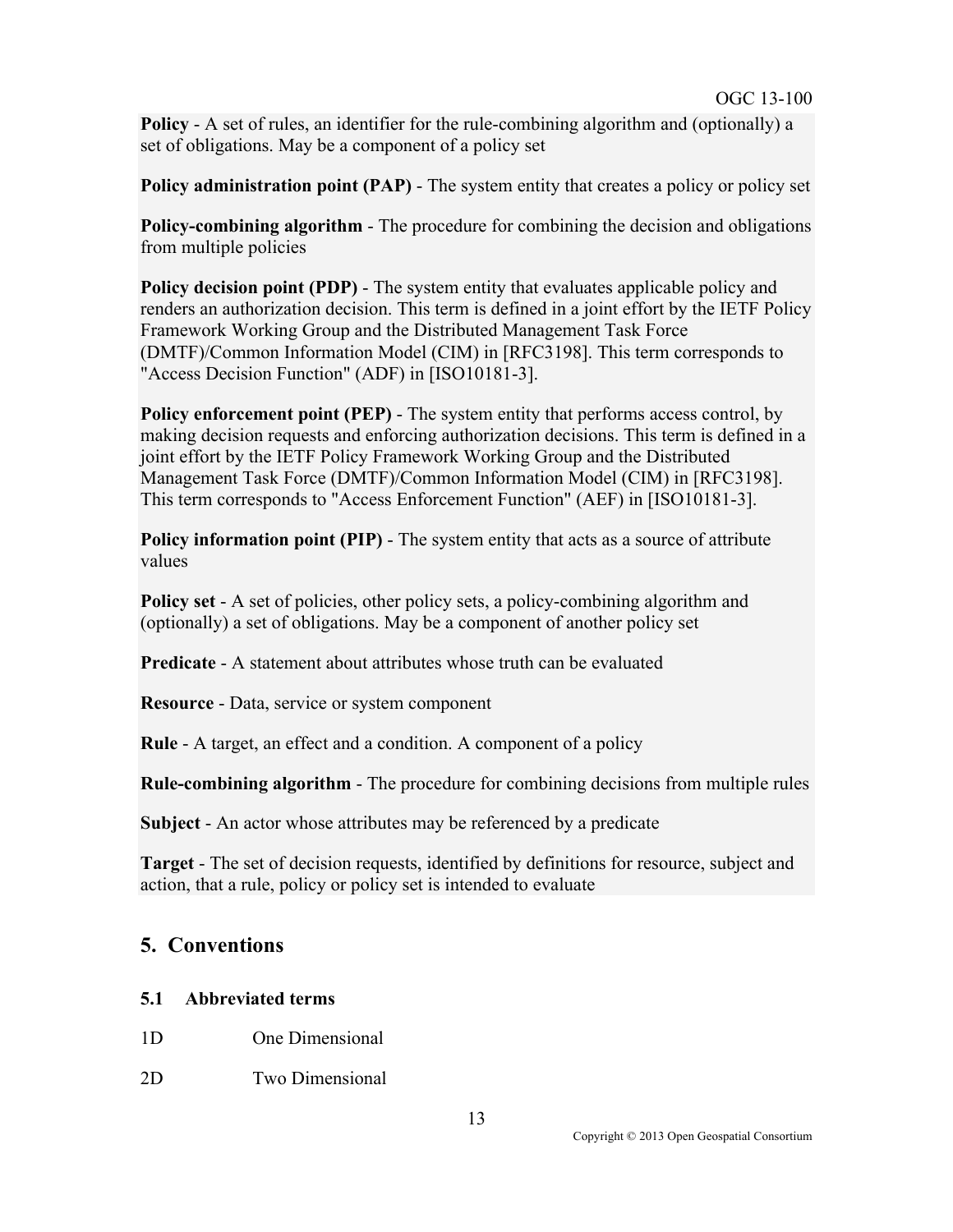| 3D           | Three Dimensional                                                    |
|--------------|----------------------------------------------------------------------|
| AD           | <b>Authorization Decision</b>                                        |
| <b>ADR</b>   | <b>Authorization Decision Request</b>                                |
|              | GeoXACML Geospatial eXtensible Access Control Markup Language        |
| <b>ISO</b>   | International Organization for Standardization                       |
| <b>OASIS</b> | Organization for the Advancement of Structured Information Standards |
| <b>OGC</b>   | Open Geospatial Consortium                                           |
| PAP          | Policy Administration Point                                          |
| <b>PDP</b>   | <b>Policy Decision Point</b>                                         |
| PEP          | Policy Enforcement Point                                             |
| PIP          | Policy Information Point                                             |
| UML          | Unified Modeling Language                                            |
| <b>XACML</b> | eXtensible Access Control Markup Language                            |
| XML          | Extensible Markup Language                                           |
| <b>XSD</b>   | W3C XML Schema Definition Language                                   |

### **5.2 Document presentation of the specification**

This document presents the GeoXACML 3.0 Core specification using a representation that follows the structures defined in the OGC Policy [The Specification Model — A Standard for Modular specifications OGC Document 08-131r3. http://www.opengis.net/doc/POL/SPEC]. All normative material is organized as requirements, conformance tests and conformance classes. Each is identified with a URI, and the content and dependencies are described in tables whose structure matches the specification model.

## **6. GeoXACML 3.0 Core Introduction (Informative)**

## **6.1 Introduction**

GeoXACML 3.0 Core defines a geospatial extension to the OASIS eXtensible Access Control Markup Language (XACML) Version 3.0 by introducing the data type Geometry and functions that work on the data type Geometry as defined in ISO 19125.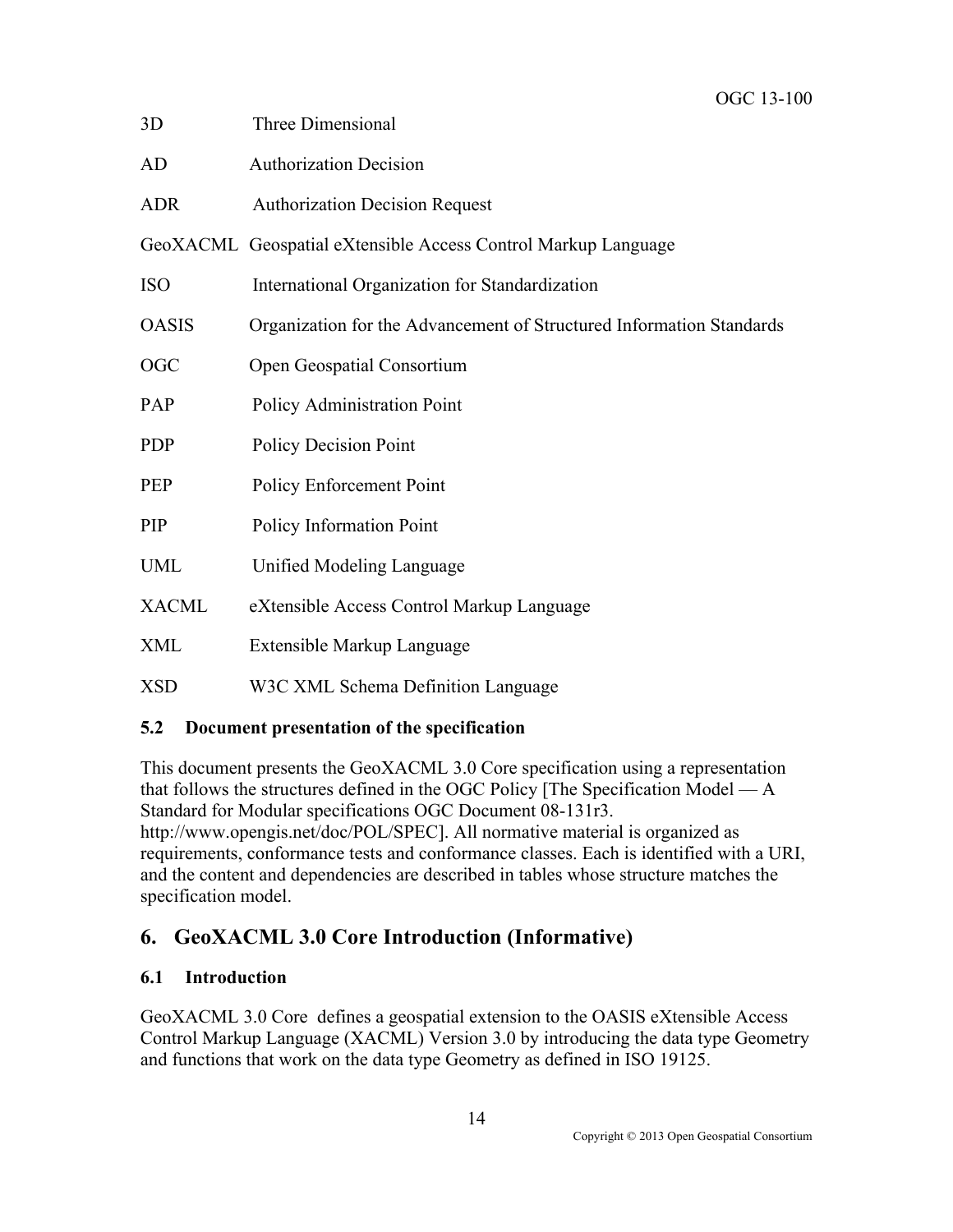The XACML standard can be separated into two main sections, which are introduced in more detail in the following sections: (i) Policy Language and Authorization Model as well as (ii) Information Flow Model.

### **6.2 Policy Language and Authorization Models**

The XACML Policy Language Model defines an XML encoding for expressing general purpose access restrictions and extension points to define your own Attribute Values, Functions, etc. The entire set of access rights/restrictions (rules) defines an XACML Policy. The Policy is structured, according to the following UML diagram (see Figure 1).

The top level element can either be a <Policy> or <PolicySet>. The <PolicySet> can host zero or more <PolicySet> elements, which can be included inline or by reference. This powerful feature allows the reuse of pre-defined policy segments as well as the integration of multiple policies.

Each <PolicySet > element can host one or more <Policy > elements, which is the container for a set of <Rule> elements. Inside the <Rule> element, conditions can be formed to express complex access restrictions, using the <Condition> element.

Each <PolicySet>, <Policy> and <Rule> element have a <Target> element, which can be used to define simple matching conditions for categories such as Subject, Action, Resource and Environment. This allows the effective structuring of a policy into subtrees, which eases the maintenance of rights defined in a policy. On the other hand, the simple matching in a <Target> element ensures fast decision making, when it comes to deriving an authorization decision.

In order to derive an authorization decision (i.e. XACML authorization decision) for a given request, the XACML policy is traversed from the top (i.e. <PolicySet> element) to the leaves (i.e. <Rule> elements). For all matching <Rule> elements, their Effect (i.e. Permit or Deny) is taken as the most basic driver for the authorization decision. By traversing up the policy the effects of all Rules – associated to a  $\langle \text{Policy} \rangle$  element – are combined using the Rule Combining Algorithm. The resulting effects of all <Policy> elements are matched on the next highest level, until reaching the top <PolicySet> element; the Policy Combining Algorithm creates the final effect of the entire policy, which represents the authorization decision.

The XACML Policy Language defines four different results for the authorization decision: (i) Permit, (ii) Deny, (iii) Indeterminate and (iv) NotApplicable. Finally, the process of deriving an authorization decision can result in an error, which is documented as additional information in the <Decision> element.

OASIS eXtensible Access Control Markup Language (XACML) Version 3.0 also defines the concepts of Advice and Obligations. Whereas it is optional for a PEP to process an Advice, it is mandatory for Obligations. The PEP may only act according to the decision,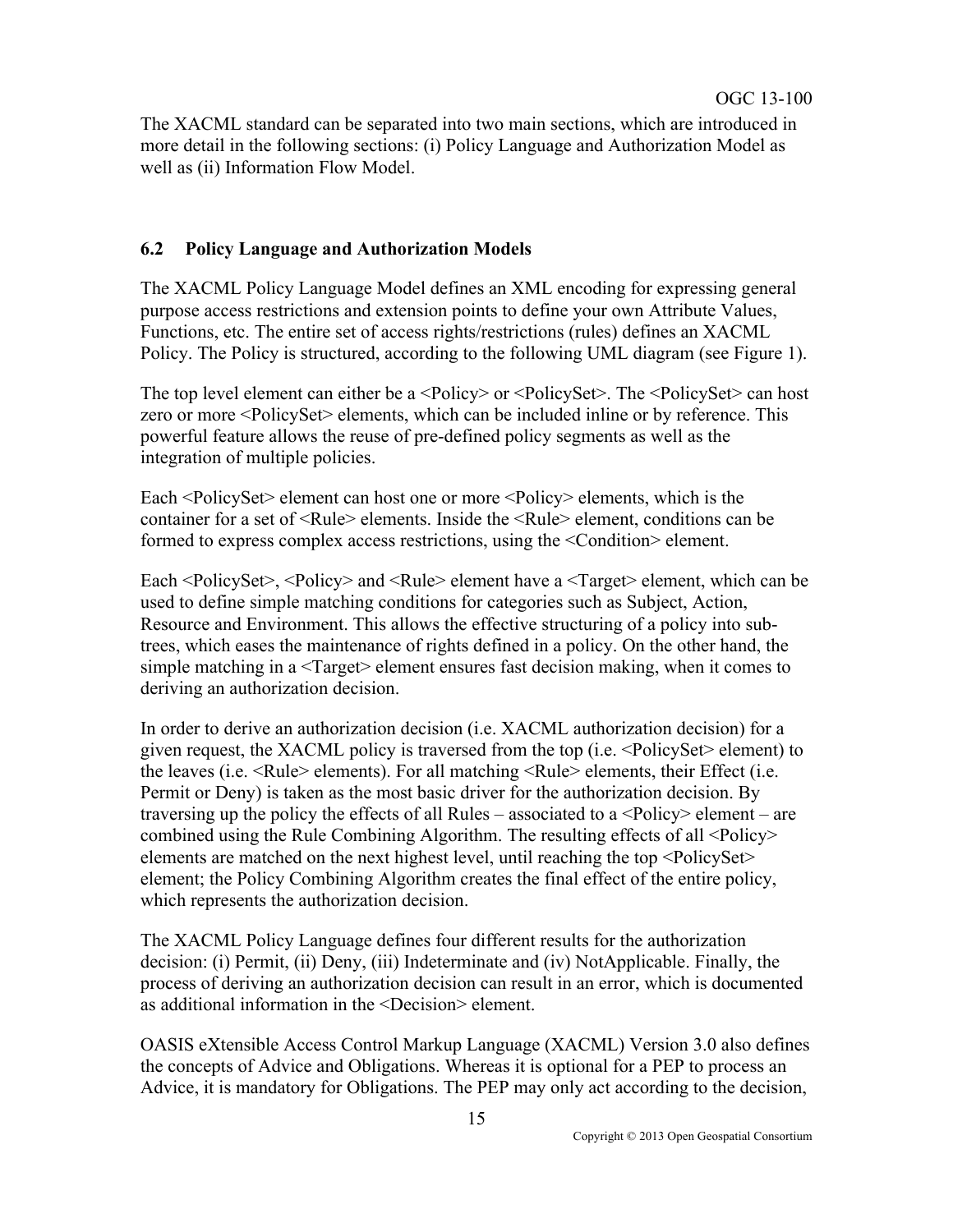after the successful processing of all Obligations attached to the decision. Basically, two options exist: The decision can be "Permit with Obligation" or "Deny with Obligation", which can be expressed in the  $\leq$ Obligation $\geq$  element, attached to the  $\leq$ Rule $\geq$ ,  $\leq$ Policy $\geq$  or <PolicySet> element. It is also possible to attach an Advice to the decision. Care must be taken when structuring a policy that comprises Obligations as the processing of included Obligations vary with the different Combining Algorithms.

Regarding the differences of XACML 3.0 over 2.0 it is important to mention the change in the new structure of the <Target>. For XACML 2.0 matching was separated into Subject, Action, Resource and Environment, XACML 3.0 supports the Matching as a Conjunctive Normal Form (CNF) using the elements <AnyOf> and <AllOf> where each individual Matching must specify a category (e.g. Subject, Action, Resource or Environment). This improves the conditional matching when attribute values from different categories must be compared; this was not possible in XACML 2.0.



**Figure 1 — XACML Policy Language Model** 

As a consequence of this change to the <Target> matching, the XACML 3.0 matching is more comprehensive and therefore enables automtic transformation from XACML 2.0 to XACML 3.0. However, direct transformed into the other direction (from XACML 3.0 to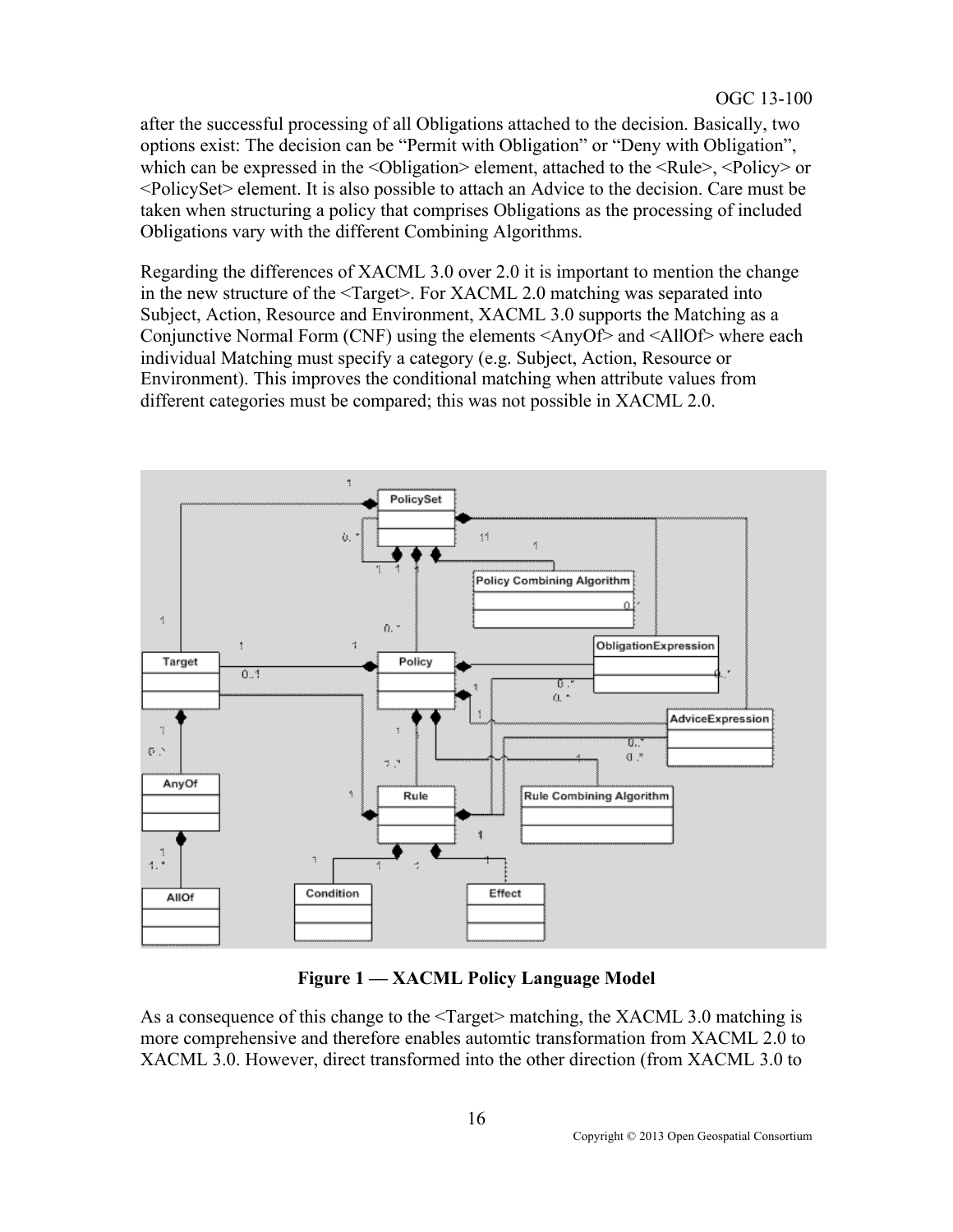XACML 2.0 <Target> matching) may be impossible, depending on the concrete matching.

The following example illustrates the deficit in the XACML 2.0 machting by introducing a <Target> matching that is XACML 3.0 but not XACML 2.0 compliant. The breaking is caused by the OR matching of different categories; here environment and subject category: considering the IP address of the client to reside in the environment category and the subject name to reside in the subject category, the OR matching between these categories cannot be mapped to XACML 2.0 matching as the logic alsways is AND between different categories. Even though the logic could be transformed using the de Morgan transformation<sup>2</sup> – which is only possible if many other constraints that are out of scope for this example have been certified – to adopt the AND matching between the different categories, the required "not equals" matching function is not available in XACML 2.0.



**Figure 2 — Example <Target> matching supported by XACML 3.0 but not by XACML 2.0**

Another improved feature in the Language Model is the ability to define the delegation of rights. In that respect, GeoXACML introduces the concept of a Policy Issuer. The use of <PolicyIssuer> allows to distinguish between trusted and delegated policies. Any <PolicySet> or <Policy> that does not indicate a <PolicyIssuer> is trusted and participates in the process of deriving an authorization decision. Any <PolicySet> or <Policy> that includes a <PolicyIssuer> element requires the PDP to determine if a "trusted relationship" between the accessing subject in the ADR context and the  $\leq$ PolicyIssuer $\geq$  exists. Only in the case of a successful trust verification, the  $\leq$ PolicySet $\geq$ or <Policy> may participate in the process of deriving an authorization decision.

### **6.3 Information Flow Model**

The XACML Information Flow Model defines the architecture of a modular and distributed access control system. In addition, it defines the exchange of messages between the components and the structure of the messages. The following figure illustrates the informative architecture and the sequence of messages, sent between the components of the access control system.

<sup>&</sup>lt;sup>2</sup> A v B =  $\neg(\neg A \land \neg B)$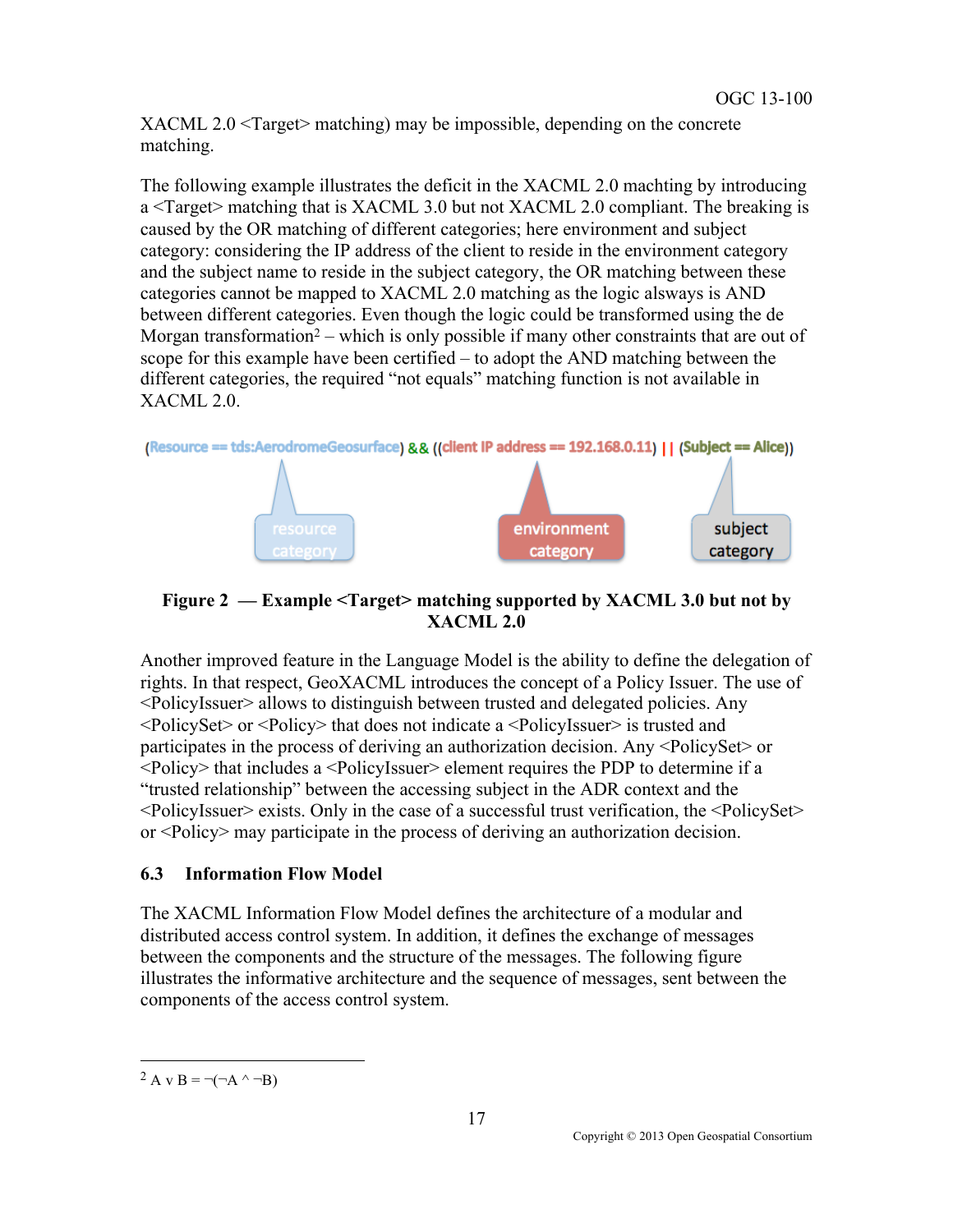

**Figure 3 — XACML Information Flow Model [XACML 3.0, figure1]**

The Policy Administration Point (PAP) is the component that allows one or multiple policy administrators to maintain access rights in a set of policies. In addition, the PAP might provide an interface for requesting policies.

The Policy Decision Point (PDP) is the component that derives an authorization decision based on a request, received from one or multiple Policy Enforcement Point(s) (PEP). A PDP may request policies from the PAP or use a policy repository on file or in a database.

The Policy Enforcement Point (PEP) can be characterized as a binary switch that either forwards the intercepted request from the client to the service (and the response from the service to the client respectively) or replies with an adequate error message. The decision if the request or response is to be forwarded or blocked depends on the authorization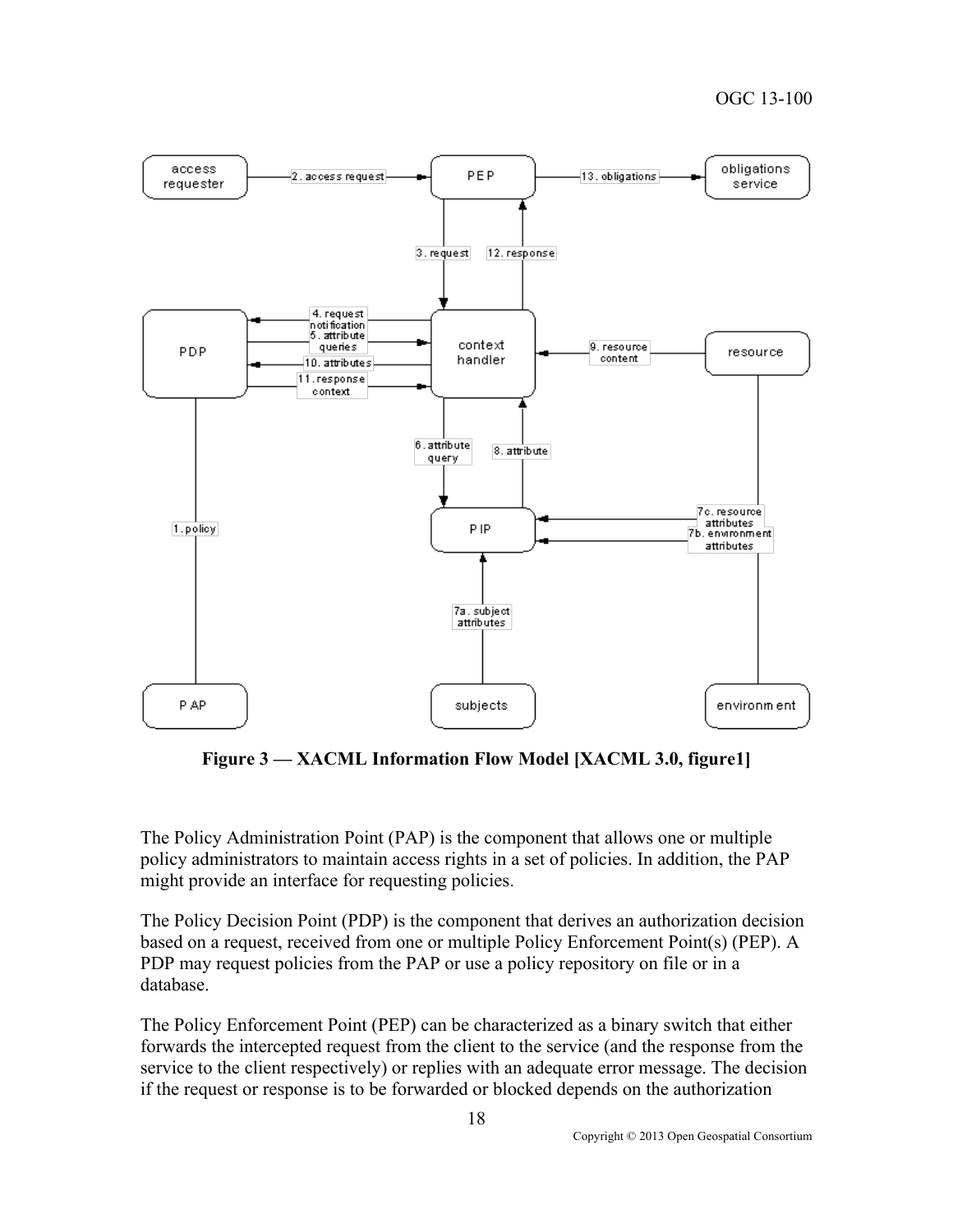decisions, received from the PDP. Because the PEP must request authorization decisions in a particular XACML message format, it is the duty of the context handler to collect all relevant information and prepare the authorization decision request message. The information, collected by the context handler can include the identity information about the user, the action to be taken on the resource, information about the resource itself, the IP address of the client, the time of the request, certificate information, etc… In order to collect all relevant information, it can be required to request such information from the Policy Information Point (PIP).

The PIP provides interfaces to the context handler in a proxy fashion to simplify the information fetching. For example, the PIP could provide an interface for collecting user credentials which maps to LDAP, Kerberos, etc. Also, the PIP could provide a database or Web Service interface to enable the collection of resources via a "trusted custom" channel.

## **6.4 Extension capabilities of XACML**

The XACML specification defines the non-normative extensibility points (section 8, OASIS eXtensible Access Control Markup Language (XACML) Version 3.0). For this specification, it is important to note that the DataType, FunctionId and AttributeId can be extended.

Please see the XACML schema definitions in http://docs.oasisopen.org/xacml/3.0/xacml-core-v3-schema-wd-17.xsd (OASIS eXtensible Access Control Markup Language (XACML) Version 3.0) for the XML format of the elements.

## **6.4.1 Defining a new Data Type Geometry**

Section 8.1 of the XACML specification states that "*The following XML attributes have values that are URIs. These may be extended by the creation of new URIs associated with new semantics for these attributes. … "Category, AttributeId, DataType, FunctionId, MatchId, ObligationId, AdviceId, PolicyCombiningAlgId, RuleCombiningAlgId, StatusCode, SubjectCategory*."

This capability allows the definition of geometry data type, as defined by GeoXACML using the extension point  $\text{DataType}$ . The XACML compliant URN is defined to be urn:ogc:def:dataType:geoxacml:3.0:geometry.

## **6.4.2 Encoding of Data Type Geometry**

Section 8.2 of the XACML specification states that "<xacml:AttributeValue> and *<xacml-context:AttributeValue> elements MAY contain an instance of a structured XML data-type."*.

This provides two options for encoding a geometry:

1. As a string value to the <AttributeValue> element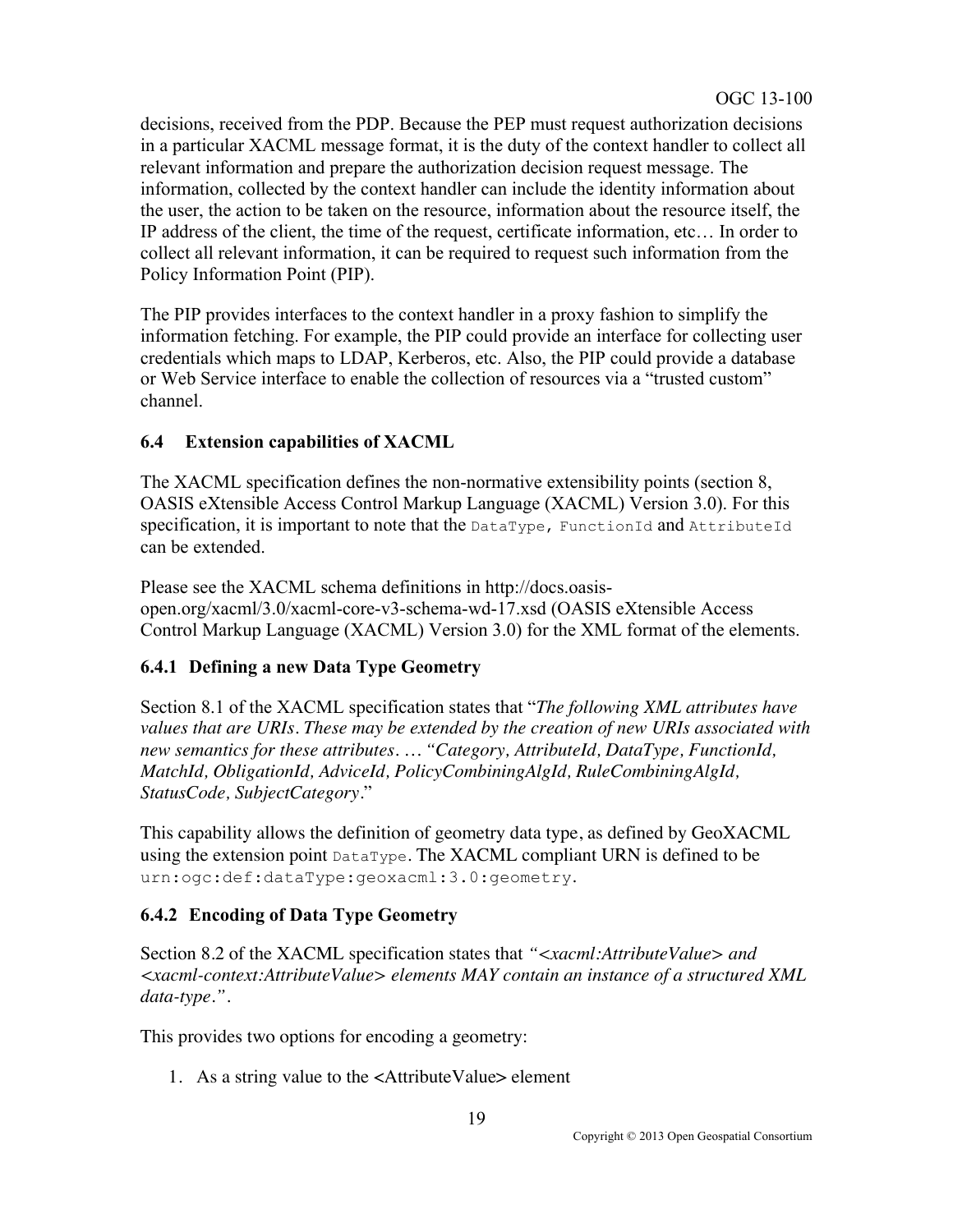The GeoXACML 3.0 Core defines the mandatory encoding for using the string value to use Well Known Text

2. As XML

The GeoXACML 3.0 Core defines an extension point such that Encoding Extension can define different XML encodings.

```
<xs:element name="AttributeValue" type="xacml:AttributeValueType" 
substitutionGroup="xacml:Expression"/>
<xs:complexType name="AttributeValueType" mixed="true">
  <xs:complexContent mixed="true">
    <xs:extension base="xacml:ExpressionType">
       <xs:sequence>
         <xs:any namespace="##any" processContents="lax" minOccurs="0" 
                 maxOccurs="unbounded"/>
       </xs:sequence>
       <xs:attribute name="DataType" type="xs:anyURI" use="required"/>
         <xs:anyAttribute namespace="##any" processContents="lax"/>
    </xs:extension>
  </xs:complexContent>
</xs:complexType>
```


#### **6.4.3 Defining a new Function**

A  $\leq$ Function> element has an attribute named FunctionId, which is of type  $x_s$ : anyURI. According to the extension capabilities of XACML, additional functions can be defined by associating a unique FunctionId to it.

This capability allows the definition of geo-specific functions, as defined by GeoXACML.

```
<xs:element name="Function" type="xacml:FunctionType"/>
<xs:complexType name="FunctionType">
  <xs:attribute name="FunctionId" type="xs:anyURI" use="required"/>
</xs:complexType>
```
#### **Figure 5 — XACML schema definition of the <Function> element**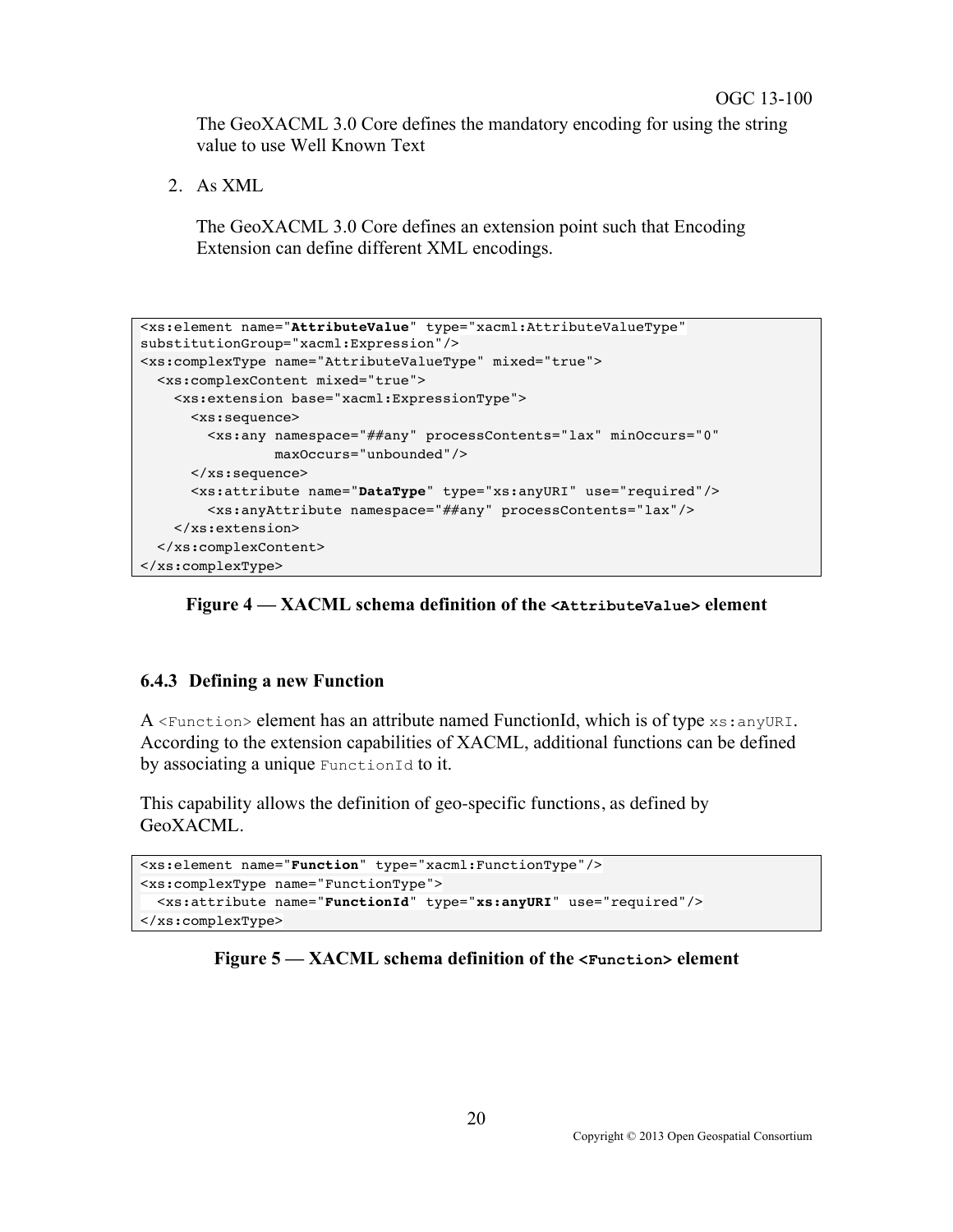### **6.3.3 Defining new Identifiers / Attributes**

An <AttributeDesignator> element allows fetching information from an XACML AuthorizationDecisionRequest based on named attributes. In order to specify new names for attributes, the  $\leq$ AttributeDesignatorType> has an attribute named AttributeId. In order to use GeoXACML specific data types, the value of the attribute DataType SHALL be used according to the specified data types. According to the extension capabilities of XACML, additional identifier-names or attribute-names can be defined by associating a unique AttributeId to it.

An <AttributeSelector> element allows fetching information from an XACML AuthorizationDecisionRequest based on the XML encoded information as it can be inserted into the <content> element. The value of the attribute named  $\text{DataType SHALL}$ be used according to the specified data type.

These capabilities allow the fetching of geo-specific information from the ADR using either the XACML AttributeDesignator or the AttributeSelector without modifying any XACML schema (policy, authorization decision request or authorization decision schema).

The following two figures highlight the extension points in the XACML schema that are used by GeoXACML.

```
<xs:complexType name="AttributeDesignatorType">
  <xs:complexContent>
    <xs:extension base="xacml:ExpressionType">
       <xs:attribute name="Category" type="xs:anyURI" use="required"/>
       <xs:attribute name="AttributeId" type="xs:anyURI" use="required"/>
       <xs:attribute name="DataType" type="xs:anyURI" use="required"/>
       <xs:attribute name="Issuer" type="xs:string" use="optional"/>
       <xs:attribute name="MustBePresent" type="xs:boolean" use="required"/>
    </xs:extension>
   </xs:complexContent>
</xs:complexType>
```
**Figure 6 — XACML schema definition of the <AttributeDesignatorType> element**

```
<xs:complexType name="AttributeSelectorType">
  <xs:complexContent>
     <xs:extension base="xacml:ExpressionType">
       <xs:attribute name="Category" type="xs:anyURI" use="required"/>
       <xs:attribute name="ContextSelectorId" type="xs:anyURI" use="optional"/>
       <xs:attribute name="Path" type="xs:string" use="required"/>
       <xs:attribute name="DataType" type="xs:anyURI" use="required"/>
       <xs:attribute name="MustBePresent" type="xs:boolean" use="required"/>
    </xs:extension>
   </xs:complexContent>
</xs:complexType>>
```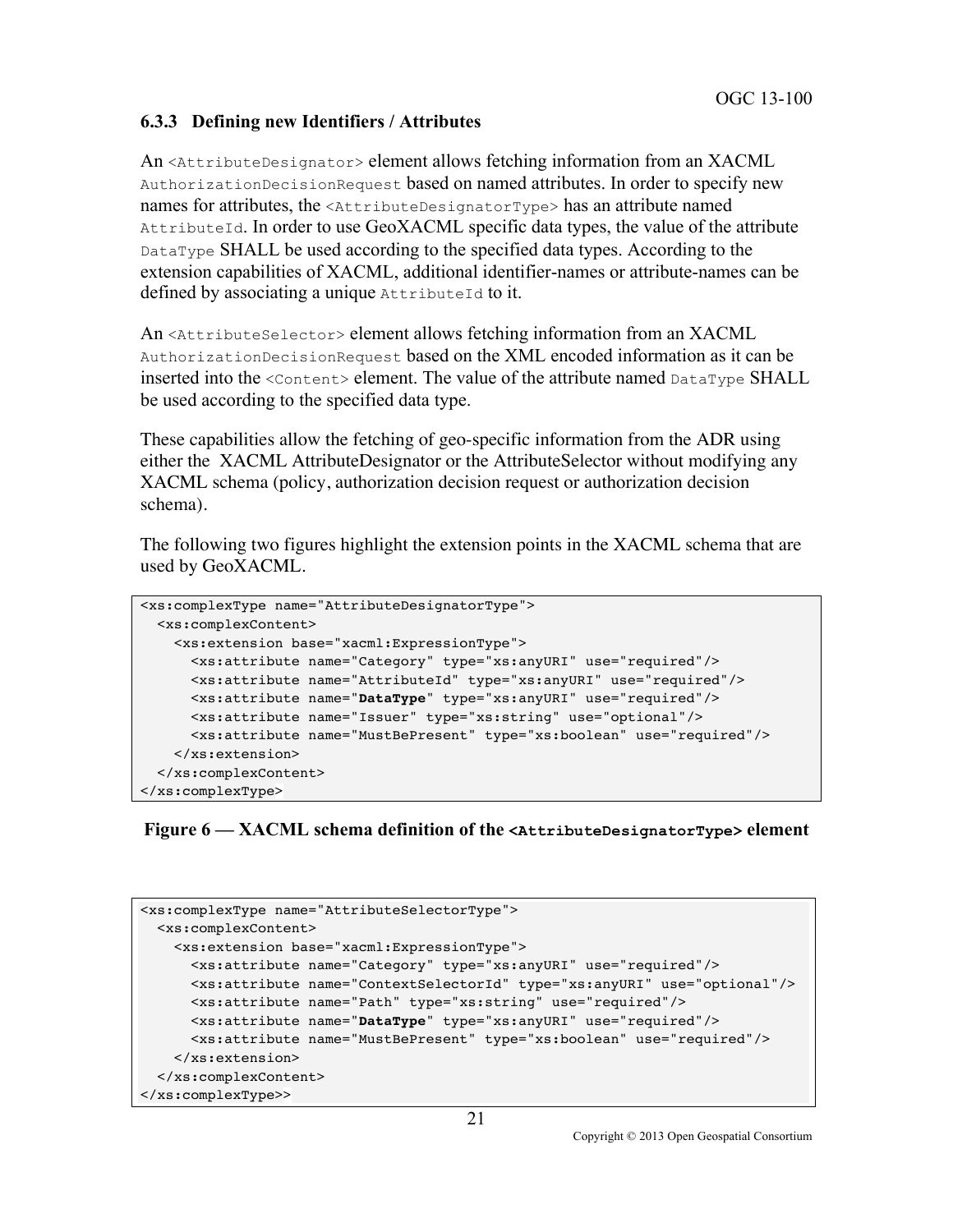#### **Figure 7 — XACML schema definition of the <AttributeSelectorType> element**

### **6.5 XACML as a programming language**

Looking at the actual extension GeoXACML from a developers point of view, it can best be understood when XACML is seen as a programming language where the dialect is encoded in XML. In that respect, GeoXACML bridges the gap between the OO Design described in ISO 19125 and the Procedural Design taken in XACML. At the highest level, GeoXACML can be understood according to the Adapter Pattern [see Gamma, et.al.], as illustrated in the following example.

Let's assume that we want to implement a condition function testing if the dimension of a given geometry instance is greater than zero and if so, return the integer value 1.

The following pseudo code will illustrate the approach following the OO Design Pattern:

```
1: Integer Permit = 1;
2: Integer Rule ()
3: \t {4:}4: Geometry g = new Point ("Point (0 \ 0 \ )");<br>5: if (g.Dimension() > 0)if (q.Dimensional() > 0)6: return Permit;
7: }
```
Line1: Defines the constant Permit as type Integer

Line 2: Define the condition function  $R_{11}$  e

Lines  $3-7$  The Code block for the function

Line 4: Instantiate a geometry of concrete type Point

Line 5: The actual condition testing the dimension of the geometry instance and comparing it with the literal value 0

Line 6: Iff the condition from line 5 is true, return 1

The pseudo code below illustrates the above Rule following Procedural Programming:

```
1: Integer Permit = 1;
2: Integer Rule ()
3: \{4: \}4: Geometry g = new Point ("Point (0 \ 0 \ )");<br>5: if (GeoXACML.Dimension(q) > 0)
        if (GeoXACML.Dimension(g) > 0)
```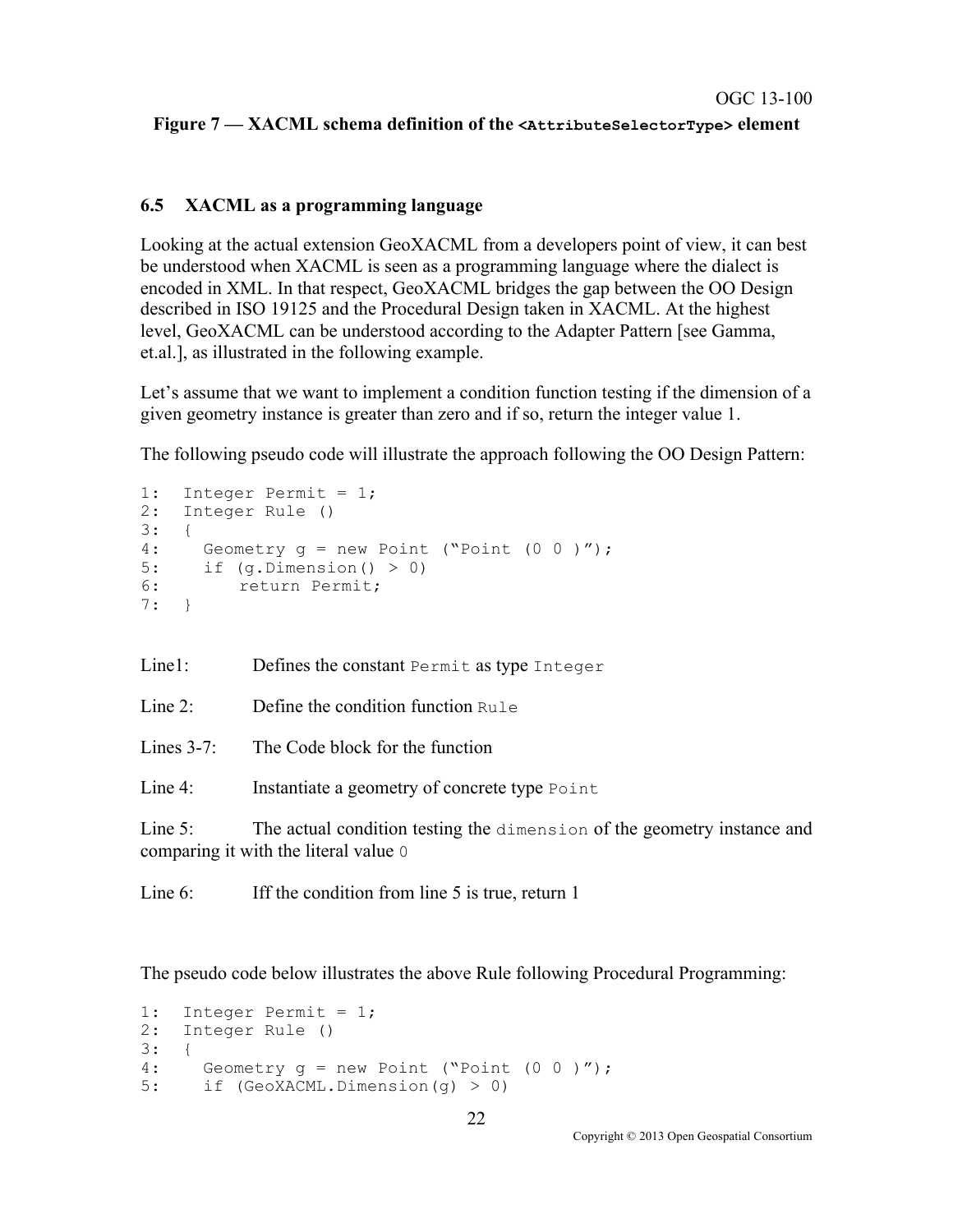6: return Permit; 7: }

The only major difference to this pseudo code is in line 5, where the function Dimension is not called from the geometry object instance but statically. For that to work, the static function with the signature Dimension(Geometry):Integer must have been defined in a adapter class GeoXACML. To define different adapters by different conformance classes is what the GeoXACML 3.0 Core specification is all about.

In order to be compliant with the XACML environment, the functions defined by GeoXACML through the adapter pattern must also implement XACML compliant error handling. This is particularly important as GeoXACML does not differentiate the concrete sub-types to Geometry as defined in ISO 19125. And therefore, it is possible that a GeoXACML function gets invoked on a geometry type for which it is not defined. Therefore, a GeoXACML implementation must check the concrete types of parameters and issue a XACML conformant PROCESSING\_ERROR in case the function is not defined for the data type of the parameter. Furthermore, functions defined by ISO 19125 often return NULL in the case of an error. This is not possible with XACML; instead a PROCESSING ERROR must be returned. In that sense, the Adapter Pattern (as defined in Gamma et.al.) used in GeoXACML adapts the function signature and its behavior as defined in ISO 19125 to be conform with XACML 3.0.

The following pseudo code illustrates a more precise Adapter behavior for the example function.

```
1: class GeoXACML <<extends>> ISO19125
2: 6<br>3:
      public static Integer Dimension (Geometry q)
\frac{4}{5}:
         if (g instanceOf Empty)
6: \t {}return new ProcessingError("operation not defined on
     Empty");
8: }<br>9: T
         Try
10: {<br>11:return g.dimension();
\frac{12:}{13:}catch (NullException)
14: \t {15:}return new ProcessingError("operation error: NULL");
16: 17: 17:18: }
```
Line 5-8: Adapt the behavior to GeoXACML environment and check for the concrete type of the parameter.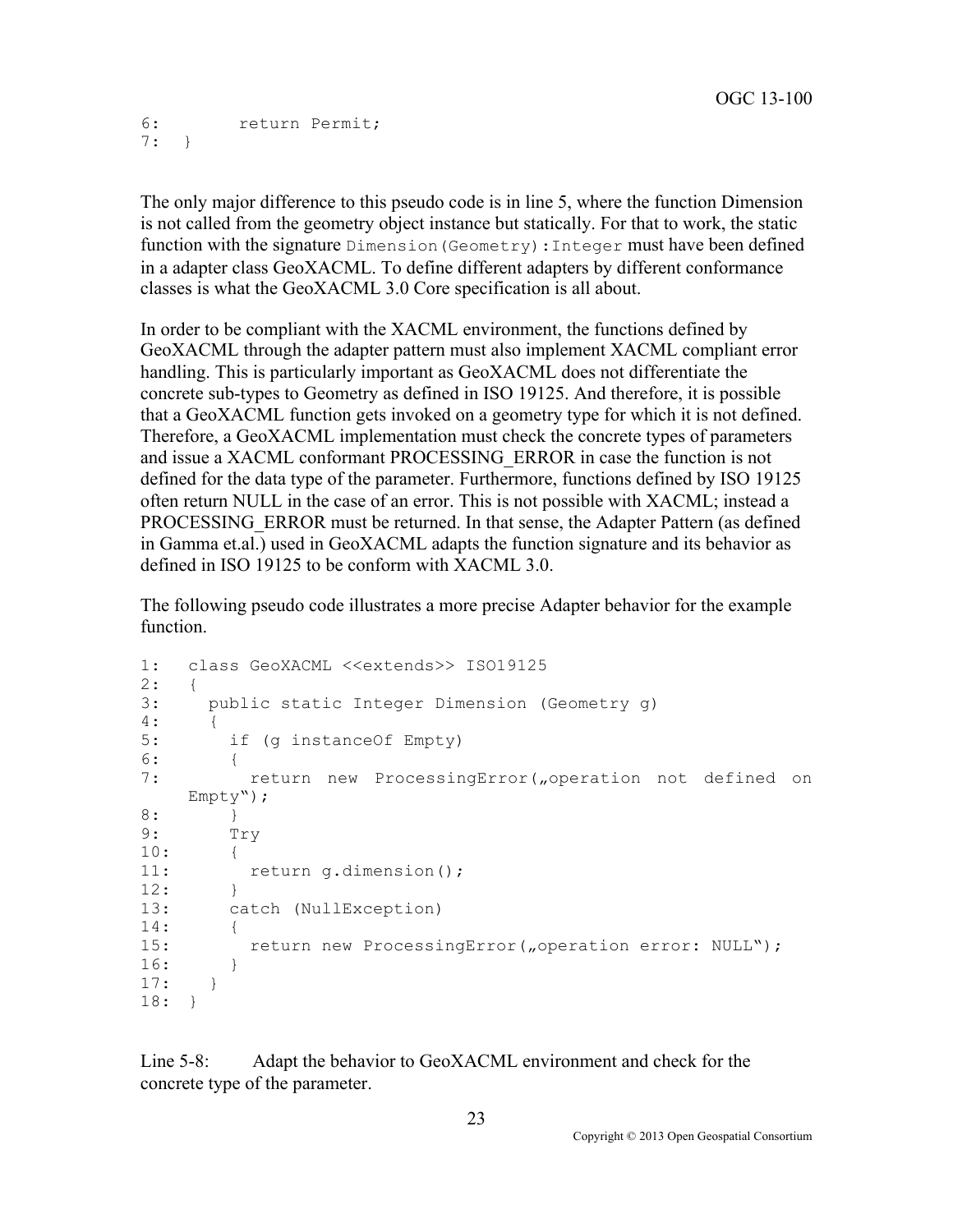Line 7: Return PROCESSING ERROR if actual type is Empty.

Line 13-16: Adapt the error behavior of the function as defined in ISO 19125.

Because XACML 3.0 mandates an XML encoding of the programming logic, the above condition must be presented in XML. The following XML code illustrates the exact same logic but compliant with the XACML 3.0 Schema and using the ISO 19125 function defined in GeoXACML.

```
1: <Rule RuleId="dimension" Effect="Permit"><br>2: <Condition>
2: <Condition><br>3: <Apply
       3: <Apply 
     FunctionId="urn:oasis:names:tc:xacml:1.0:function:integer-
     greater-than">
4: <Apply FunctionId="
     urn:ogc:def:function:geoxacml:3.0:geometry-dimension">
5: <AttributeValue 
     DataType="urn:ogc:def:dataType:geoxacml:3.0:geometry"
          >Point(0 0)</AttributeValue>
6: </Apply><br>7: <Attribu
        7: <AttributeValue 
     DataType="http://www.w3.org/2001/XMLSchema#integer">0</Attri
     buteValue>
8: </Apply><br>9: </Conditi
     9: </Condition>
10: </Rule>
```
Line 1: Use of the Rule element as defined in XACML 3.0. The "function" return value Permit is already in the definition.

Line 2: Declaring the if-statement using the Condition element as defined in XACML 3.0. Paratemeters are in line 4 and 7.

Line 3: Declaration of the comparison logic for the if-statement using predefined comparison operators from XACML 3.0.

Line 4: Call of the GeoXACML 3.0 function  $D$  imension using the Apply element as defined in XACML 3.0. Parameter in line 5.

Line 5: Instantiating a concrete geometry of type Point (from ISO 19125) using WKT for the GeoXACML data type Geometry.

Line 7: Declaring the literal value 0 of type Integer to be part of the comparison function.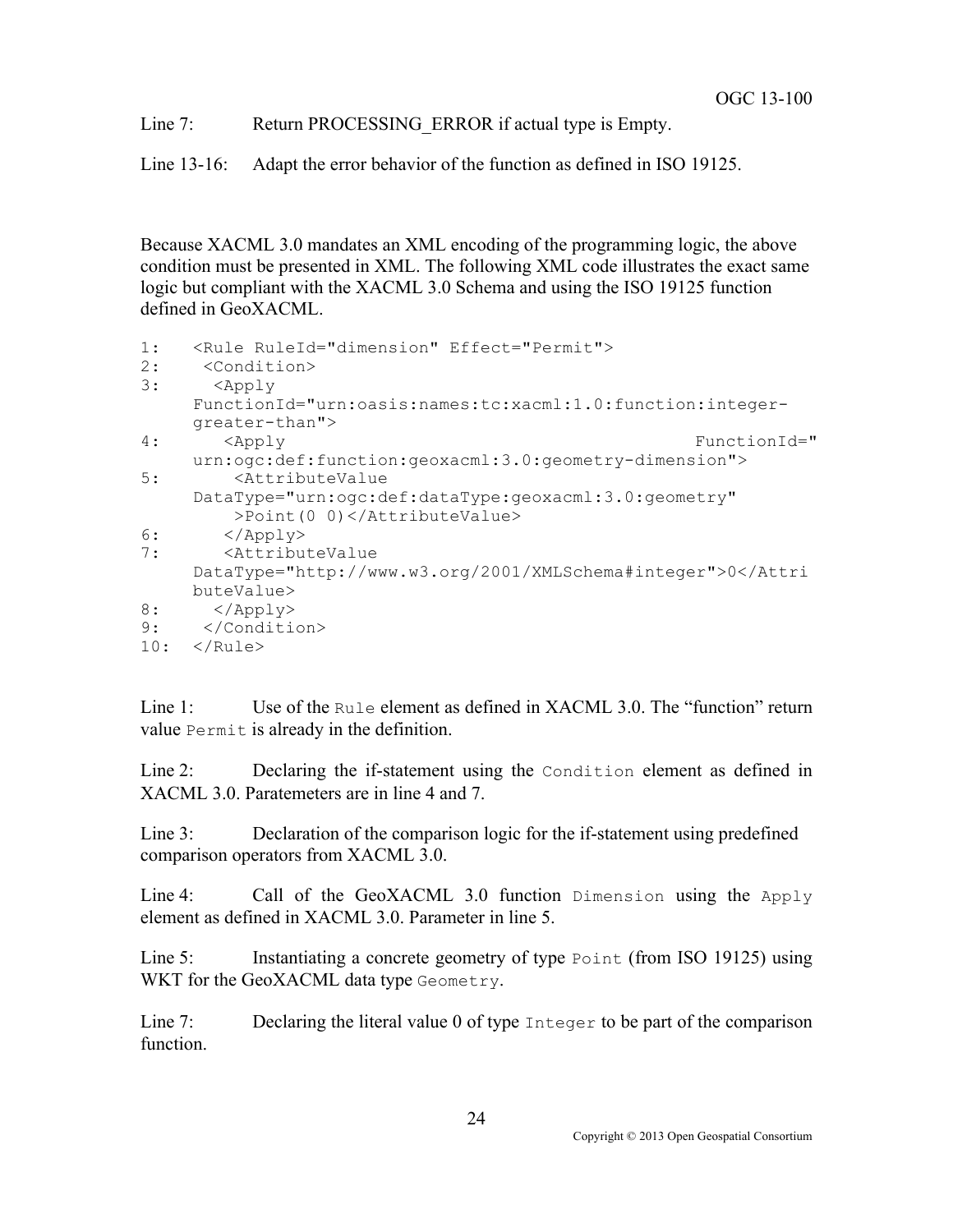The final bit that GeoXACML must specify to reach compliance with XACML are URNs for each defined function. So for example the function Dimension():Integer as defined in ISO 19125 gets the GeoXACML signature Dimension(Geometry):Integer and the function URN is urn:ogc:def:function:geoxacml:3.0:geometry-dimension.

### **6.6 GeoXACML Core – BASIC Conformance Class (Informative)**

For the purpose of better understanding what the normative section defines, this is the pseudo code that illustrates the implementation for the BASIC conformance class adapter functions. The functions defined in ISO 19125 are shaded grey.

```
class GeoXACML_BASIC <<extends>> ISO19125
{
  #define Equals " urn:ogc:def:function:geoxacml:3.0:geometry-equals";
  #define Disjoint "urn:ogc:def:function:geoxacml:3.0:geometry-
disjoint";
  #define Intersects " urn:ogc:def:function:geoxacml:3.0:geometry-
intersects";
  #define Touches " urn:ogc:def:function:geoxacml:3.0:geometry-
touches";
  #define Crosses " urn:ogc:def:function:geoxacml:3.0:geometry-
crosses";
  #define Within " urn:ogc:def:function:geoxacml:3.0:geometry-within";
  #define Contains " urn:ogc:def:function:geoxacml:3.0:geometry-
contains";
  #define Overlaps " urn:ogc:def:function:geoxacml:3.0:geometry-
overlaps";
  Boolean Equals (Geometry this, Geometry another) 
 { return this.dimension(another); }
  Boolean Disjoint (Geometry this, Geometry another) 
 { return this.disjoint (another); }
  Boolean Intersects (Geometry this, Geometry another) 
 { return this.intersects(another); }
  Boolean Touches (Geometry this, Geometry another) 
 { return this.touches(another); }
  Boolean Crosses (Geometry this, Geometry another) 
 { return this.crosses(another); }
  Boolean Within (Geometry this, Geometry another) 
 { return this.within(another); }
  Boolean Contains (Geometry this, Geometry another) 
 { return this.contains(another); }
  Boolean Overlaps (Geometry this, Geometry another) 
 { return this.overlaps(another); }
}
```
OGC 13-100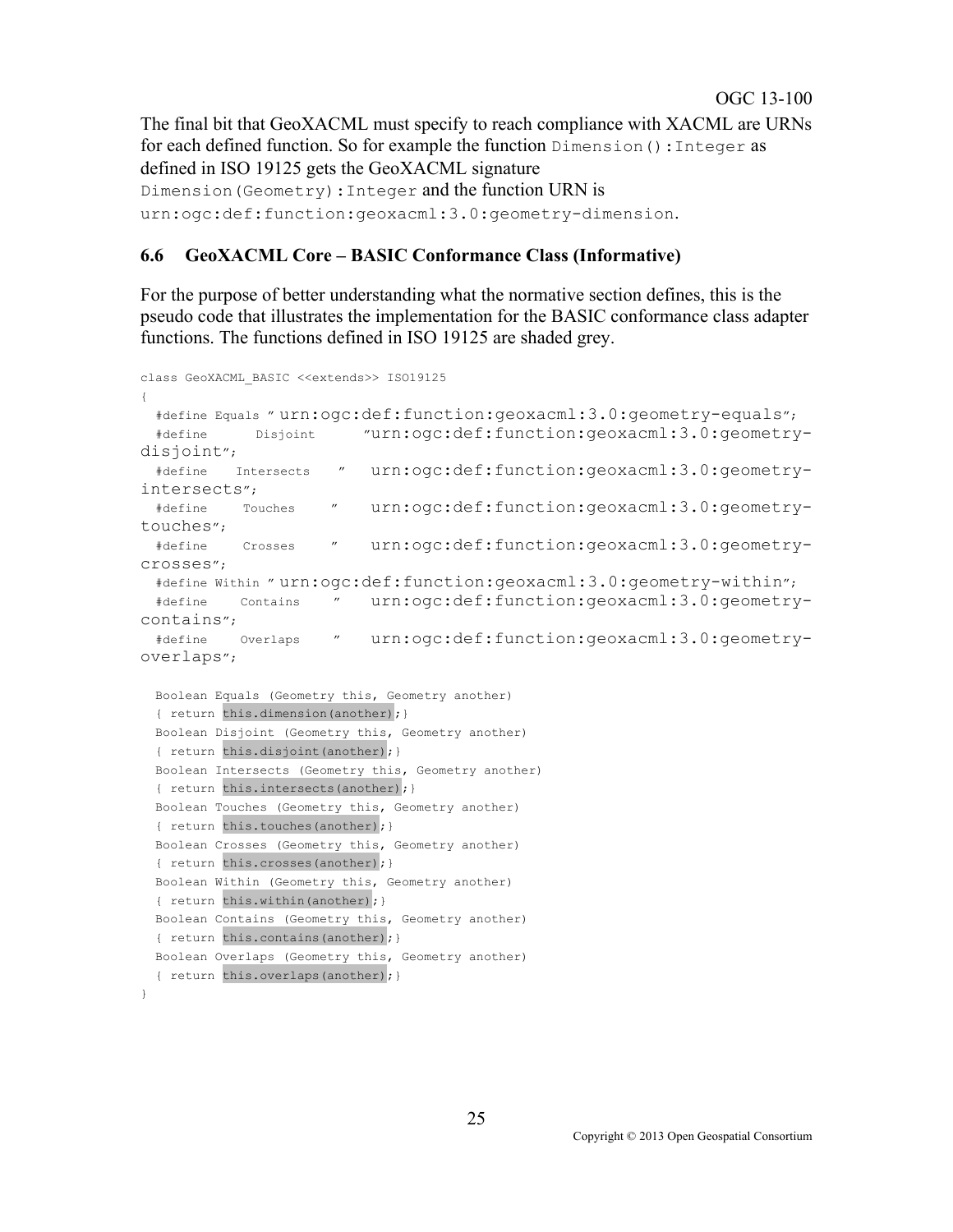#### **6.7 GeoXACML Core – ADVANCED Conformance Class (Informative)**

For the purpose of better understand what the normative section defines, this is the pseudo code that illustrates the implementation for the ADVANCED conformance class adapter functions. The functions defined in ISO 19125 are shaded grey.

```
class GeoXACML_AVANCED <<extends>> GeoXACML_BASIC
{
  #define IsWithinDifference " urn:ogc:def:function:geoxacml:3.0:geometry-
is-within-distance";<br>#define Dimension "
                         urn:ogc:def:function:geoxacml:3.0:geometry-
dimension";
  #define GeometryType " urn:ogc:def:function:geoxacml:3.0:geometry-
type";
  #define SRID "urn:ogc:def:function:geoxacml:3.0:geometry-srid";
  #define AsText "urn:ogc:def:function:geoxacml:3.0:string-from-
geometry;
  #define IsEmpty " urn:ogc:def:function:geoxacml:3.0:geometry-is-
empty";
  #define IsSimple "urn:ogc:def:function:geoxacml:3.0:geometry-is-
simple";
  #define Is3D " urn:ogc:def:function:geoxacml:3.0:geometry-is-3d";
  #define IsClosed " urn:ogc:def:function:geoxacml:3.0:geometry-is-
closed";
  #define IsValid " urn:ogc:def:function:geoxacml:3.0:geometry-is-
valid";
  #define IsRing " urn:ogc:def:function:geoxacml:3.0:geometry-is-ring";
  #define IsMeasured " urn:ogc:def:function:geoxacml:3.0:geometry-is-
measured";
  #define Relate " urn:ogc:def:function:geoxacml:3.0:geometry-relate";
  #define Length " urn:ogc:def:function:geoxacml:3.0:geometry-length";
  #define Area " urn:ogc:def:function:geoxacml:3.0:geometry-area";
  Boolean IsWithinDistance (Geometry this, Geometry another, distance:Double) 
 { return this.isWithinDistance(another, distance); }
  Integer Dimension (Geometry this) 
 { return this.dimension(); }
  String GeometryType (Geometry this) 
  { return this.geometryType();}
  Integer SRID (Geometry this) 
  { return this.srid();}
  String AsText (Geometry this) 
 { return this.asText(); }
  Boolean IsEmpty (Geometry this) 
 { return this.isEmpty(); }
  Boolean IsSimple (Geometry this) 
 { return this.isSimple(); }
  Boolean Is3D (Geometry this) 
  { return this.is3D();}
  Boolean IsClosed (Geometry this)
```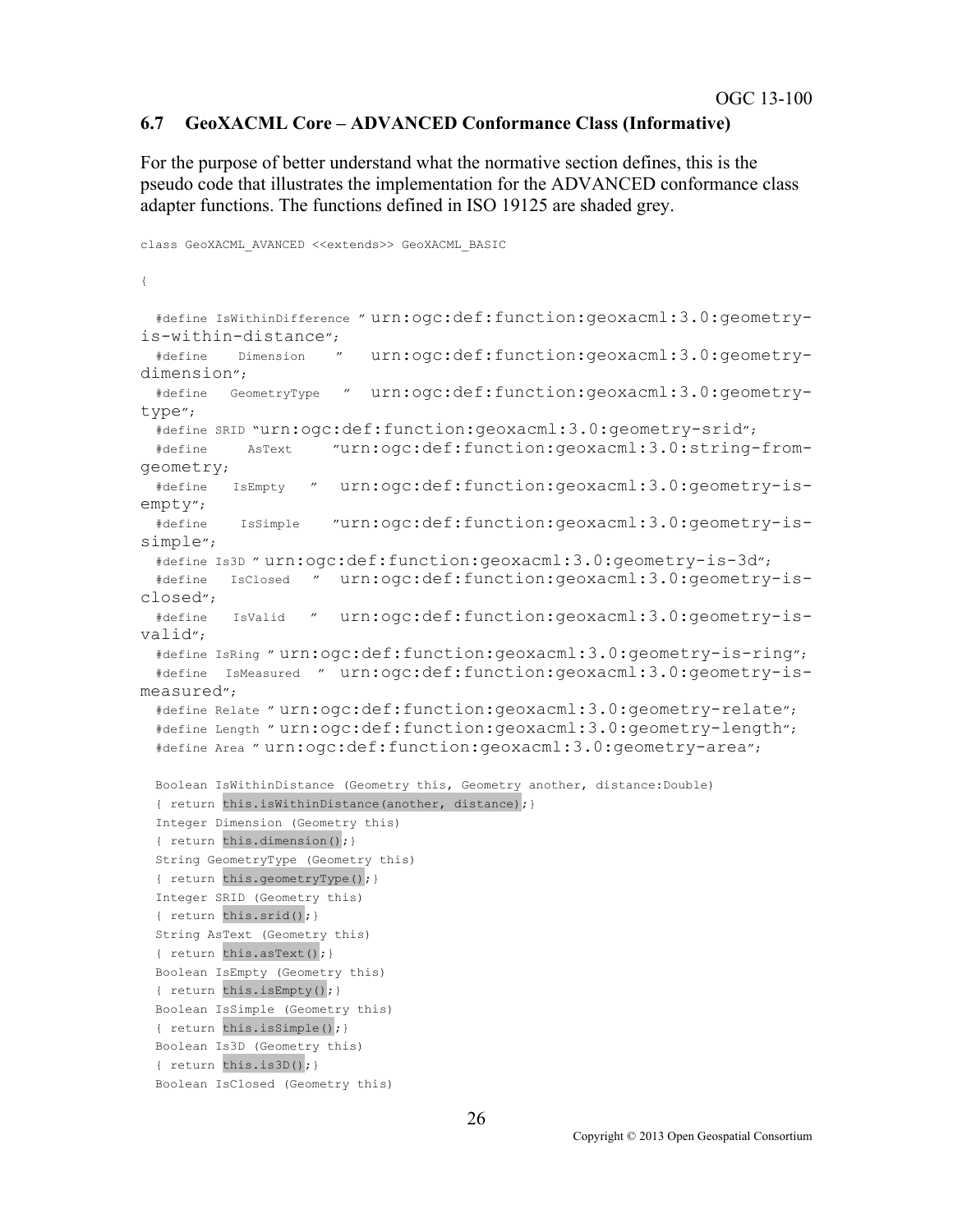#### OGC 13-100

```
 { if this instanceOf (Curve or MultiCurve) return this.isClosed(); else return 
PROCESSING ERROR; }
  Boolean IsValid (Geometry this) 
  { return this.isValid(); }
  Boolean IsRing (Geometry this) 
 { if this instanceOf Curve return this.isRing(); else return PROCESSING ERROR; }
  Boolean IsMeasured (Geometry this) 
  { return this.isMeasured(); }
  Boolean Relate (Geometry this, Geometry another, String matix) 
  { return this.relate(another, matrix); }
   Double Distance (Geometry this, Geometry another) 
  { return this.distance(another); }
  Double Length (Geometry this) 
   { if this instanceOf (Curve or MultiCurve) return this.length(); else return 
PROCESSING ERROR; }
  Double Area (Geometry this) 
  { if this instanceOf (Surface or MultiSurface) return this.area(); else return 
PROCESSING ERROR; }
  Double X (Geometry this) 
  { if this instanceOf Point return this.X(); else return PROCESSING ERROR; }
  Double Y (Geometry this) 
  { if this instanceOf Point return this.Y(); else return PROCESSING ERROR; }
 Double Z (Geometry this) 
  { if this instanceOf Point return this.Z(); else return PROCESSING_ERROR;}
  Double M (Geometry this) 
   { if this instanceOf Point return this.M(); else return PROCESSING_ERROR;}
}
```
#### **6.8 GeoXACML Core – ANALYSIS Conformance Class (Informative)**

For the purpose of better understand what the normative section defines, this is the pseudo code that illustrates the implementation for the ANALYSIS conformance class adapter functions. The functions defined in ISO 19125 are shaded grey.

```
class GeoXACML_ANALYSIS <<extends>> GeoXACML_ AVANCED
{
  #define Envelope "urn:ogc:def:function:geoxacml:3.0:geometry-
envelope
  #define Boundary " urn:ogc:def:function:geoxacml:3.0:geometry-
boundary";
  #define LocateAlong " urn:ogc:def:function:geoxacml:3.0:geometry-
locate-along";
  #define LocateBetween " urn:ogc:def:function:geoxacml:3.0:geometry-
locate-between";
  #define Buffer " urn:ogc:def:function:geoxacml:3.0:geometry-buffer";
  #define ConvexHull " urn:ogc:def:function:geoxacml:3.0:geometry-
convex-hull";
  #define Intersection " urn:ogc:def:function:geoxacml:3.0:geometry-
intersection";
  #define Union " urn:ogc:def:function:geoxacml:3.0:geometry-union";
  #define Difference " urn:ogc:def:function:geoxacml:3.0:geometry-
difference";
```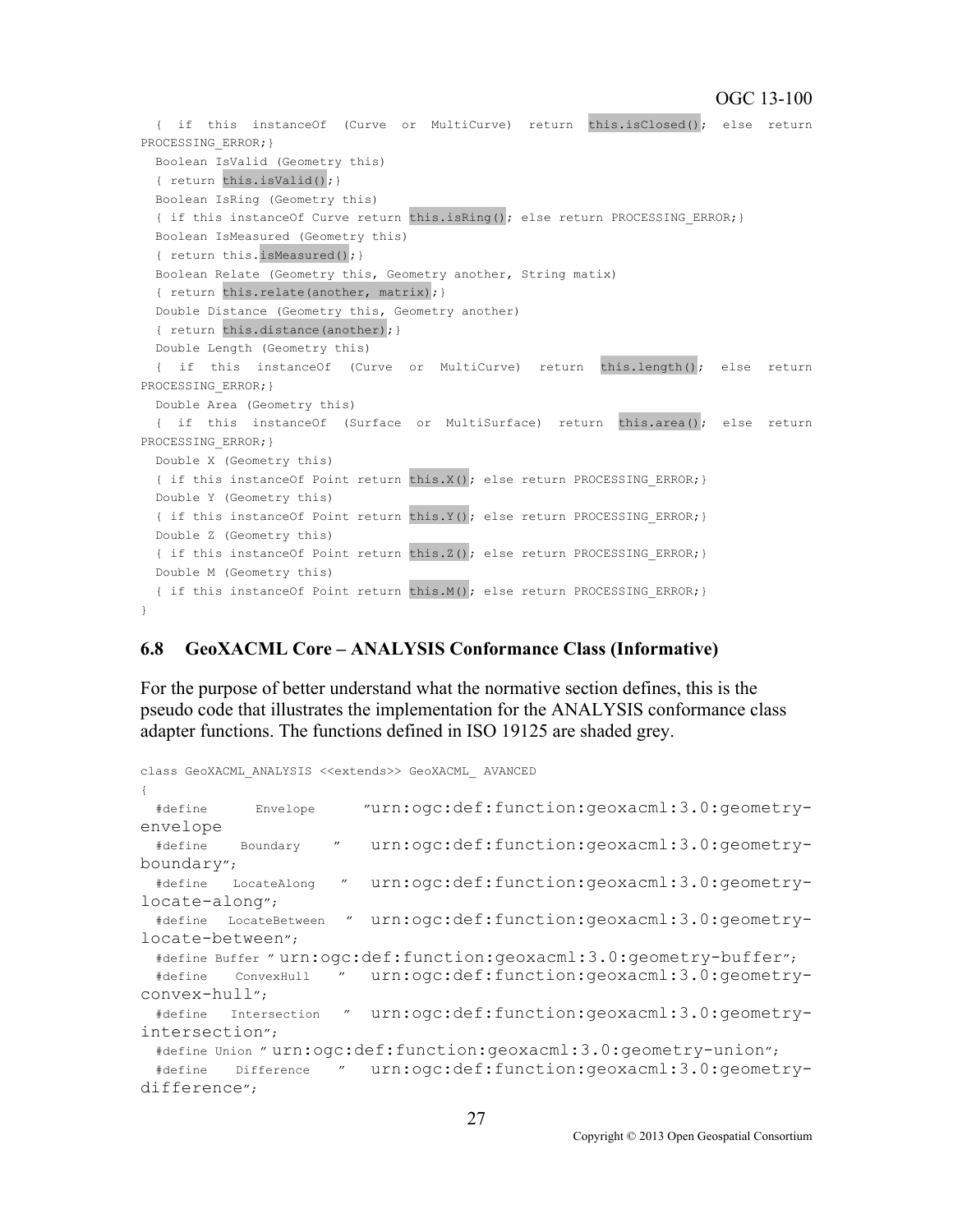#### OGC 13-100

```
 #define SymDifference " urn:ogc:def:function:geoxacml:3.0:geometry-
sym-difference";
  #define NumGeometries " urn:ogc:def:function:geoxacml:3.0:geometry-
num-geometries";
  #define GeometryN " urn:ogc:def:function:geoxacml:3.0:geometry-n";
   #define StartPoint " urn:ogc:def:function:geoxacml:3.0:geometry-
start-point";
   #define EndPoint " urn:ogc:def:function:geoxacml:3.0:geometry-end-
point";
  #define NumPoints " urn:ogc:def:function:geoxacml:3.0:geometry-num-
points";
  #define PointN " urn:ogc:def:function:geoxacml:3.0:geometry-point-n";
   #define ExteriorRing " urn:ogc:def:function:geoxacml:3.0:geometry-
exterior-ring";
   #define NumInteriorRing " urn:ogc:def:function:geoxacml:3.0:geometry-
num-interior-ring";
  #define InteriorRingN " urn:ogc:def:function:geoxacml:3.0:geometry-
interior-ring-n";
   #define Centroid " urn:ogc:def:function:geoxacml:3.0:geometry-
centroid";
  #define PointOnSurface " urn:ogc:def:function:geoxacml:3.0:geometry-
point-on-surface";
   #define NumPatches " urn:ogc:def:function:geoxacml:3.0:geometry-num-
patches";
   #define PatchN " urn:ogc:def:function:geoxacml:3.0:geometry-patch-n";
   #define BoundaryPolygons " urn:ogc:def:function:geoxacml:3.0:geometry-
bounding-polygons";
   #define GCFromGeometryBag " urn:ogc:def:function:geoxacml:3.0:geometry-
collection-from-geometry-bag";
   #define GeometryBagFromGC " urn:ogc:def:function:geoxacml:3.0:geometry-
bag-from-geometry-collection";
   Geometry Envelope (Geometry this) 
   { return this.envelope(); }
   Geometry Boundary (Geometry this) 
   { if this instanceOf Surface return this.boundary(); else return PROCESSING_ERROR;}
   Geometry LocateAlong (Geometry this, Geometry another, Double mValue) 
   { return this.locateAlong(another, mValue); }
   Geometry LocateBetween (Geometry this, Double mStart, Double mEnd) 
   { return this.locateBetween(mStart, mEnd); }
  Geometry Buffer (Geometry this) 
  { return this.buffer(); }
   Geometry ConvexHull (Geometry this) 
  { return this.convexHull(); }
   Geometry Intersection (Geometry this, Geometry another) 
  { return this.intersection(another); }
   Geometry Union (Geometry this, Geometry another) 
  { return this.union(another); }
  Geometry Difference (Geometry this, Geometry another) 
  { return this.difference(another); }
  Geometry SymDifference (Geometry this, Geometry another) 
  { return this.symDifference(another); }
   Integer NumGeometries (GeometryCollection this)
```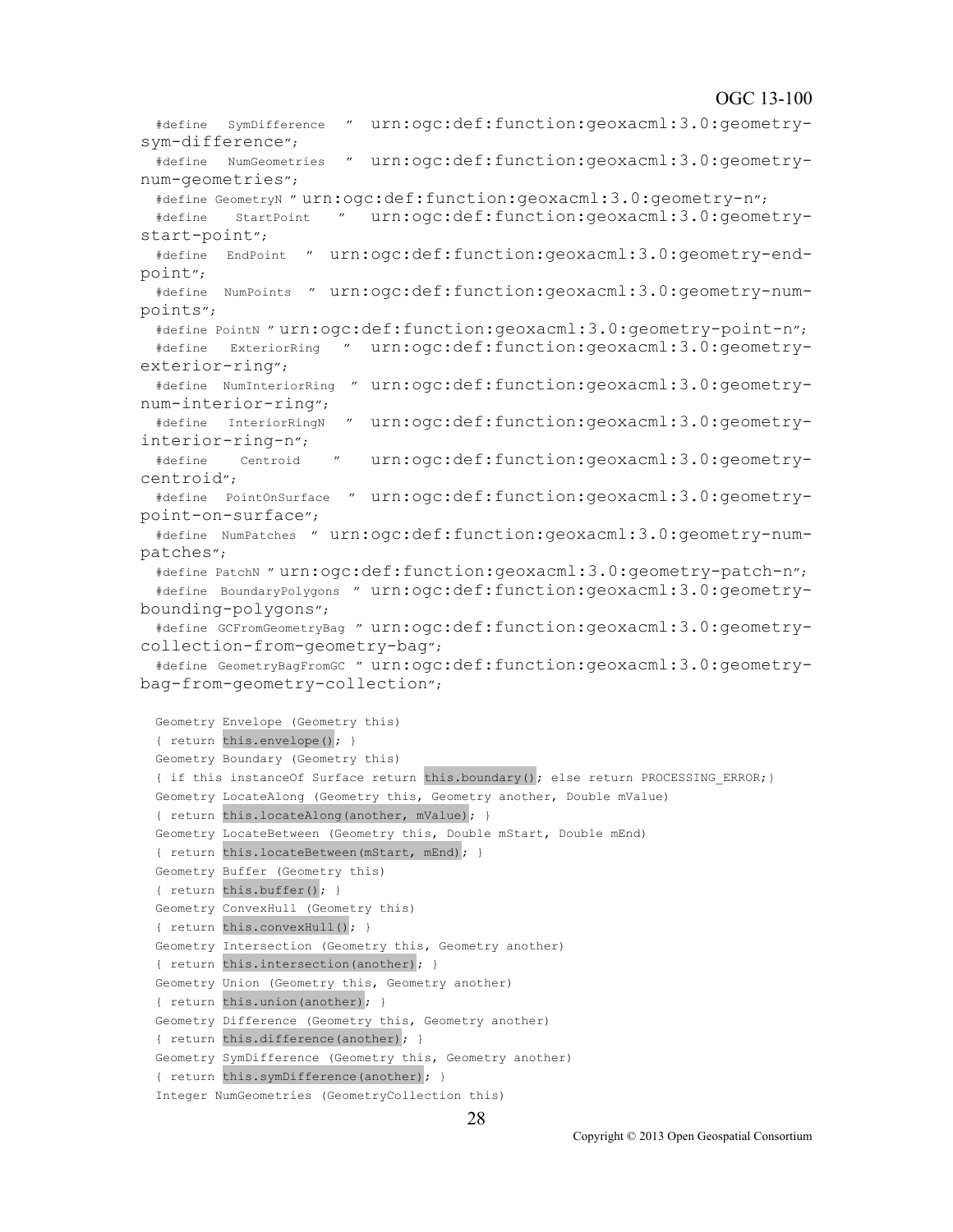```
{ return this.numGeometries(); }
   Geometry GeometryN (GeometryCollection this, Integer N) 
   { if this instanceOf GeometryCollection return this.geometryN(N); else return 
PROCESSING ERROR; }
  Geometry StartPoint (Geometry this) 
  { if this instanceOf Curve return this.startPoint(); else return PROCESSING ERROR; }
  Geometry EndPoint (Geometry this) 
  { if this instanceOf Curve return this.endPoint(); else return PROCESSING ERROR;}
  Integer NumPoints (Geometry this) 
   { if this instanceOf LineString return this.numPoints();else return PROCESSING_ERROR;}
  Geometry PointN (Geometry this, Integer N) 
   { if this instanceOf LineString return this.PointN(N); else return PROCESSING_ERROR;}
  Geometry ExteriorRing (Geometry this) 
   { if this instanceOf Surface return this.exteriorRing(); else return PROCESSING_ERROR;}
   Integer NumInteriorRing (Geometry this) 
   { if this instanceOf Surface return this.numInteriorRing(); else return 
PROCESSING ERROR; }
  Geometry InteriorRingN (Geometry this, Integer N) 
   { if this instanceOf Surface return this.interiorRing(N); else return 
PROCESSING ERROR; }
  Geometry Centroid (Geometry this) 
   { if this instanceOf (Surface or MultiSurface) return this.centroid(); else return 
PROCESSING ERROR; }
  Geometry PointOnSurface (Geometry this) 
   { if this instanceOf (Surface or MultiSurface) return this.pointOnSurface(); else 
return PROCESSING_ERROR;}
  Integer NumPatches (Geometry this) 
  { if this instanceOf PolyhedralSurface return this.numPatches(); else return 
PROCESSING ERROR; }
  Geometry PatchN (Geometry this, Integer N) 
  { if this instanceOf PolyhedralSurface return this.patchN(N); else return 
PROCESSING ERROR; }
  Geometry BoundingPolygons (Geometry this, Geometry another) 
   { if this instanceOf PolyhedralSurface return this.boundingPolygons(another); else 
return PROCESSING_ERROR;}
  GeometryCollection GCFromGeometryBag (GeometryBag this) 
   { GeometryCollection gc = new GeometryCollection();
    for (int ix = 0; ix < this.bagSize(); ix++) {gc.add(this.get(ix));}
     return gc;
   }
  Geometry GeometryBagFromGC (GeometryCollection this) 
   { GeometryBag gb = new GeometryBag();
   for (int ix = 0; ix < this.numGeometries(); ix++) {gb.add(this.geometryN(ix);}
    return gb; 
   }
}
```
#### **6.9 Use Case – Restricting access to geospatial data**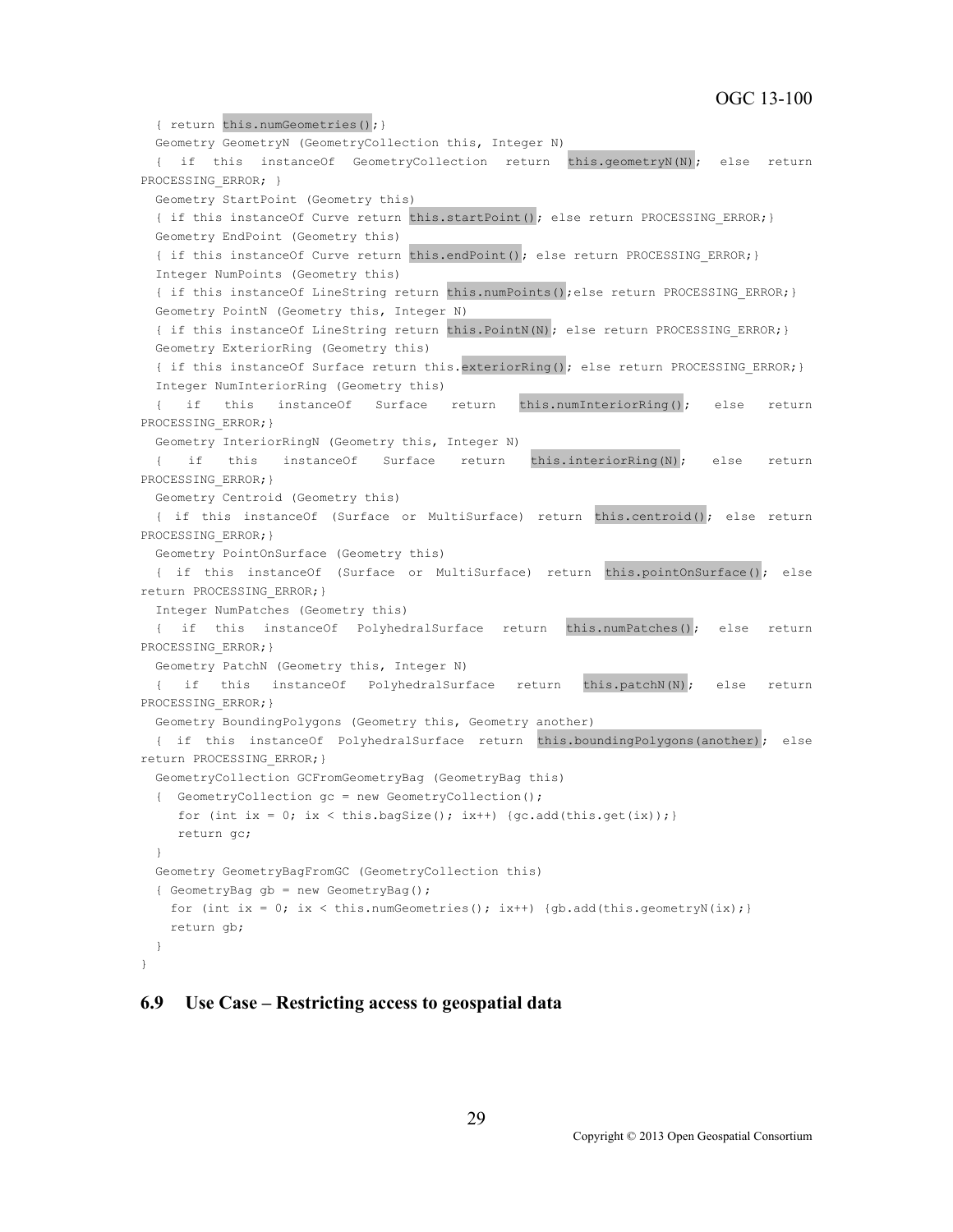### **6.10 Use Case – Restricting access based on user location**

## **7. Requirements for GeoXACML 3.0 Core**

#### **7.1 Introduction (informative)**

The GeoXACML 3.0 Core is defined as an extension to OASIS eXtensible Access Control Markup Language (XACML) Version 3.0. In that regard, a GeoXACML 3.0 Core implementation must be fully compliant with the XACML 3.0 specification; in particular all data types and functions marked "mandatory" must be supported.

But because typical use cases for GeoXACML involve deriving authorization decisions based on XML encoded resources, e.g. OWS POST requests or OWS responses such as WFS feature collections, the GeoXACML 3.0 Core compliance will require implementing the one data type urn:oasis:names:tc:xacml:3.0:datatype:xpathExpression marked "optional" in XACML and all functions related to that data type.

By introducing the data type urn:ogc:def:dataType:geoxacml:3.0:geometry, GeoXACML 3.0 Core must define functions on that data type which follow the procedural semantics of the XACML 3.0 standard. In particular the functions to marshall / unmarshall any data type to/from a string representation must be supported. Therefore, GeoXACML 3.0 Core must define the functions

urn:ogc:def:function:geoxacml:3.0:string-from-geometry and urn:ogc:def:function:geoxacml:3.0:geometry-from-string. In addition, matching, test, bag and set functions defined by OASIS eXtensible Access Control Markup Language (XACML) Version 3.0 must be supported for the geometry data type.

In order for GeoXACML 3.0 Core to support spatial indexing of policies by target matching, the set of condition functions must be extended. According to OASIS eXtensible Access Control Markup Language (XACML) Version 3.0 the function signature must be two non-bag parameters with a boolean result. According to the geometry model and functions adopted from SF, functions to testing topological relations such as geometry-equals, geometry-within, etc. qualify. It is important for GeoXACML 3.0 Core to nominate all qualifying functions to be condition functions in the sense of OASIS eXtensible Access Control Markup Language (XACML) Version 3.0.

In order to accommodate the ease of implementation, GeoXACML 3.0 Core defines three implementation levels: basic, advanced and analysis. The basic implementation requires that the implementation supports the topological test functions. The advanced implementation basically<sup>3</sup> supports all functions on geometry from ISO 19125 that are

<sup>&</sup>lt;sup>3</sup> Please see the normative section for the mandatory set of functions defined for the basic and the advanced conformance class.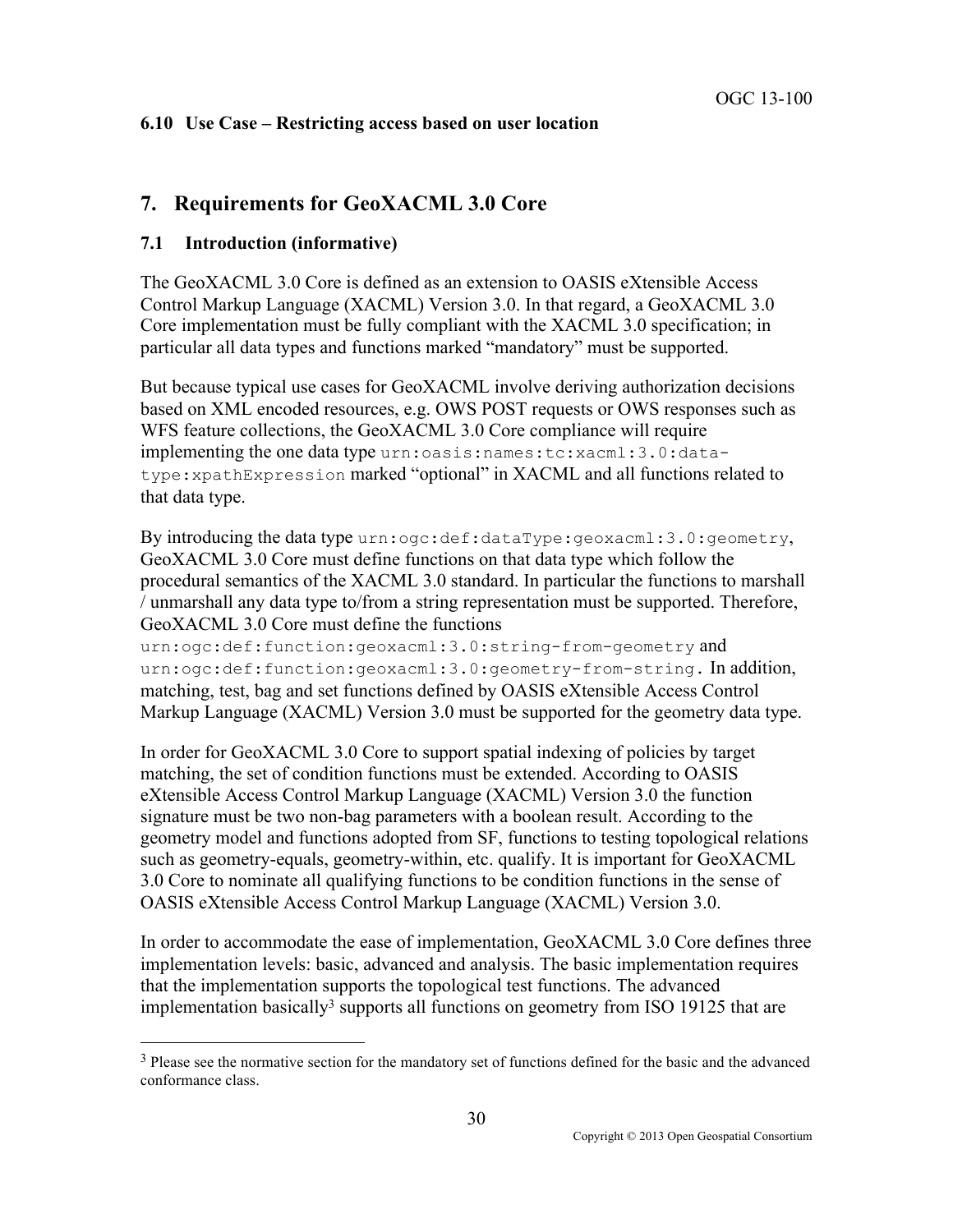labeled "query". The analysis implementation conformance class requires that the implementation supports all functions on geometry from ISO 19125 and in addition the bag and set functions defined in XACML. Because the geometry data type marshalling / unmarshalling function is adopted from OASIS eXtensible Access Control Markup Language (XACML) Version 3.0, both conformance classes must support these functions.

Because GeoXACML 3.0 Core leverages the extension points as identified by OASIS eXtensible Access Control Markup Language (XACML) Version 3.0, all GeoXACML 3.0 policy instance documents are XACML 3.0 Schema compliant. Also, the XACML 3.0 Schema definitions for encoding the Authorization Decision Request and Response are sufficient for GeoXACML 3.0. Therefore, GeoXACML must not define compliance tests for policy, request and response instance documents.

In order to provide an overview, the following "quasi" UML diagram illustrates the relationships that GeoXACML is using / establishing.



**Figure 7 — GeoXACML relations illustrated in UML** 

### **7.2 Common Requirements Class**

This section defines requirements that are common to other requirements.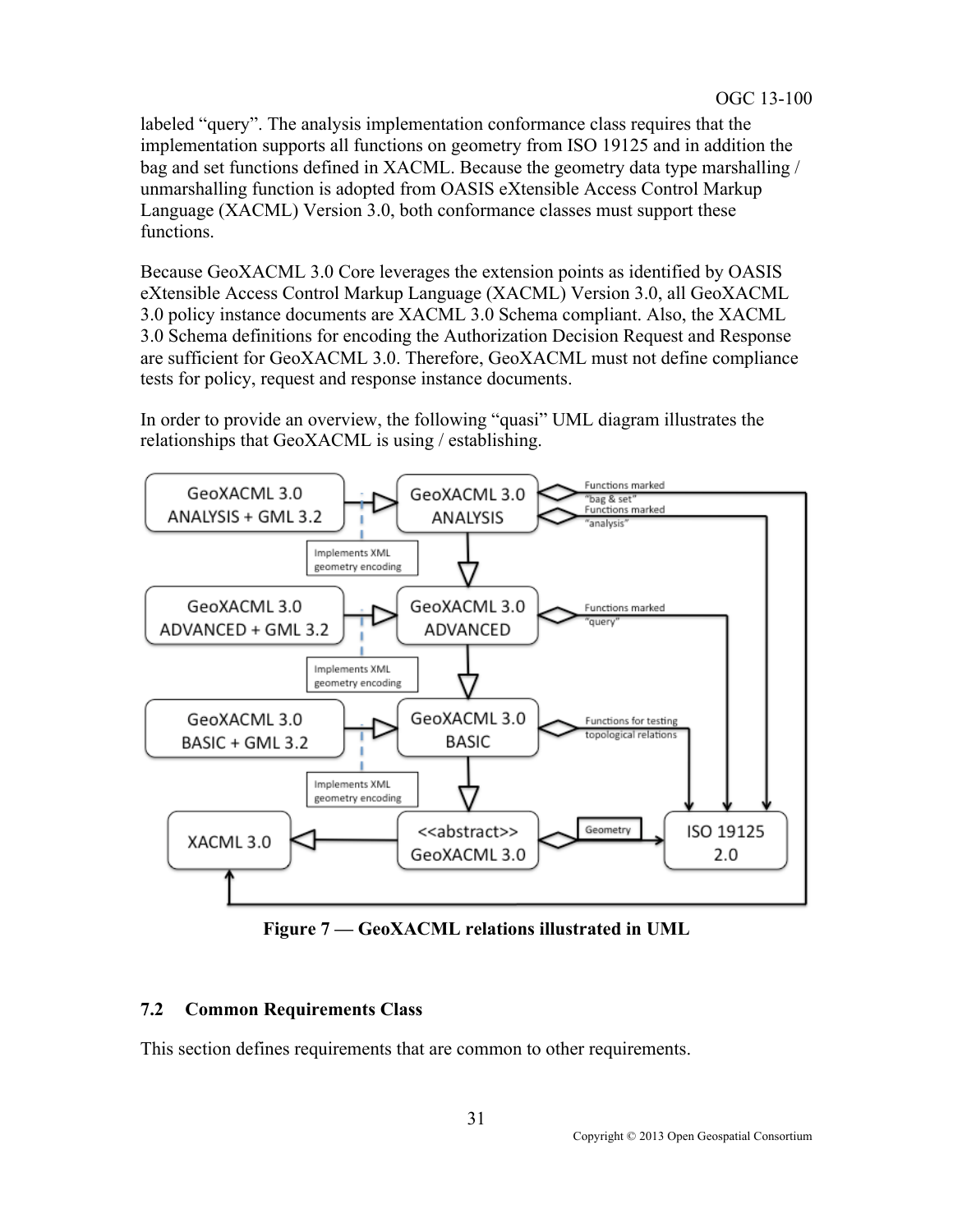### **7.3 Requirements Class: Specification**

The standardization target for this requirements class is specification.

**Req 1** GeoXACML 3.0 urn prefix for function

GeoXACML 3.0 Core defines a non resolvable urn base identifier for functions urn:ogc:def:function:geoxacml:3.0

**Req 2** GeoXACML 3.0 urn prefix for data type

GeoXACML 3.0 Core defines a non resolvable urn base identifier for functions urn:ogc:def:dataType:geoxacml:3.0

**Req 3** OASIS eXtensible Access Control Markup Language (XACML) Version 3.0

GeoXACML 3.0 Core SHALL adopt all OASIS eXtensible Access Control Markup Language (XACML) Version 3.0 as defined in the section 10 "Conformance".

GeoXACML 3.0 Core SHALL adopt OASIS eXtensible Access Control Markup Language (XACML) Version 3.0 data type

urn:oasis:names:tc:xacml:3.0:data-type:xpathExpression marked "O" (optional) in section10.2.7.

GeoXACML 3.0 Core SHALL adopt OASIS eXtensible Access Control Markup Language (XACML) Version 3.0 functions for data type urn:oasis:names:tc:xacml:3.0:data-type:xpathExpression marked "O" (optional) in section10.2.8.

**Req 4** XACML 3.0 Schema

GeoXACML 3.0 Core shall adopt the XACML 3.0 Schema.

**Req 5** Data type Geometry

GeoXACML 3.0 Core defines the following XACML compliant identifier for the data type Geometry as defined in ISO 19125: urn:ogc:def:dataType:geoxacml:3.0:geometry

**Req 6** Geometry encoding using WKT

An instance of data type Geometry SHALL be represented as a string value of an XACML  $\leq$ AttributeValue> element where the DataType attribute is set to the value urn:ogc:def:dataType:geoxacml:3.0:geometry.

The encoding of the enclosed geometry SHALL be compliant to the definition of Well-Known-Text is ISO 19125.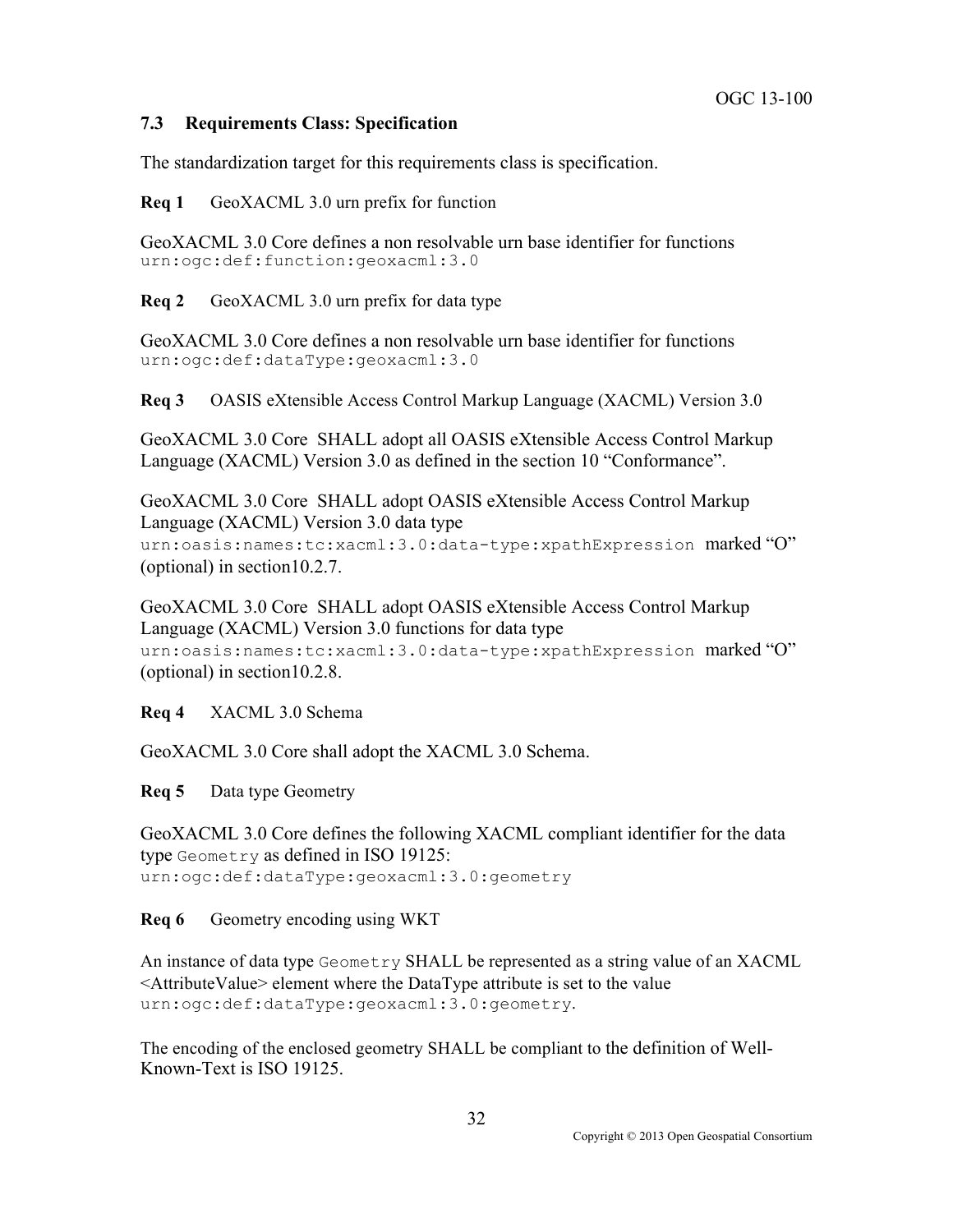**Req 7** Geometry encoding using XML

An instance of data type Geometry SHALL be represented as a direct child of an XACML  $\leq$ AttributeValue $\geq$  element where the DataType attribute is set to the value urn:ogc:def:dataType:geoxacml:3.0:geometry.

The encoding of the enclosed geometry SHALL be compliant to the definition of a geometry encoding extension to this standard.

**Req 8** Data type GeometryBag

A GeometryBag shall be an XACML bag with the data type urn:ogc:def:dataType:geoxacml:3.0:geometry

**Req 9** Function GeometryType

This function SHALL have the signature GeometryType(this:Geometry):String and the identifier as urn:ogc:def:function:geoxacml:3.0:geometry-type.

This function SHALL be compliant to GeometryType(): String as defined in ISO 19125.

*Note: This function returns the class name of the concrete geometry subtype according to the UML diagram as defined in* ISO 19125*.* **Req 10** Function Dimension

This function SHALL have the signature Dimension (this: Geometry): Integer and the identifier as urn:ogc:def:function:geoxacml:3.0:geometry-dimension.

This function SHALL be compliant to Dimension():Integer as defined in ISO 19125.

**Req 11** Function SRID

This function SHALL have the signature Dimension (this: Geometry): Integer and the identifier as urn:ogc:def:function:geoxacml:3.0:geometry-srid.

This function SHALL be compliant to  $SRED()$ : Integer<sup>4</sup> as defined in ISO 19125.

**Req 12** Function Envelope

 <sup>4</sup> This is most likely going to change to SRID():String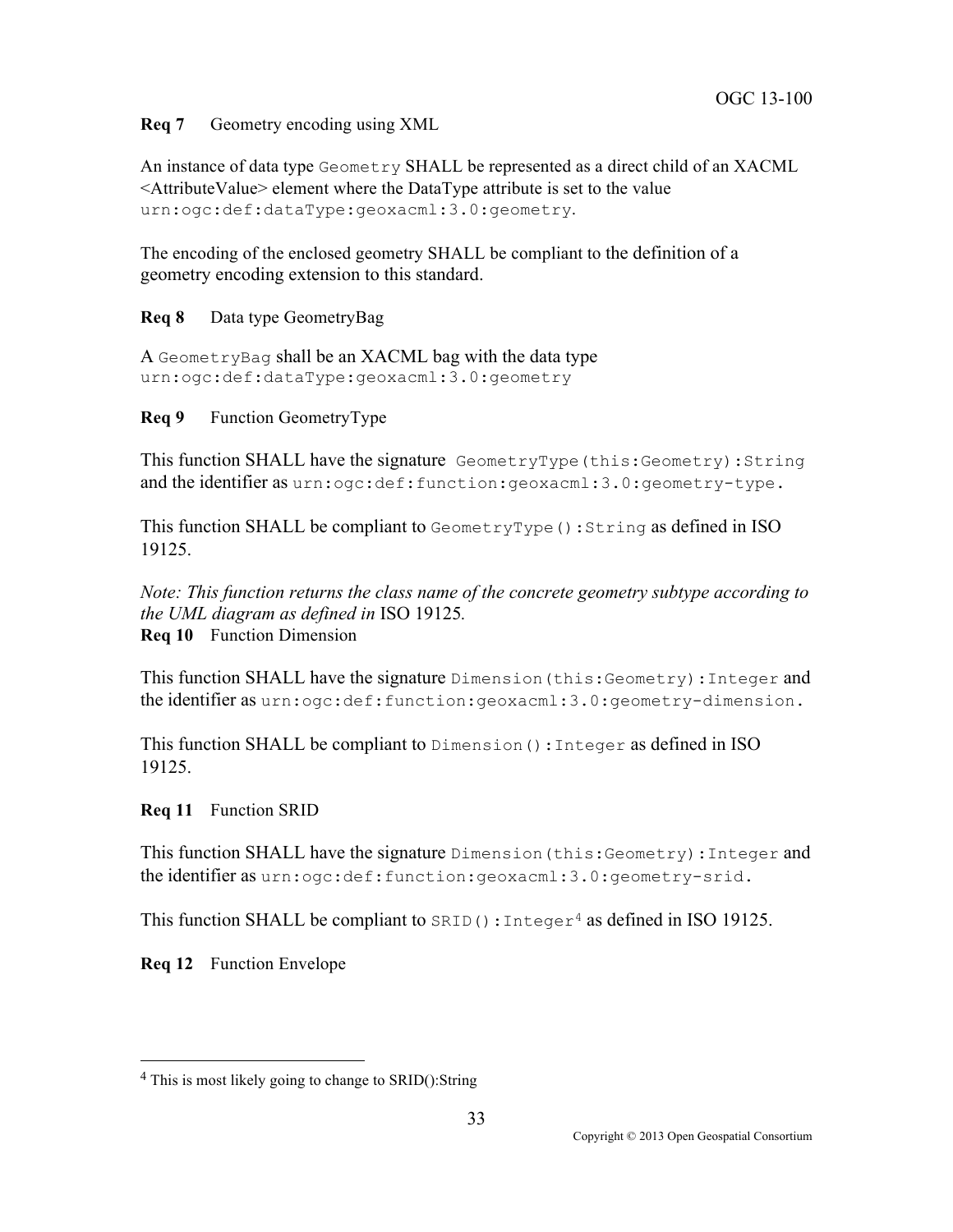This function SHALL have the signature Envelope(this:Geometry):Geometry and the identifier as urn:ogc:def:function:geoxacml:3.0:geometryenvelope.

This function SHALL be compliant to Envelope():Geometry as defined in ISO 19125.

**Req 13** Function AsText

This function SHALL have the signature AsText(this:Geometry):String and the identifier as urn:ogc:def:function:geoxacml:3.0:string-from-geometry.

This function SHALL be compliant to  $A \sF (x)$ :  $S \tF (x)$  as defined in ISO 19125.

**Req 14** Function AsBinary

GeoXACML 3.0 Core **DOES NOT** define a XACML 3.0 corresponding representation and identifier for the function AsBinary():Binary as defined in ISO 19125.

**Req 15** Function IsEmpty

This function SHALL have the signature IsEmpty(this:Geometry):Boolean and the identifier as urn:ogc:def:function:geoxacml:3.0:geometry-is-empty.

This function SHALL be compliant to IsEmpty():Integer as defined in ISO 19125.

**Req 16** Function IsSimple

This function SHALL have the signature IsSimple (this: Geometry): Boolean and the identifier as urn:ogc:def:function:geoxacml:3.0:geometry-is-simple.

This function SHALL be compliant to  $\text{Issimple}(.)$ : Integer as defined in ISO 19125.

**Req 17** Function Is3D

This function SHALL have the signature  $Is3D(this:Geometry)$ : Boolean and the identifier as urn:ogc:def:function:geoxacml:3.0:geometry-is-3d.

This function SHALL be compliant to Is3D():Boolean as defined in ISO 19125. **Req 18** Function IsMeasured

This function SHALL have the signature IsMeasured (this: Geometry): Boolean and the identifier as urn:ogc:def:function:geoxacml:3.0:geometry-ismeasured.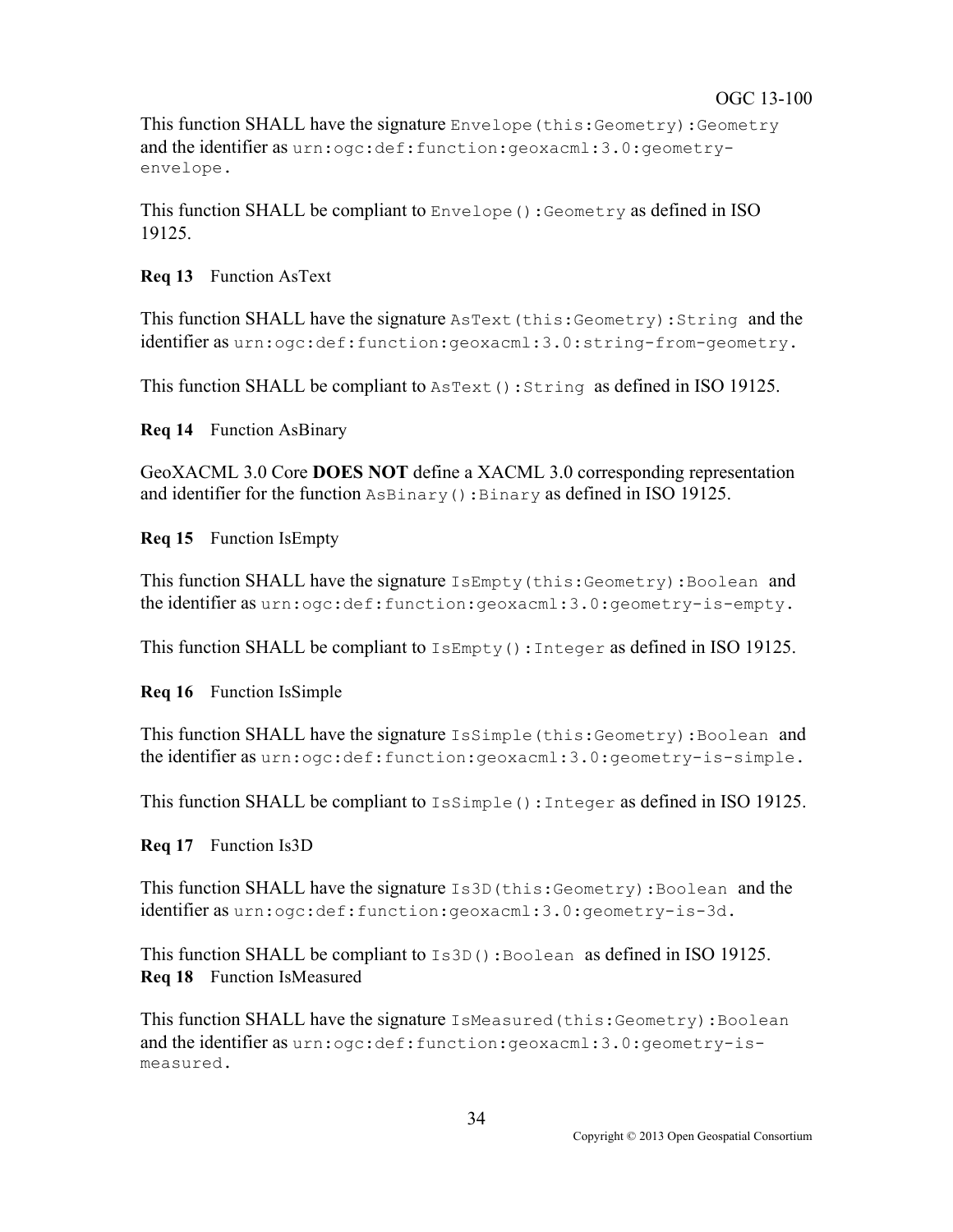This function SHALL be compliant to IsMeasured():Integer as defined in ISO 19125.

### **Req 19** Function Boundary

This function SHALL have the signature Boundary(Geometry):Geometry and the identifier as urn:ogc:def:function:geoxacml:3.0:geometry-boundary.

This function SHALL be compliant to Boundary():Geometry as defined in ISO 19125.

### **Req 20** Function Equals

This function SHALL have the signature

```
Equals(this:Geometry,another:Geometry):Boolean and the identifier as
urn:ogc:def:function:geoxacml:3.0:geometry-equals.
```
This function SHALL be compliant to  $\text{Equation 1S}$  (Geometry): Integer as defined in ISO 19125.

### **Req 21** Function Disjoint

```
This function SHALL have the signature 
Disjoint(this:Geometry,another:Geometry):Boolean and the identifier as
urn:ogc:def:function:geoxacml:3.0:geometry-disjoint.
```
This function SHALL be compliant to Disjoint (Geometry): Integer as defined in ISO 19125.

**Req 22** Function Intersects

#### This function SHALL have the signature

```
Intersects(this:Geometry,another:Geometry):Boolean and the identifier as
urn:ogc:def:function:geoxacml:3.0:geometry-intersects.
```
This function SHALL be compliant to Intersects(Geometry):Integer as defined in ISO 19125.

### **Req 23** Function Touches

```
This function SHALL have the signature 
Touches(this:Geometry,another:Geometry):Boolean and the identifier as
urn:ogc:def:function:geoxacml:3.0:geometry-touches.
```
This function SHALL be compliant to Touches(Geometry):Integer as defined in ISO 19125.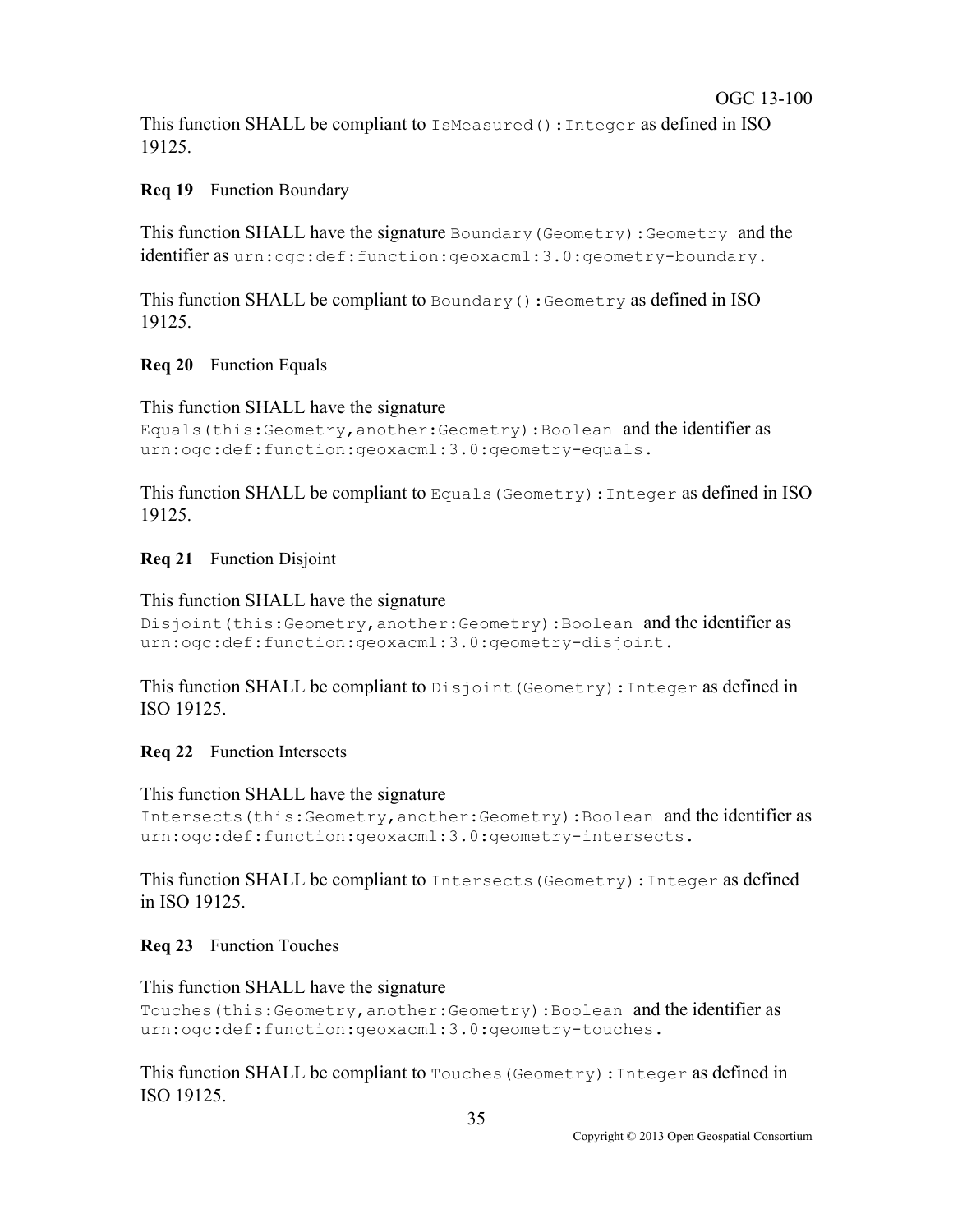#### **Req 24** Function Crosses

This function SHALL have the signature

```
Crosses(this:Geometry,another:Geometry):Boolean and the identifier as
urn:ogc:def:function:geoxacml:3.0:geometry-crosses.
```
This function SHALL be compliant to Crosses(Geometry):Integer as defined in ISO 19125.

#### **Req 25** Function Within

This function SHALL have the signature

```
Within(this:Geometry,another:Geometry):Boolean and the identifier as
urn:ogc:def:function:geoxacml:3.0:geometry-within.
```
This function SHALL be compliant to Within(Geometry):Integer as defined in ISO 19125.

**Req 26** Function Contains

This function SHALL have the signature Contains(this:Geometry,another:Geometry):Boolean and the identifier as urn:ogc:def:function:geoxacml:3.0:geometry-contains.

This function SHALL be compliant to Contains(Geometry):Integer as defined in ISO 19125.

**Req 27** Function Overlaps

#### This function SHALL have the signature

```
Overlaps(this:Geometry,another:Geometry):Boolean and the identifier as
urn:ogc:def:function:geoxacml:3.0:geometry-overlaps.
```
This function SHALL be compliant to Overlaps (Geometry): Integer as defined in ISO 19125.

**Req 28** Function Relate

#### This function SHALL have the signature

```
Relate(this:Geometry,another:Geometry,String):Boolean and the
identifier as urn:ogc:def:function:geoxacml:3.0:geometry-relate.
```
This function SHALL be compliant to Relate (Geometry, String): Integer as defined in ISO 19125.

**Req 29** Function LocateAlong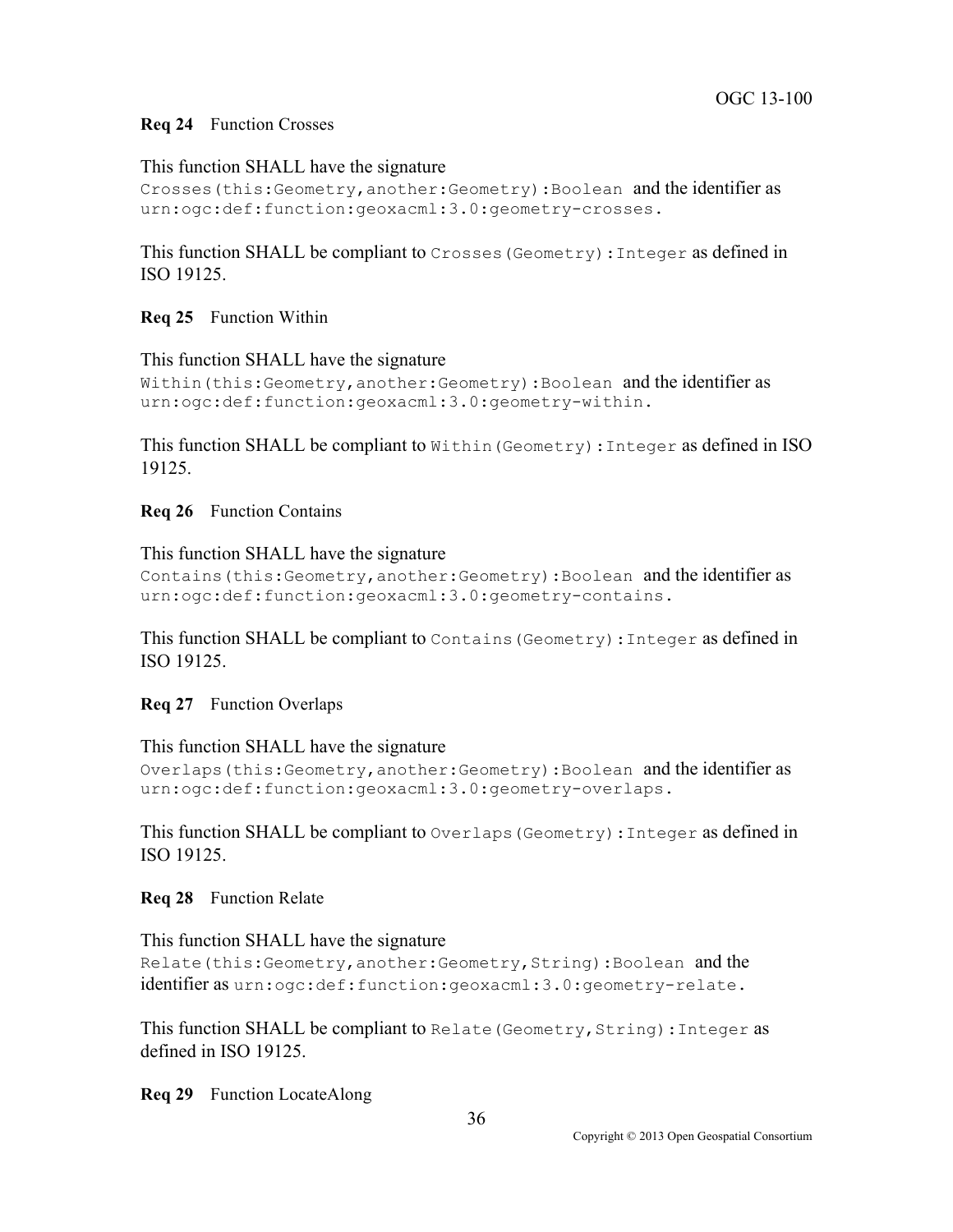### This function SHALL have the signature

LocateAlong(this:Geometry,another:Geometry,Double):Geometry and the identifier as urn:ogc:def:function:geoxacml:3.0:geometry-locate-along.

This function SHALL be compliant to LocateAlong (Geometry, Double): Geometry as defined in ISO 19125.

**Req 30** Function LocateBetween

```
This function SHALL have the signature 
LocateBetween(this:Geometry,mStart:Double,mEnd:Double):Geometry 
and the identifier as urn:ogc:def:function:geoxacml:3.0:geometry-locate-
between.
```
This function SHALL be compliant to LocateBetween (Double, Double): Geometry as defined in ISO 19125.

### **Req 31** Function Distance

This function SHALL have the signature

```
Distance(this:Geometry,another:Geometry):Double and the identifier as
urn:ogc:def:function:geoxacml:3.0:geometry-distance.
```
This function SHALL be compliant to Distance (another: Geometry): Double as defined in ISO 19125.

**Req 32** Function IsWithinDistance

This function SHALL have the signature

```
IsWithinDistance(this:Geometry,another:Geometry,d:Double):Boolean 
and the identifier as urn:ogc:def:function:geoxacml:3.0:geometry-is-
within-distance.
```
This function SHALL be compliant to  $I$ sWitinDistance(): Double as defined in ISO 19125.

**Req 33** Function Buffer

This function SHALL have the signature Buffer(this:Geometry,distance:Double):Geometry and the identifier as urn:ogc:def:function:geoxacml:3.0:geometry-buffer.

This function SHALL be compliant to Buffer(Double):Geometry as defined in ISO 19125.

**Req 34** Function ConvexHull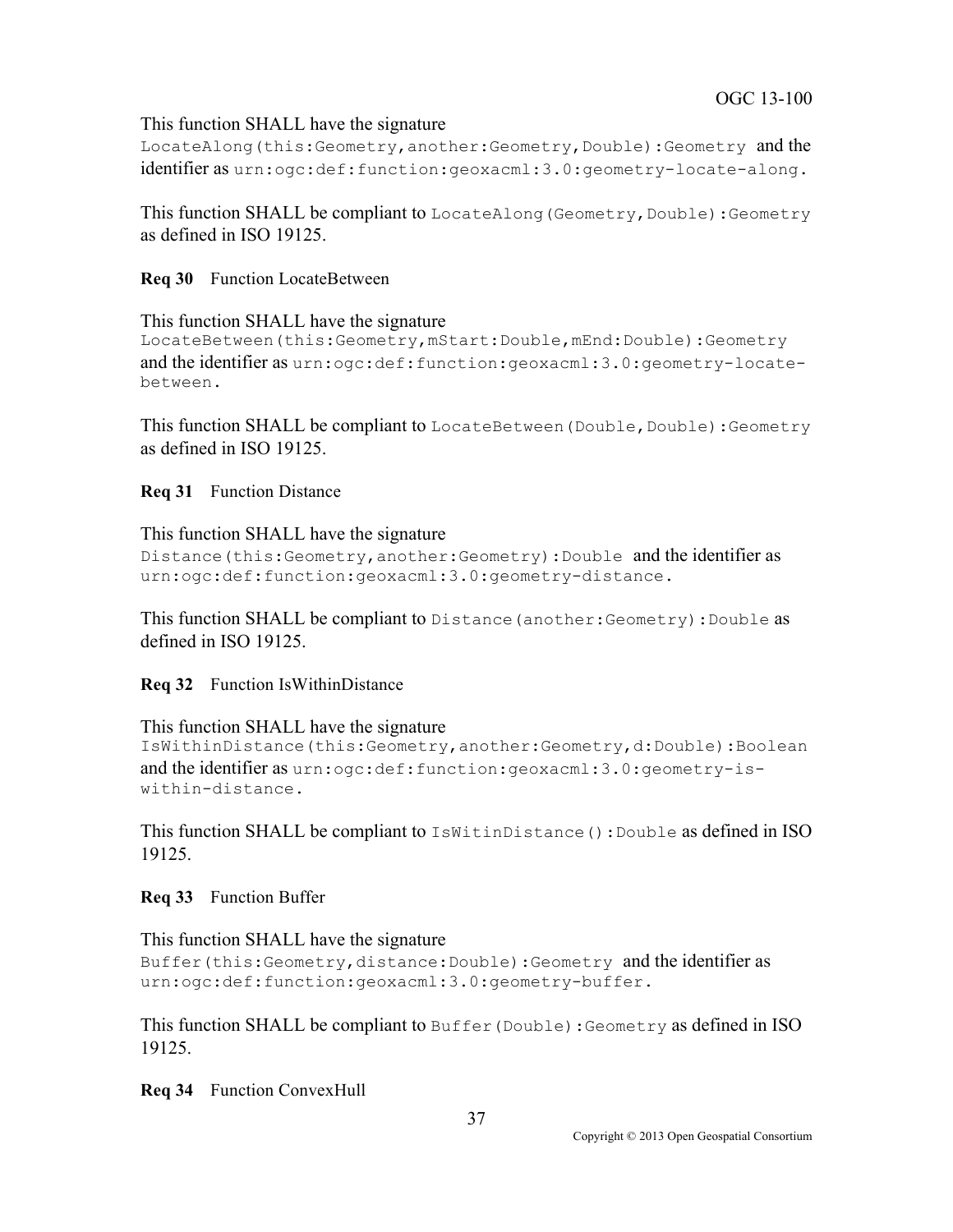This function SHALL have the signature ConvexHull (this: Geometry): Geometry and the identifier as urn:ogc:def:function:geoxacml:3.0:geometry-convexhull.

This function SHALL be compliant to ConvexHull(): Geometry as defined in ISO 19125.

#### **Req 35** Function Intersection

This function SHALL have the signature

```
Intersection(this:Geometry,another:Geometry):Geometry and the
identifier as urn:ogc:def:function:geoxacml:3.0:geometry-intersection.
```
This function SHALL be compliant to Intersection(Geometry):Geometry as defined in ISO 19125.

#### **Req 36** Function Union

#### This function SHALL have the signature

```
Union(this:Geometry,another:Geometry):Geometry and the identifier as
urn:ogc:def:function:geoxacml:3.0:geometry-union.
```
This function SHALL be compliant to Union(Geometry):Geometry as defined in ISO 19125.

#### **Req 37** Function Difference

This function SHALL have the signature Difference(this:Geometry,another:Geometry):Geometry and the identifier as urn:ogc:def:function:geoxacml:3.0:geometry-difference.

This function SHALL be compliant to Difference(Geometry):Geometry as defined in ISO 19125.

#### **Req 38** Function SymDifference

This function SHALL have the signature

```
SymDifference(this:Geometry,another:Geometry):Geometry and the
identifier as urn:ogc:def:function:geoxacml:3.0:geometry-sym-
difference.
```
This function SHALL be compliant to SymDifference(Geometry):Geometry as defined in ISO 19125.

#### **Req 39** Function NumGeometries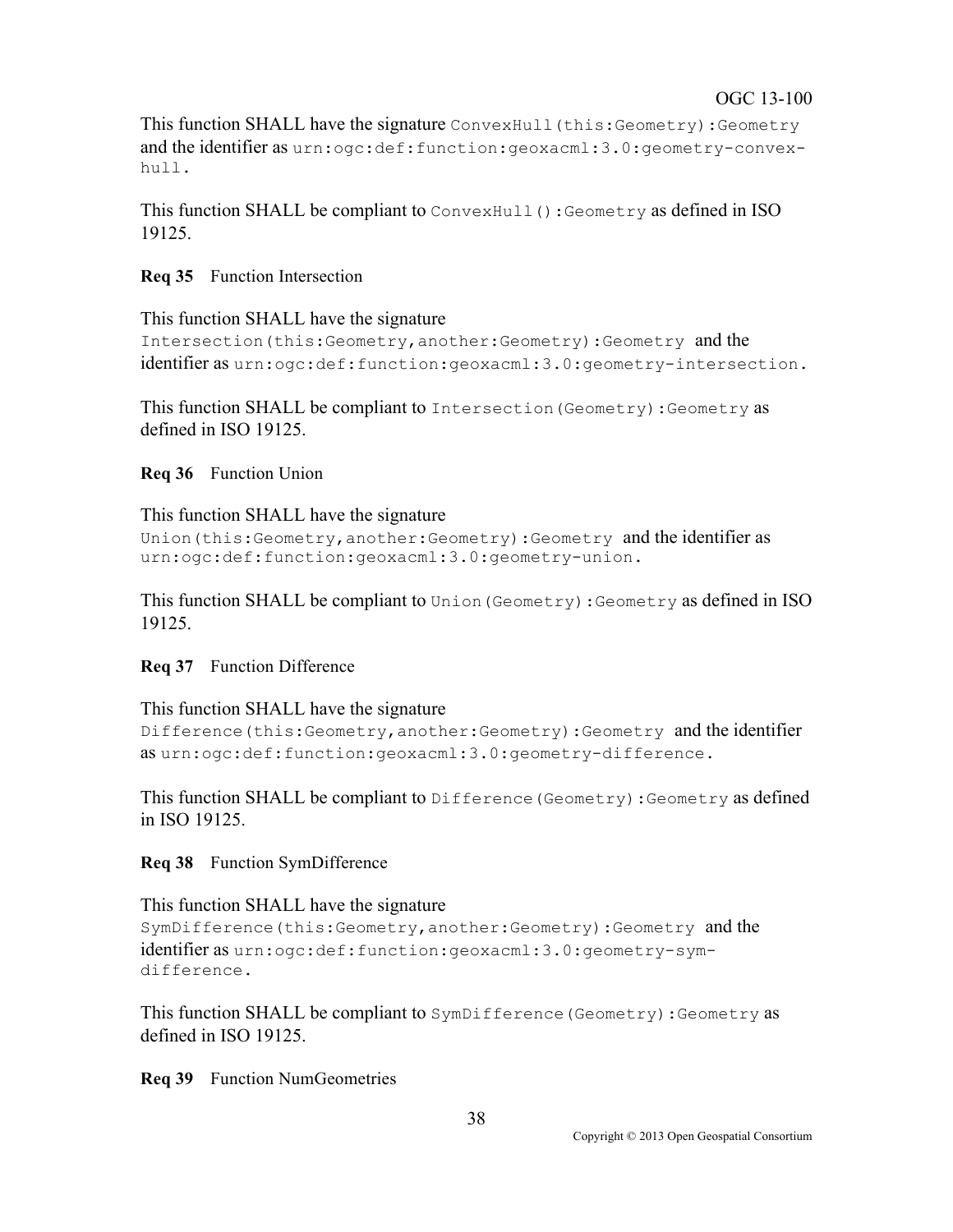### This function SHALL have the signature

NumGeometries(this:GeometryCollection):Integer and the identifier as urn:ogc:def:function:geoxacml:3.0:geometry-num-geometries.

This function SHALL be compliant to NumGeometries():Integer as defined in ISO 19125.

#### **Req 40** Function GeometryN

This function SHALL have the signature Geometry(this:GeometryBag,N:Integer):Geometry and the identifier as urn:ogc:def:function:geoxacml:3.0:geometry-n.

This function SHALL be compliant to GeometryN(N:Integer):Geometry as defined in ISO 19125.

**Req 41** Function Length

This function SHALL have the signature Length(this:Geometry):Double and the identifier as urn:ogc:def:function:geoxacml:3.0:geometry-length.

This function SHALL be compliant to Length(): Double as defined in ISO 19125.

**Req 42** Function X

This function SHALL have the signature  $X$  (this: Geometry): Double and the identifier as urn:ogc:def:function:geoxacml:3.0:geometry-x.

This function SHALL be compliant to  $X()$ : Double as defined in ISO 19125.

**Req 43** Function Y

This function SHALL have the signature  $Y$  (this: Geometry): Double and the identifier as urn:ogc:def:function:geoxacml:3.0:geometry-y.

This function SHALL be compliant to  $Y()$ : Double as defined in ISO 19125.

**Req 44** Function Z

This function SHALL have the signature  $Z(\text{this:Geometry}):Double$  and the identifier as urn:ogc:def:function:geoxacml:3.0:geometry-z.

This function SHALL be compliant to  $Z()$ : Double as defined in ISO 19125.

**Req 45** Function M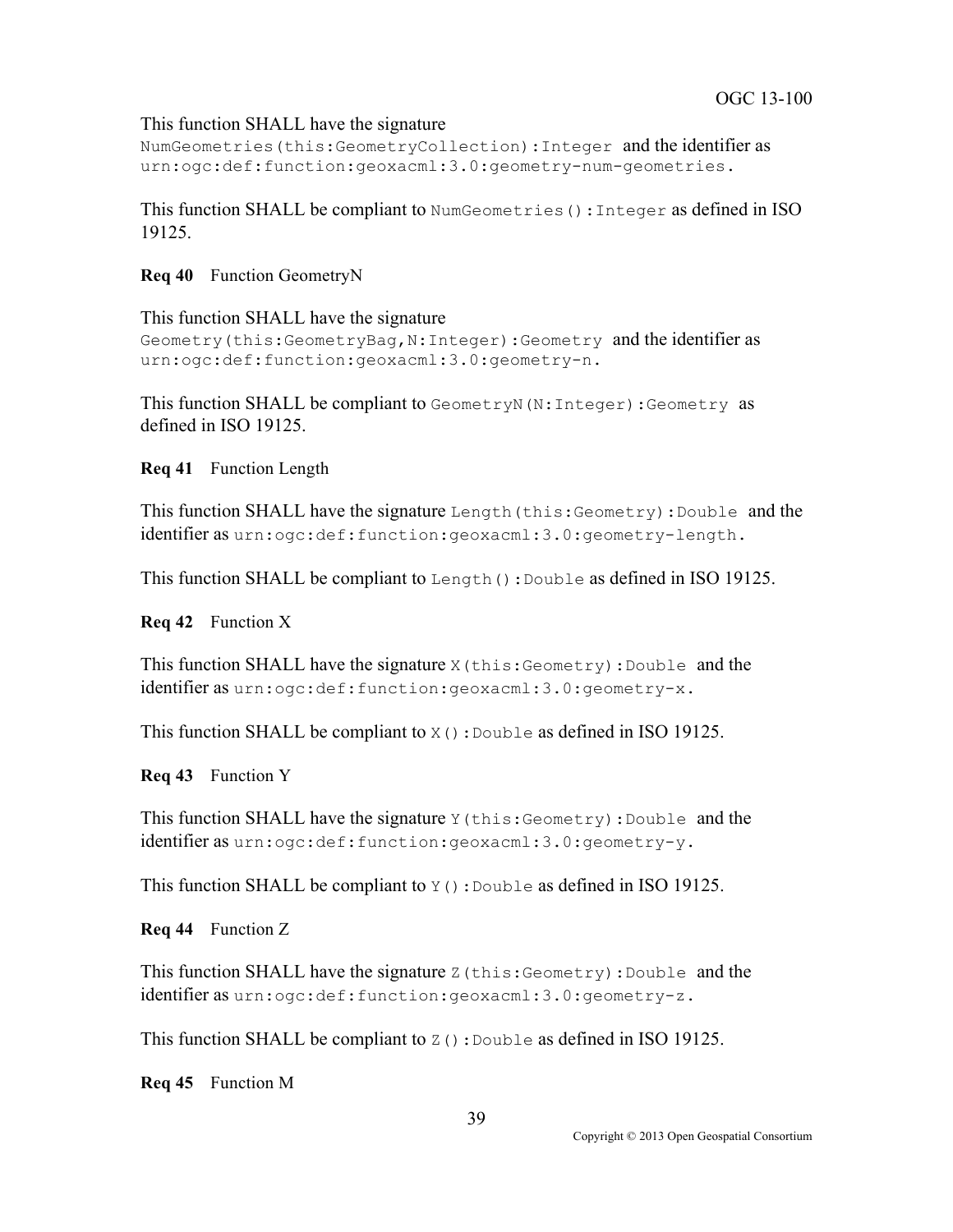This function SHALL have the signature M(this:Geometry):Double and the identifier as urn:ogc:def:function:geoxacml:3.0:geometry-m.

This function SHALL be compliant to  $M()$ : Double as defined in ISO 19125.

**Req 46** Function StartPoint

This function SHALL have the signature StartPoint(Geometry):Geometry and the identifier as urn:ogc:def:function:geoxacml:3.0:geometry-startpoint.

This function SHALL be compliant to StartPoint():Geometry as defined in ISO 19125.

### **Req 47** Function EndPoint

This function SHALL have the signature EndPoint(this:Geometry):Geometry and the identifier as urn:ogc:def:function:geoxacml:3.0:geometry-endpoint.

This function SHALL be compliant to EndPoint(): Geometry as defined in ISO 19125.

#### **Req 48** Function IsClosed

This function SHALL have the signature IsClosed(this:Geometry):Boolean and the identifier as urn:ogc:def:function:geoxacml:3.0:geometry-is-closed.

This function SHALL be compliant to IsClosed():Integer as defined in ISO 19125.

**Req 49** Function IsValid

This function SHALL have the signature IsValid(this:Geometry):Boolean and the identifier as urn:ogc:def:function:geoxacml:3.0:geometry-is-valid.

This function SHALL be compliant to IsValid(): Integer as defined in ISO 19125.

**Req 50** Function IsRing

This function SHALL have the signature IsRing(this:Geometry):Boolean and the identifier as urn:ogc:def:function:geoxacml:3.0:geometry-is-ring.

This function SHALL be compliant to  $Ishnq()$ : Integer as defined in ISO 19125.

**Req 51** Function NumPoints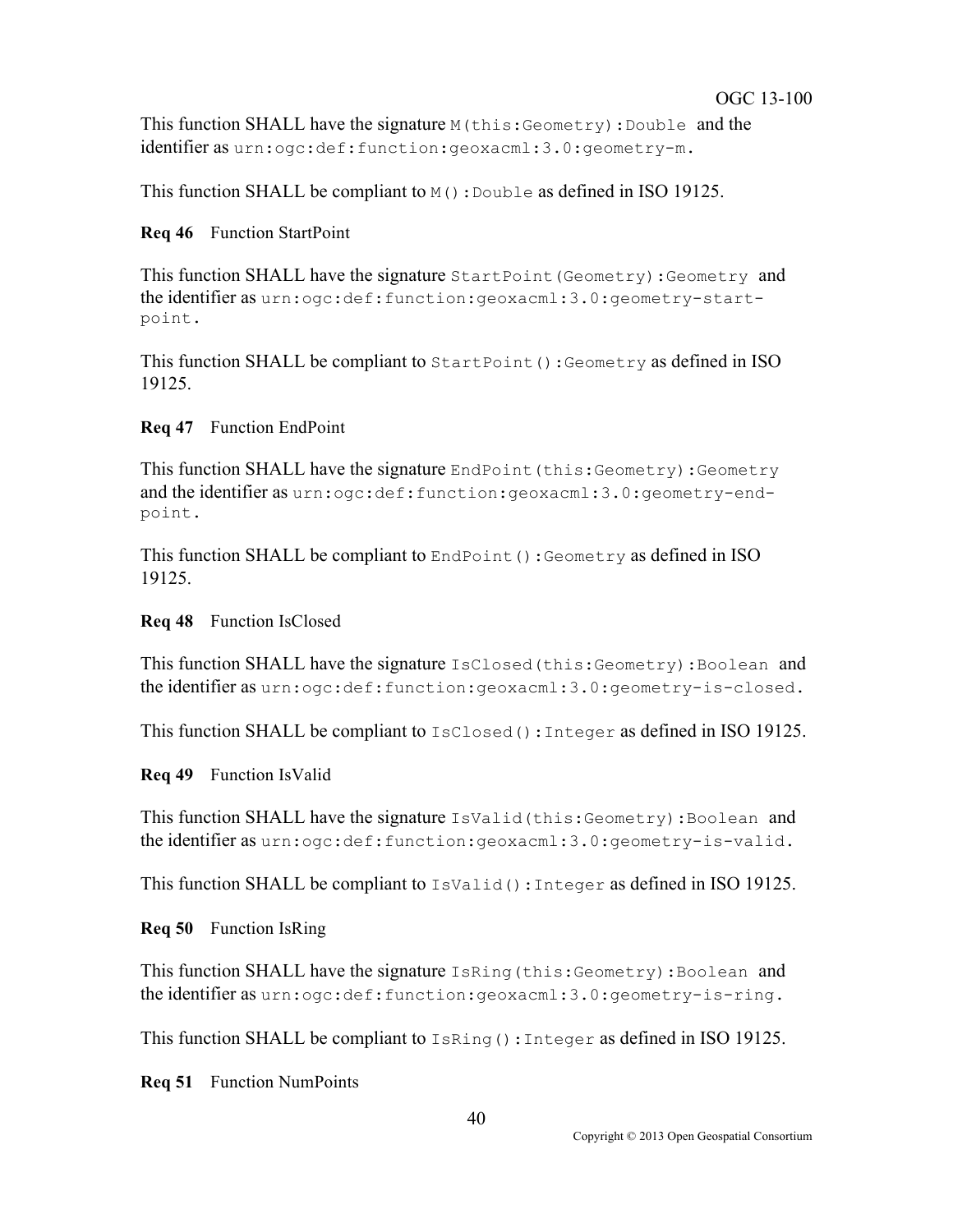This function SHALL have the signature NumPoints(this:Geometry):Integer and the identifier as urn:ogc:def:function:geoxacml:3.0:geometry-numpoints.

This function SHALL be compliant to NumPoints(): Integer as defined in ISO 19125.

#### **Req 52** Function PointN

This function SHALL have the signature PointN(this:Geometry, N:Integer):Geometry and the identifier as urn:ogc:def:function:geoxacml:3.0:geometry-point-n.

This function SHALL be compliant to PointN (Integer): Point as defined in ISO 19125.

#### **Req 53** Function Area

This function SHALL have the signature Area(this:Geometry):Double and the identifier as urn:ogc:def:function:geoxacml:3.0:geometry-area.

This function SHALL be compliant to Area():Double as defined in ISO 19125.

#### **Req 54** Function Centroid

This function SHALL have the signature Centroid(this:Geometry):Geometry and the identifier as urn:ogc:def:function:geoxacml:3.0:geometrycentroid.

This function SHALL be compliant to Centroid():Point as defined in ISO 19125.

**Req 55** Function PointOnSurface

This function SHALL have the signature PointOnSurface(this:Geometry):Geometry and the identifier as urn:ogc:def:function:geoxacml:3.0:geometry-point-on-surface.

This function SHALL be compliant to PointOnSurface(): Point as defined in ISO 19125.

**Req 56** Function ExteriorRing

This function SHALL have the signature ExteriorRing(this:Geometry):Geometry and the identifier as urn:ogc:def:function:geoxacml:3.0:geometry-exterior-ring.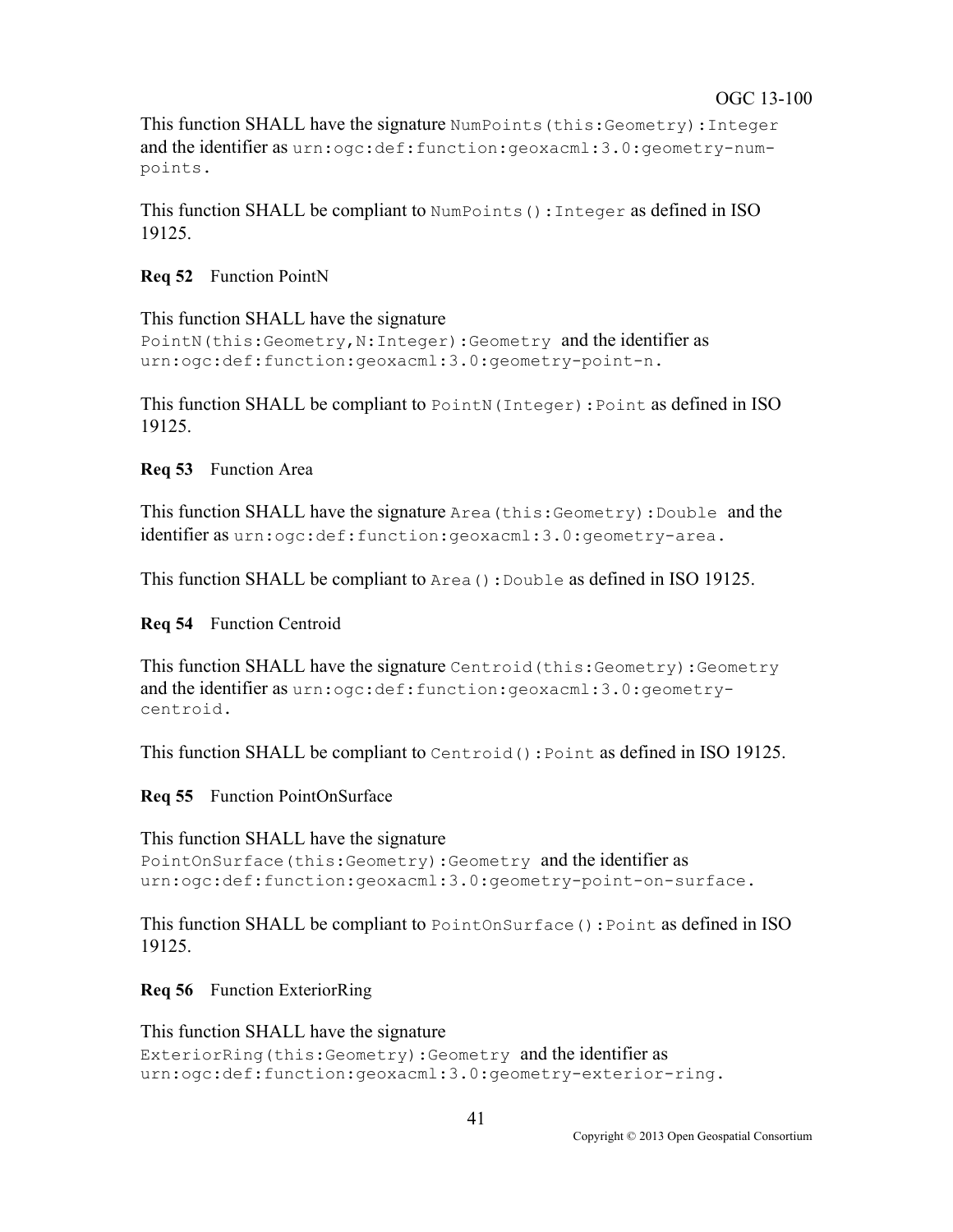This function SHALL be compliant to ExteriorRing():LineString as defined in ISO 19125.

**Req 57** Function NumInteriorRing

This function SHALL have the signature

```
NumInteriorRing(this:Geometry):Integer and the identifier as
urn:ogc:def:function:geoxacml:3.0:geometry-num-interior-ring.
```
This function SHALL be compliant to NumInteriorRing():Integer as defined in ISO 19125.

**Req 58** Function InteriorRingN

```
This function SHALL have the signature 
InteriorRingN(this:Geometry,N:Integer):Geometry and the identifier as
urn:ogc:def:function:geoxacml:3.0:geometry-interior-ring-n.
```
This function SHALL be compliant to InteriorRingN (Integer): LineString as defined in ISO 19125.

**Req 59** Function NumPatches

This function SHALL have the signature NumPatches(this:Geometry):Integer and the identifier as urn:ogc:def:function:geoxacml:3.0:geometry-numpatches.

This function SHALL be compliant to NumPatches():Integer as defined in ISO 19125.

**Req 60** Function PatchN

```
This function SHALL have the signature 
PatchN(this:Geometry, N:Integer):Geometry and the identifier as
urn:ogc:def:function:geoxacml:3.0:geometry-patch-n.
```
This function SHALL be compliant to PatchN(Integer):Geometry as defined in ISO 19125.

**Req 61** Function BoundingPolygons

This function SHALL have the signature BoundingPolygons(this:Geometry,p:Geometry):Geometry and the identifier as urn:ogc:def:function:geoxacml:3.0:geometry-bounding-polygons.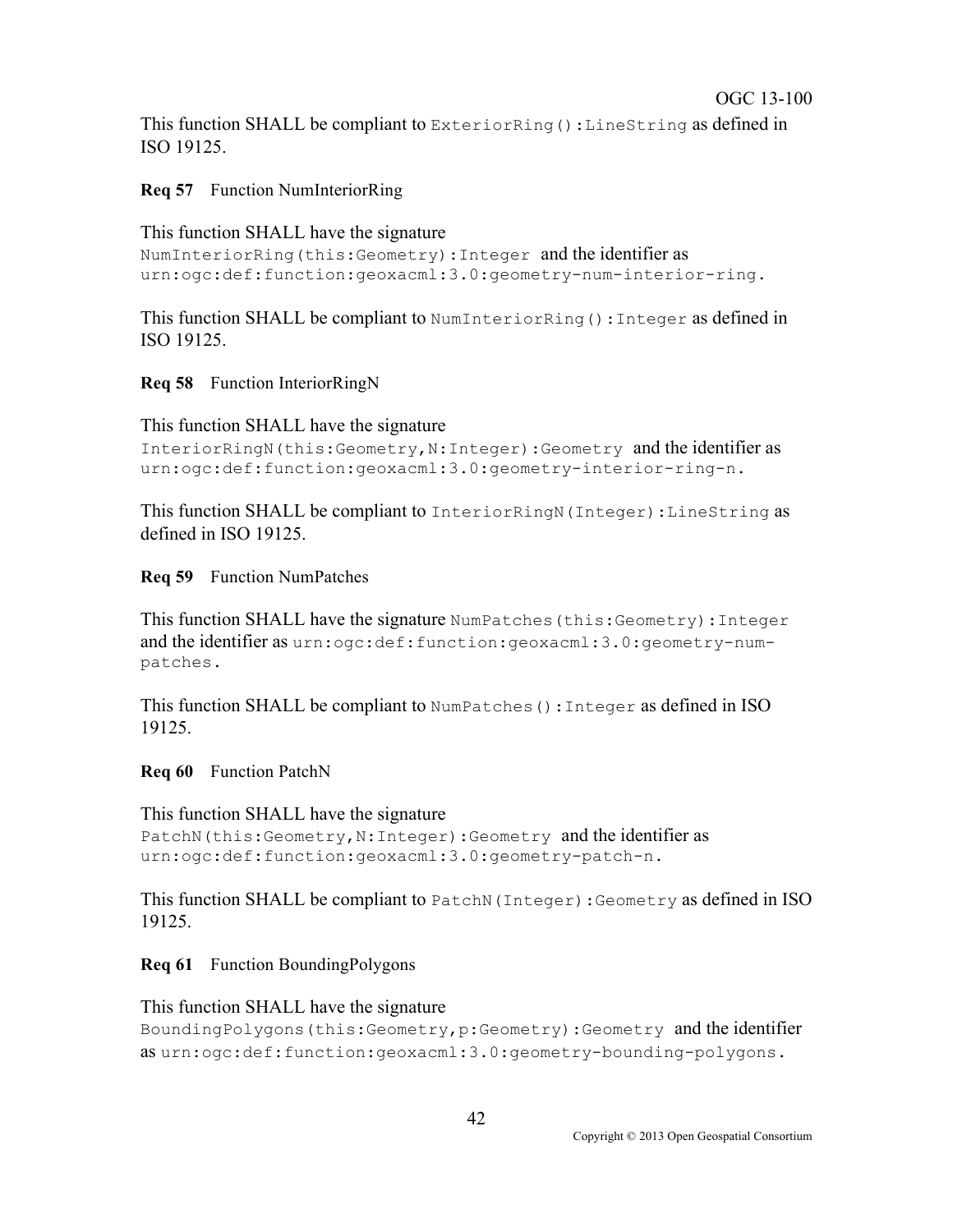This function SHALL be compliant to BoundingPolygons(Polygon):MultiPolygon as defined in ISO 19125.

### **Req 62** Function GeometryFromString

This function SHALL have the signature

```
GeometryFromString(wkt:String):Geometry and the identifier as
urn:ogc:def:function:geoxacml:3.0:geometry-from-string.
```
This function SHALL accept a parameter of type String which value is compliant to the WKT representation as defined in ISO 19125.

This function SHALL return a geometry instance according to the WKT representation of the argument.

**Req 63** Function GeometryOneAndOnly

This function SHALL have the signature

```
GeometryOneAndOnly(bag:GeometryBag):Geometry and the identifier as
urn:ogc:def:function:geoxacml:3.0:geometry-one-and-only.
```
This function SHALL return the only value in the bag.

This function SHALL return "Immediate" if the bag does not have one and only one value.

**Req 64** Function GeometryBagSize

```
This function SHALL have the signature 
GeometryBagSize(bag:GeometryBag):Integer and the identifier as
urn:ogc:def:function:geoxacml:3.0:geometry-bag-size.
```
This function SHALL return the number of values of type  $Geometry$  in the bag.

**Req 65** Function GeometryIsIn

This function SHALL have the signature

```
GeometryIsIn(g:Geometry,bag:GeometryBag):Boolean and the identifier as
urn:ogc:def:function:geoxacml:3.0:geometry-is-in.
```
The function SHALL return "True" if and only if the first argument matches by the urn:ogc:def:function:geoxacml:3.0:geometry-equals any value in the bag.

This function SHALL return "False" otherwise or if the argument is an empty bag.

**Req 66** Function Bag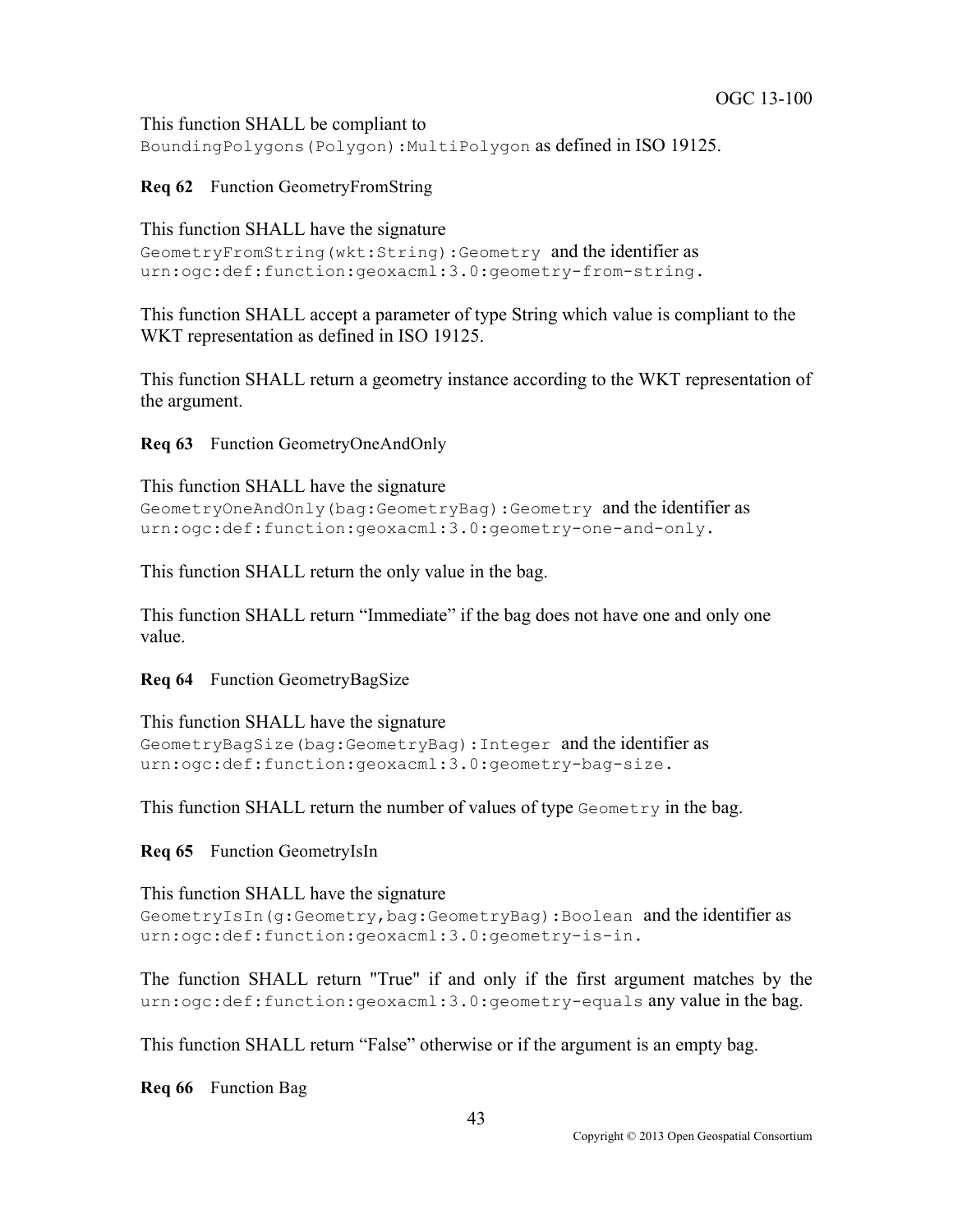This function SHALL have the signature Bag (Geometry\*):GeometryBag and the identifier as urn:ogc:def:function:geoxacml:3.0:geometry-bag.

This function SHALL return a bag of values where each member is of type Geometry.

This function SHALL return an empty bag (a bag with zero members) in case there is no argument value.

#### **Req 67** Function BagIntersection

```
This function SHALL have the signature 
BagIntersection(bag1:GeometryBag,bag2:GeometryBag):GeometryBag 
and the identifier as urn:ogc:def:function:geoxacml:3.0:geometry-bag-
intersection.
```
This function SHALL return a bag of values of type Geometry such that it contains only elements that are common between the two bags. This is determined by using the function urn:ogc:def:function:geoxacml:3.0:geometry-equals.

No duplicates as determined by urn:ogc:def:function:geoxacml:3.0:geometry-equals, SHALL exist in the result.

**Req 68** Function BagAtLeastOneMemberOf

This function SHALL have the signature BagAtLeastOneMemberOf(bag1:GeometryBag,bag2:GeometryBag):Boolean and the identifier as urn:ogc:def:function:geoxacml:3.0:geometry-bag-atleast-one-member-of.

This function SHALL return "True" if and only if at least one element of the first argument is contained in the second argument as determined by urn:ogc:def:function:geoxacml:3.0:geometry-is-in .

#### **Req 69** Function BagUnion

This function SHALL have the signature

BagUnion(bag1:GeometryBag,bag2:GeometryBag):GeometryBag and the identifier as urn:ogc:def:function:geoxacml:3.0:geometry-bag-union.

This function SHALL return a bag of Geoemtry such that it contains all elements of all the argument bags. No duplicates, as determined by

urn:ogc:def:function:geoxacml:3.0:geometry-equals, SHALL exist in the result.

**Req 70** Function BagSubset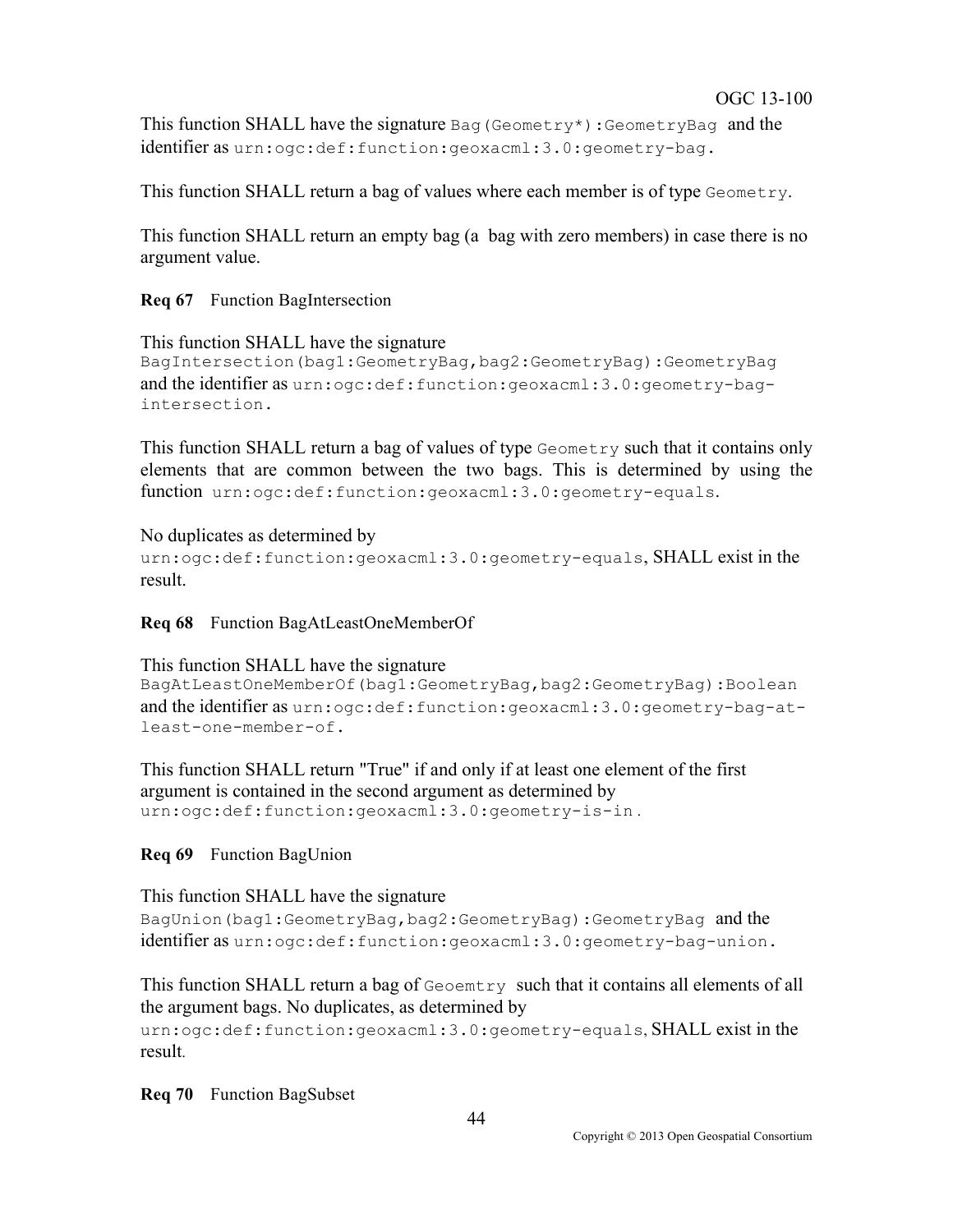This function SHALL have the signature

```
BagSubset(bag1:GeometryBag,bag2:GeometryBag):Boolean and the identifier 
as urn:ogc:def:function:geoxacml:3.0:geometry-bag-subset.
```
This function SHALL return "True" if and only if the first argument is a subset of the second argument. Each argument SHALL be considered to have had its duplicates removed, as determined by urn:ogc:def:function:geoxacml:3.0:geometryequals, before the subset calculation.

**Req 71** Function SetEquals

```
This function SHALL have the signature 
SetEquals(bag1:GeometryBag,bag2:GeometryBag):Boolean and the identifier 
as urn:ogc:def:function:geoxacml:3.0:geometry-set-equals.
```
This function SHALL return the result of applying

```
urn:oasis:names:tc:xacml:1.0:function:and to the application of 
urn:ogc:def:function:geoxacml:3.0:geometry-bag-subset to the first and 
second arguments and the application of 
urn:ogc:def:function:geoxacml:3.0:geometry-bag-subset to the second 
and first arguments.
```
**Req 72** Function BagFromGeometryCollection

```
This function SHALL have the signature 
BagFromGC(gc:GeometryCollection):GeometryBag and the identifier as
urn:ogc:def:function:geoxacml:3.0:geometry-bag-from-geometry-
collection.
```
This function SHALL return a bag of values of type Geometry by adding each geometry of the GeometryCollection as a member of type Geometry.

**Req 73** Function GeometryCollectionFromBag

This function SHALL have the signature

```
GCFromBag(GeometryBag):GeometryCollection and the identifier as
urn:ogc:def:function:geoxacml:3.0:geometry-collection-from-
geometry-bag.
```
This function SHALL return a GeometryCollection as defined in ISO 19125 by adding each member of the bag as a geometry to the collection.

**Req 74** Function GeometryFromBinary

GeoXACML 3.0 Core **DOES NOT** define a XACML 3.0 corresponding representation and identifier for this function.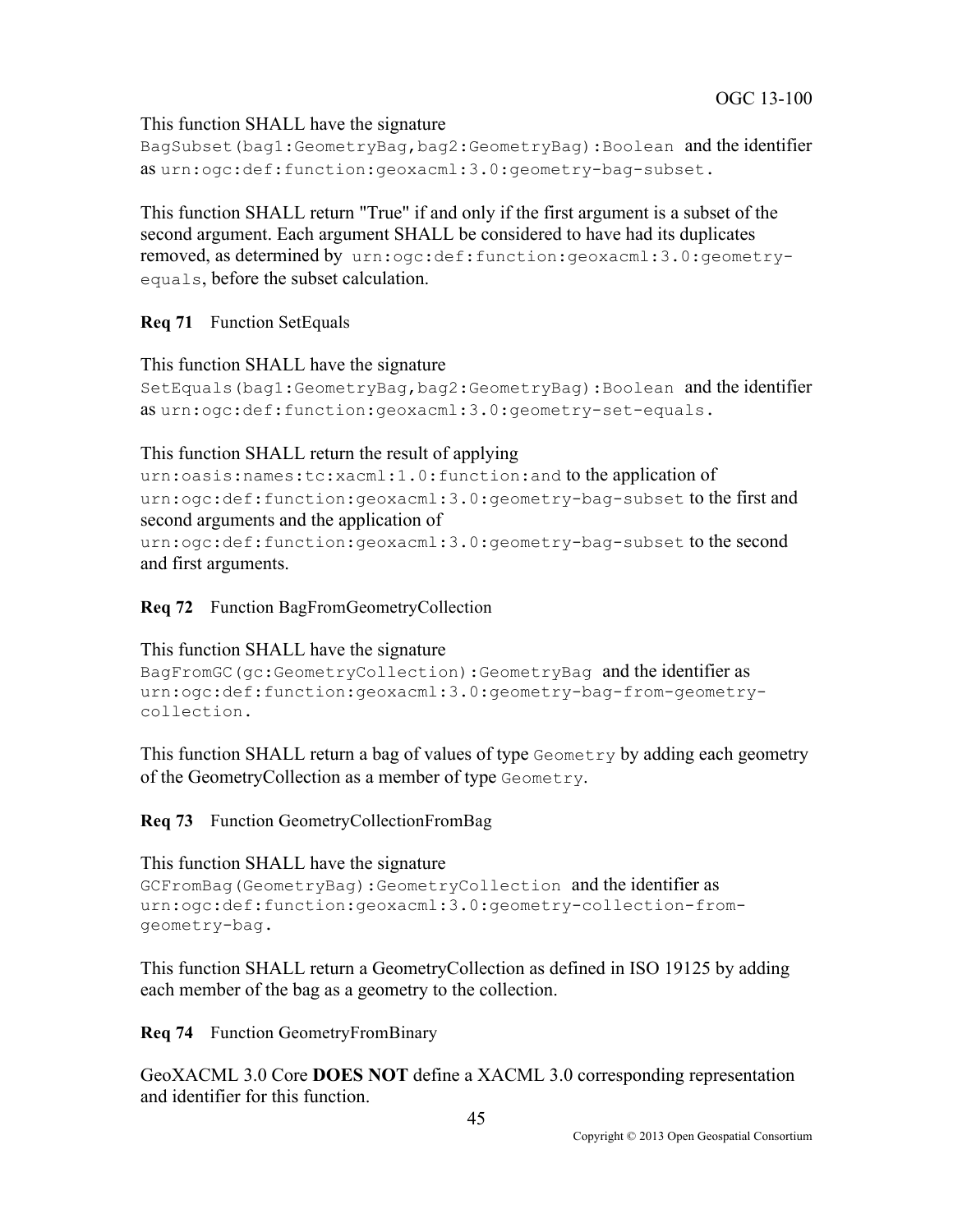## **Annex A: Conformance Class Abstract Test Suite (Normative)**

*This Annex defines three implementation levels of GeoXACML enriched Policy Decision Point (GeoPDP). Each implementation level is represented by a conformance class that provides tests to ensure compliance of an implementation.*

#### **Conformance class: BASIC Implementation**

#### **A.1 Conformance testing XACML 3.0**

Test that the implementation is compliant with XACML 3.0 according to Req 3.

Test that the implementation is able to process a GeoXACML 3.0 Policy, which is a valid XML document according to Req 4.

#### **A.2 Conformance testing Data Type Geometry**

Test that the implementation supports the creation of an <AttributeValue> with data type urn:ogc:def:dataType:geoxacml:3.0:geometry according to Req 5 and where the geometry is described as a value encoded using WKT according to Req 6.

#### **A.3 Conformance testing Functions**

Test that the following functions are supported by the implementation:

| <b>Function URN</b>                                   | Requirement |
|-------------------------------------------------------|-------------|
| urn:ogc:def:function:geoxacml:3.0:geometry-contains   | Reg 26      |
| urn:ogc:def:function:geoxacml:3.0:geometry-crosses    | Reg 24      |
| urn:ogc:def:function:geoxacml:3.0:geometry-disjoint   | Reg 21      |
| urn:ogc:def:function:geoxacml:3.0:geometry-equals     | Reg 20      |
| urn:ogc:def:function:geoxacml:3.0:geometry-intersects | Reg 23      |
| urn:ogc:def:function:geoxacml:3.0:geometry-overlaps   | Reg 27      |
| urn:ogc:def:function:geoxacml:3.0:geometry-touches    | Reg 23      |
| urn:ogc:def:function:geoxacml:3.0:geometry-within     | Reg 25      |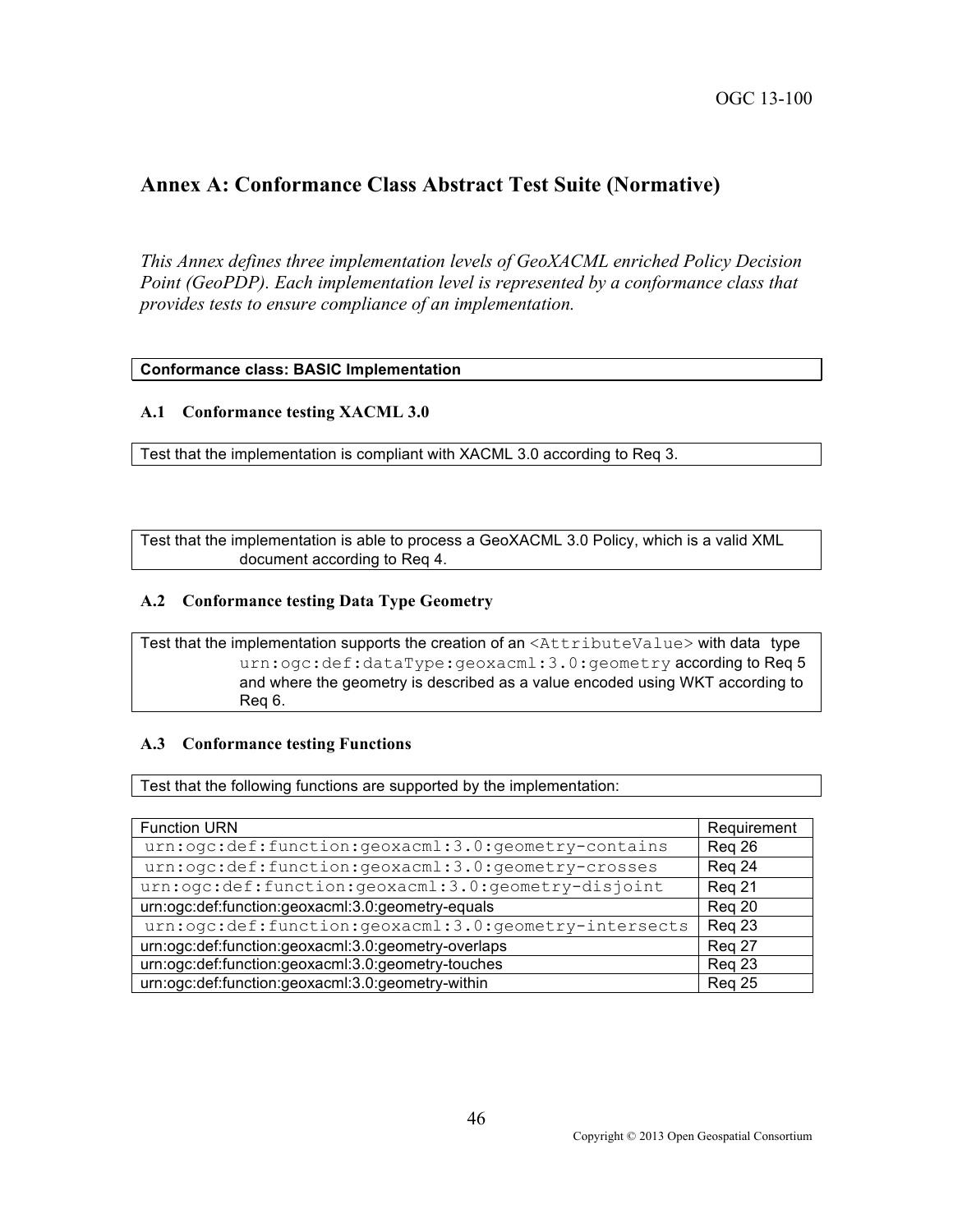#### **A.4 Conformance testing Condition Functions**

Test that the following functions are supported by the implementation are supported as XACML Condition Functions and can participate in matching inside the <Target> element:

| <b>Function URN</b>                                   | Requirement |
|-------------------------------------------------------|-------------|
| urn:ogc:def:function:geoxacml:3.0:geometry-contains   | Reg 26      |
| urn:ogc:def:function:geoxacml:3.0:geometry-crosses    | Reg 24      |
| urn:ogc:def:function:geoxacml:3.0:geometry-disjoint   | Reg 21      |
| urn:ogc:def:function:geoxacml:3.0:geometry-equals     | Reg 20      |
| urn:ogc:def:function:geoxacml:3.0:geometry-intersects | Reg 23      |
| urn:ogc:def:function:geoxacml:3.0:geometry-overlaps   | Reg 27      |
| urn:ogc:def:function:geoxacml:3.0:geometry-touches    | Reg 23      |
| urn:ogc:def:function:geoxacml:3.0:geometry-within     | Reg 25      |

#### **Conformance class: ADVANCED Implementation**

This conformance class extends the conformance class "BASIC".

Test that the implementation is supporting the conformance class "BASIC".

#### **A.5 Conformance testing Data Type Geometry**

Test that the implementation supports the creation of a geometry from an <AttributeValue> with data http://www.w3.org/2001/XMLSchema#string according to Req 62.

#### **A.6 Conformance testing Functions**

Test that the following functions are supported by the implementation:

| <b>Function URN</b>                                           | Requirement |
|---------------------------------------------------------------|-------------|
| urn:ogc:def:function:geoxacml:3.0:geometry-is-within-distance | Req 32      |
| urn:ogc:def:function:geoxacml:3.0:geometry-dimension          | Reg 10      |
| urn:ogc:def:function:geoxacml:3.0:geometry-type               | Req 9       |
| urn:ogc:def:function:geoxacml:3.0:geometry-srid               | Reg 11      |
| urn:ogc:def:function:geoxacml:3.0:geometry-is-empty           | Reg 15      |
| urn:ogc:def:function:geoxacml:3.0:geometry-is-                | Reg 16      |
| simple                                                        |             |
| urn:ogc:def:function:geoxacml:3.0:geometry-is-3d              | Reg 17      |
| urn:ogc:def:function:geoxacml:3.0:geometry-is-valid           | Req 49      |
| urn:ogc:def:function:geoxacml:3.0:geometry-is-closed          | Req 48      |
| urn:ogc:def:function:geoxacml:3.0:geometry-is-measured        | Req 18      |
| urn:ogc:def:function:geoxacml:3.0:geometry-is-ring            | Req 50      |
| urn:ogc:def:function:geoxacml:3.0:geometry-relate             | Req 28      |
| urn:ogc:def:function:geoxacml:3.0:geometry-distance           | Req 31      |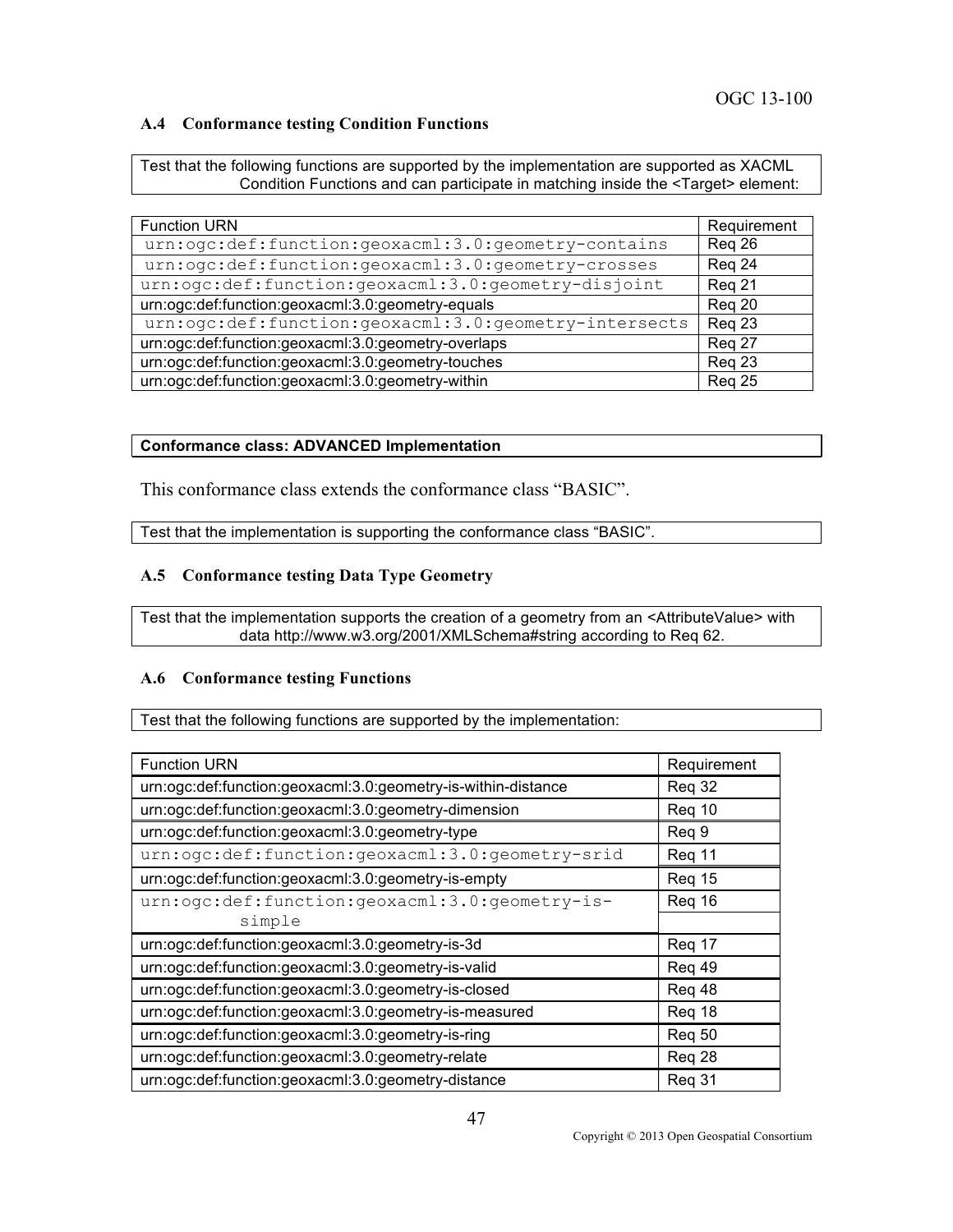| urn:ogc:def:function:geoxacml:3.0:geometry-length | Reg 41        |
|---------------------------------------------------|---------------|
| urn:ogc:def:function:geoxacml:3.0:geometry-area   | <b>Reg 53</b> |
| urn:ogc:def:function:geoxacml:3.0:geometry-x      | Reg 42        |
| urn:ogc:def:function:geoxacml:3.0:geometry-y      | Reg 43        |
| urn:ogc:def:function:geoxacml:3.0:geometry-z      | Reg 44        |
| urn:ogc:def:function:geoxacml:3.0:geometry-m      | <b>Reg 45</b> |

#### **Conformance class: ANALYSIS Implementation**

This conformance class extends the conformance class "ADVANCED".

Test that the implementation is supporting the conformance class "ADVANCED".

#### **A.7 Conformance testing Data Type Geometry**

Test that the implementation supports the creation of a bag with data type urn:ogc:def:dataType:geoxacml:3.0:geometry according to Req 8.

#### **A.8 Conformance testing Functions**

Test that the following functions are supported by the implementation:

| <b>Function URN</b>                                          | Requirement   |
|--------------------------------------------------------------|---------------|
| urn:ogc:def:function:geoxacml:3.0:geometry-envelope          | Req 12        |
| urn:ogc:def:function:geoxacml:3.0:geometry-boundary          | Req 19        |
| urn:ogc:def:function:geoxacml:3.0:geometry-locate-along      | Req 29        |
| urn:ogc:def:function:geoxacml:3.0:geometry-locate-between    | Req 30        |
| urn:ogc:def:function:geoxacml:3.0:geometry-buffer            | Req 33        |
| urn:ogc:def:function:geoxacml:3.0:geometry-convex-hull       | Req 34        |
| urn:ogc:def:function:geoxacml:3.0:geometry-intersection      | Req 35        |
| urn:ogc:def:function:geoxacml:3.0:geometry-union             | Req 36        |
| urn:ogc:def:function:geoxacml:3.0:geometry-difference        | Req 37        |
| urn:ogc:def:function:geoxacml:3.0:geometry-sym-difference    | Req 38        |
| urn:ogc:def:function:geoxacml:3.0:geometry-num-geometries    | Req 39        |
| urn:ogc:def:function:geoxacml:3.0:geometry-n                 | Req 40        |
| urn:ogc:def:function:geoxacml:3.0:geometry-start-point       | Req 46        |
| urn:ogc:def:function:geoxacml:3.0:geometry-num-points        | Req 51        |
| urn:ogc:def:function:geoxacml:3.0:geometry-end-point         | Req 47        |
| urn:ogc:def:function:geoxacml:3.0:geometry-point-n           | <b>Req 52</b> |
| urn:ogc:def:function:geoxacml:3.0:geometry-exterior-ring     | Req 56        |
| urn:ogc:def:function:geoxacml:3.0:geometry-num-interior-ring | Req 57        |
| urn:ogc:def:function:geoxacml:3.0:geometry-interior-ring-n   | Req 58        |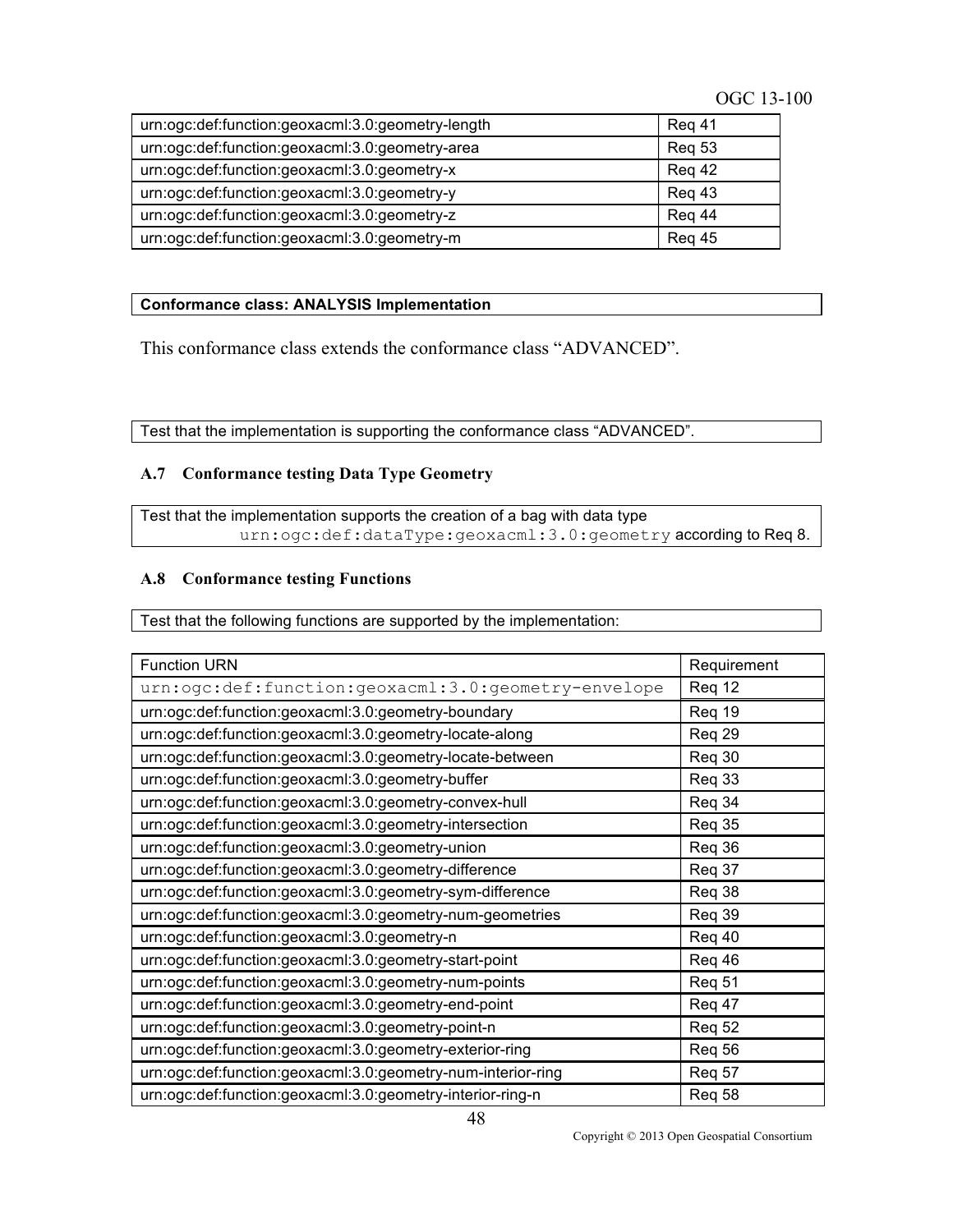## OGC 13-100

| urn:ogc:def:function:geoxacml:3.0:geometry-centroid                     | Reg 54        |
|-------------------------------------------------------------------------|---------------|
| urn:ogc:def:function:geoxacml:3.0:geometry-point-on-surface             | <b>Reg 55</b> |
| urn:ogc:def:function:geoxacml:3.0:geometry-patch-n                      | Reg 60        |
| urn:ogc:def:function:geoxacml:3.0:geometry-num-patches                  | <b>Reg 59</b> |
| urn:ogc:def:function:geoxacml:3.0:geometry-bounding-polygons            | Reg 61        |
| urn:ogc:def:function:geoxacml:3.0:geometry-collection-from-geometry-bag | Reg 73        |
| urn:ogc:def:function:geoxacml:3.0:geometry-bag-from-geometry-collection | Reg 72        |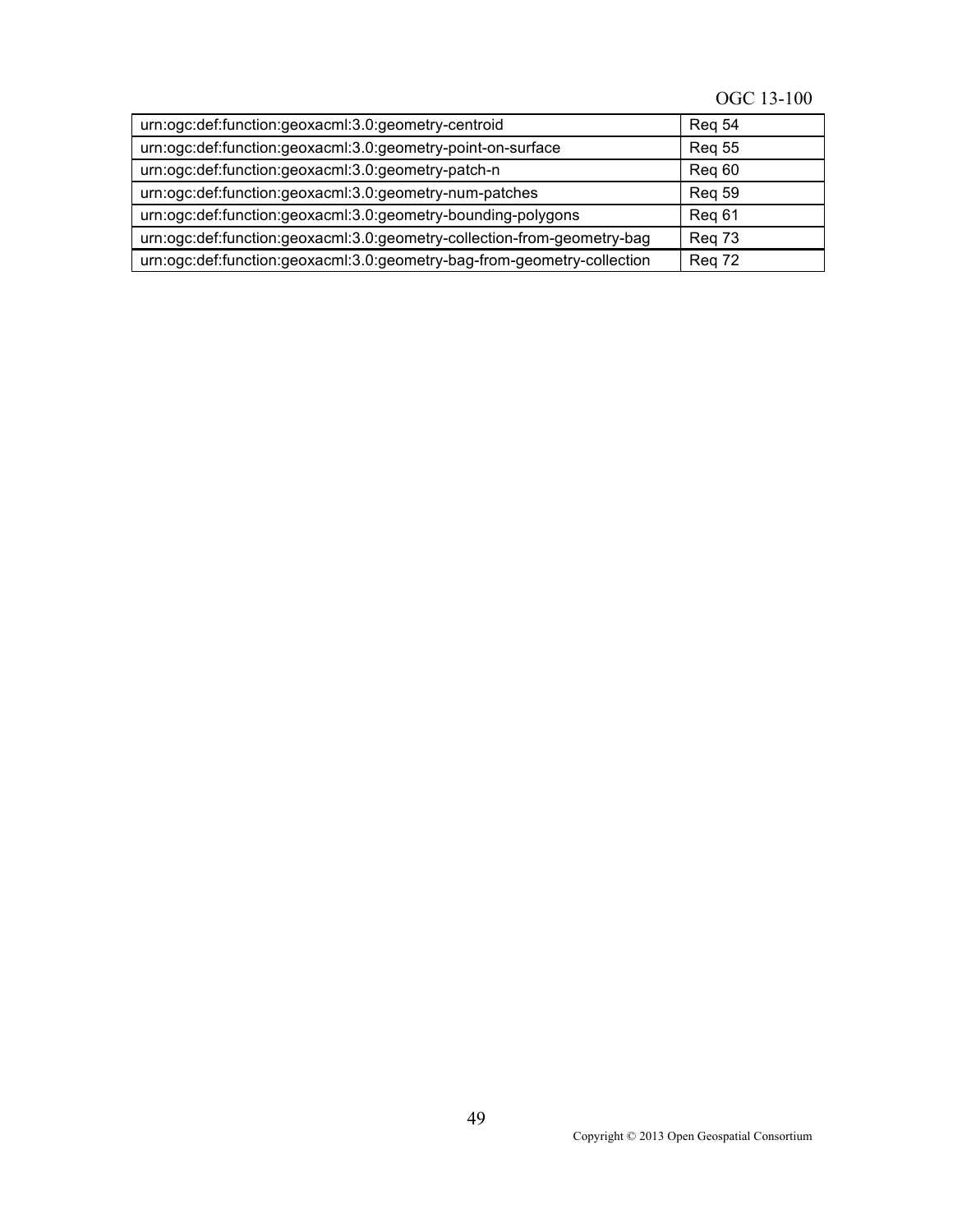Annex B: Conformance Test Files (informative)